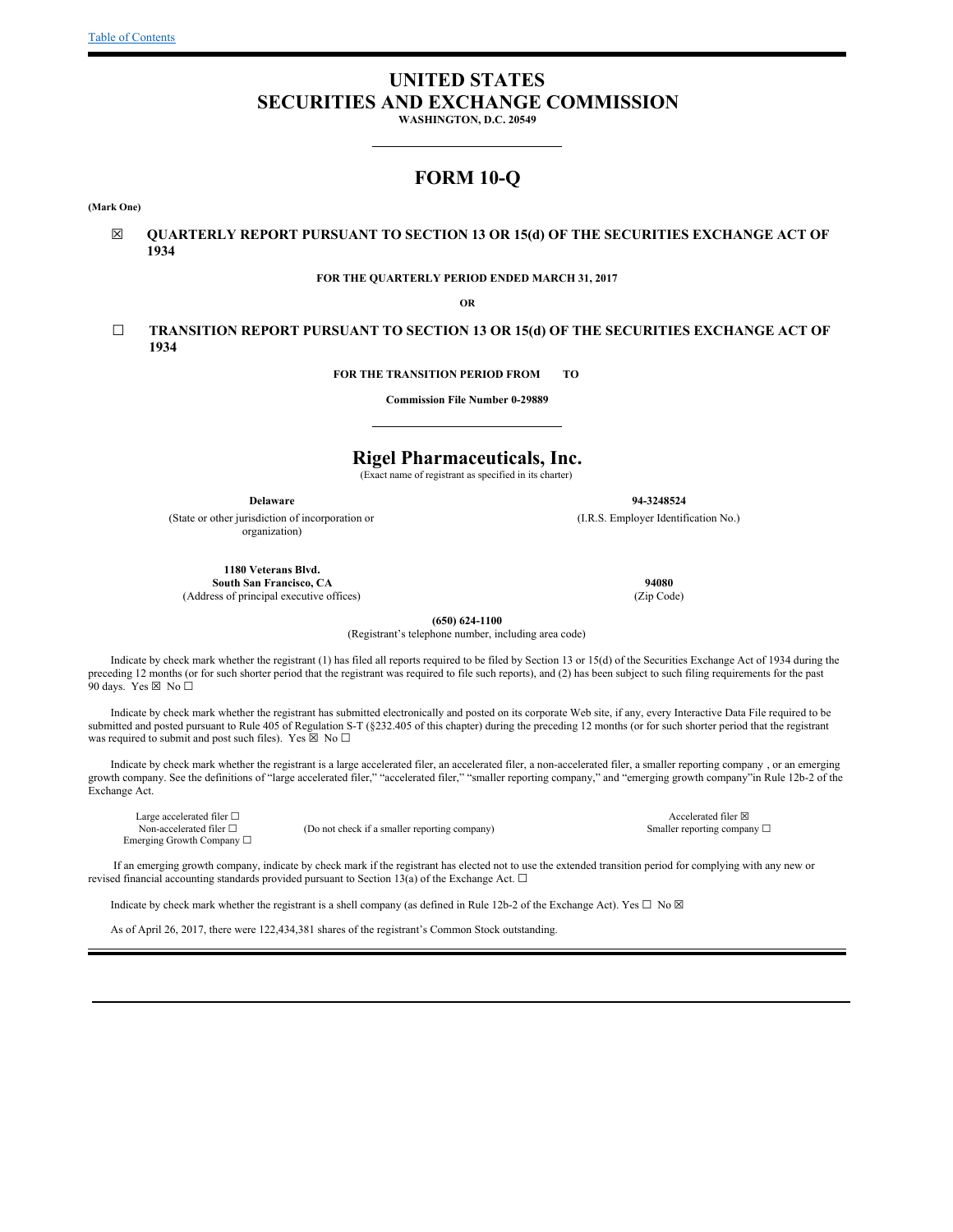### **RIGEL PHARMACEUTICALS, IN C. QUARTERLY REPORT ON FORM 10-Q FOR THE QUARTERLY PERIOD ENDED MARCH 31, 2017**

# **INDEX**

|                   |                                                                                                    | Page |
|-------------------|----------------------------------------------------------------------------------------------------|------|
| <b>PART I</b>     | <b>FINANCIAL INFORMATION</b>                                                                       | 3    |
| Item 1.           | <b>Financial Statements</b>                                                                        | 3    |
|                   | Condensed Balance Sheets — March 31, 2017 (Unaudited) and December 31, 2016                        | 3    |
|                   | Condensed Statements of Operations (Unaudited) —three months ended March 31, 2017 and 2016         | 4    |
|                   | Condensed Statements of Comprehensive Loss (Unaudited) —three months ended March 31, 2017 and 2016 | 5    |
|                   | Condensed Statements of Cash Flows (Unaudited) —three months ended March 31, 2017 and 2016         | 6    |
|                   | Notes to Condensed Financial Statements (Unaudited)                                                | 7    |
| Item 2.           | Management's Discussion and Analysis of Financial Condition and Results of Operations              | 16   |
| Item 3.           | <b>Quantitative and Qualitative Disclosures About Market Risk</b>                                  | 28   |
| Item 4.           | <b>Controls and Procedures</b>                                                                     | 28   |
| <b>PART II</b>    | <b>OTHER INFORMATION</b>                                                                           | 29   |
| Item 1.           | <b>Legal Proceedings</b>                                                                           | 29   |
| Item 1A.          | <b>Risk Factors</b>                                                                                | 29   |
| Item 2.           | Unregistered Sales of Equity Securities and Use of Proceeds                                        | 47   |
| Item 3.           | <b>Defaults Upon Senior Securities</b>                                                             | 47   |
| Item 4.           | <b>Mine Safety Disclosures</b>                                                                     | 47   |
| Item 5.           | <b>Other Information</b>                                                                           | 47   |
| Item 6.           | <b>Exhibits</b>                                                                                    | 48   |
| <b>Signatures</b> |                                                                                                    | 49   |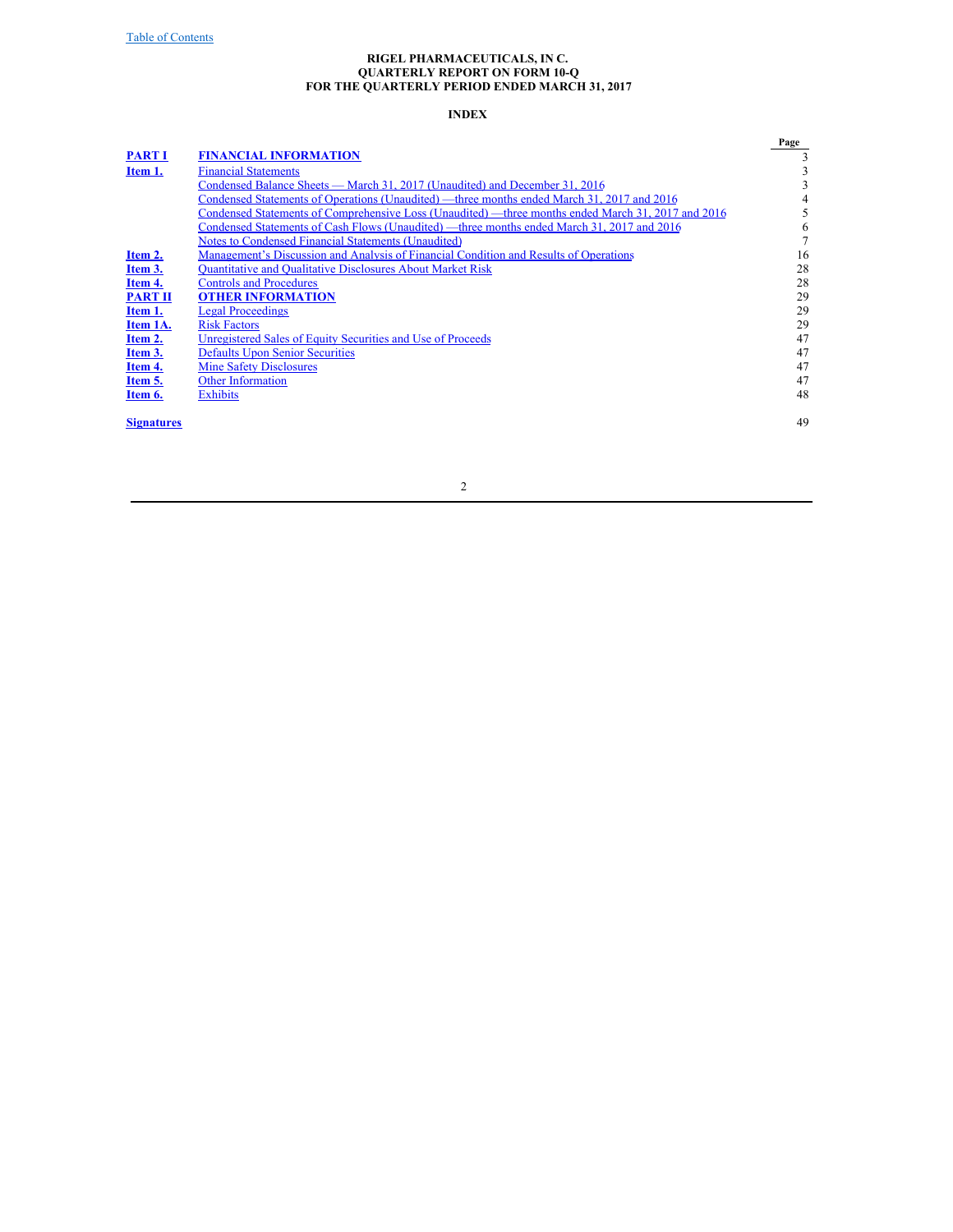# **PART I. FINANCIAL INFORMATIO N**

# **Item 1. Financial Statements**

# <span id="page-2-2"></span><span id="page-2-1"></span><span id="page-2-0"></span>**RIGEL PHARMACEUTICALS, INC. CONDENSED BALANCE SHEET S (In thousands)**

|                                                    | March 31,<br>2017      | December 31,<br>2016(1) |
|----------------------------------------------------|------------------------|-------------------------|
|                                                    | (unaudited)            |                         |
| Assets                                             |                        |                         |
| Current assets:                                    |                        |                         |
| Cash and cash equivalents                          | S<br>40,144            | \$<br>17,632            |
| Short-term investments                             | 57,997                 | 57,134                  |
| Prepaid and other current assets                   | 1,383                  | 1,448                   |
| Total current assets                               | 99,524                 | 76,214                  |
| Property and equipment, net                        | 1,072                  | 1,156                   |
| Other assets                                       | 730                    | 764                     |
|                                                    | $\mathbf S$<br>101,326 | $\mathbb{S}$<br>78,134  |
| Liabilities and stockholders' equity               |                        |                         |
| Current liabilities:                               |                        |                         |
| Accounts payable                                   | \$<br>1,178            | \$<br>5,563             |
| Accrued compensation                               | 2.621                  | 4,085                   |
| Accrued research and development                   | 6,230                  | 5,881                   |
| Other accrued liabilities                          | 1,472                  | 1,033                   |
| Deferred liability - sublease, current portion     | 3,127                  | 3,222                   |
| Deferred rent, current portion                     | 2,617                  | 2,804                   |
| Total current liabilities                          | 17,245                 | 22,588                  |
|                                                    |                        |                         |
| Long-term portion of deferred liability – sublease |                        | 238                     |
| Long-term portion of deferred rent                 |                        | 279                     |
| Other long-term liabilities                        |                        | 2                       |
|                                                    |                        |                         |
| Commitments                                        |                        |                         |
|                                                    |                        |                         |
| Stockholders' equity:                              |                        |                         |
| Preferred stock                                    |                        |                         |
| Common stock                                       | 123                    | 100                     |
| Additional paid-in capital                         | 1,160,163              | 1,115,807               |
| Accumulated other comprehensive loss               | (29)                   | (18)                    |
| Accumulated deficit                                | (1,076,176)            | (1,060,862)             |
| Total stockholders' equity                         | 84,081                 | 55,027                  |
|                                                    | \$<br>101.326          | \$<br>78,134            |

(1) The balance sheet at December 31, 2016 has been derived from the audited financial statements included in Rigel's Annual Report on Form 10-K for the year ended December 31, 2016.

See Accompanying Notes.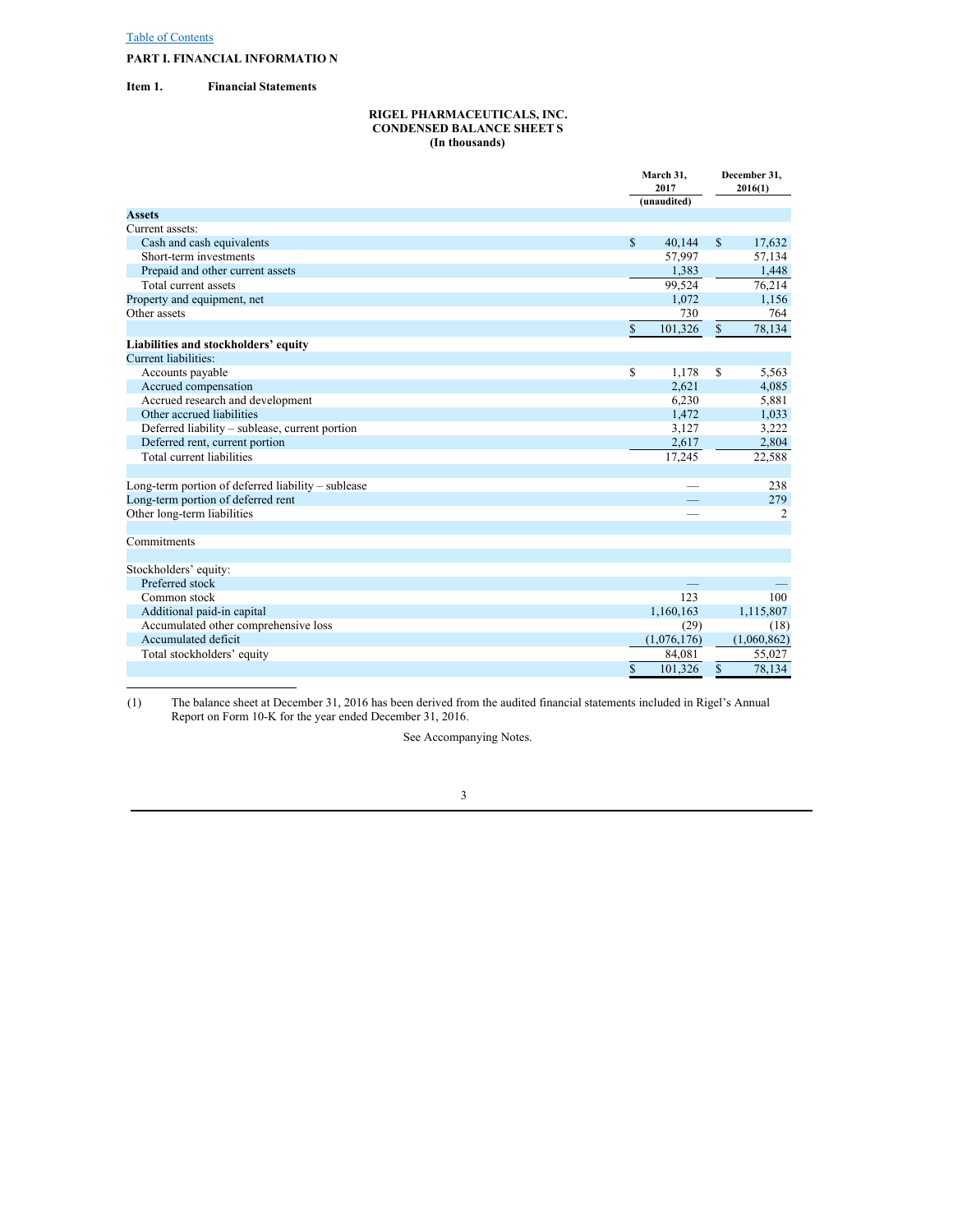# <span id="page-3-0"></span>**RIGEL PHARMACEUTICALS, INC. CONDENSED STATEMENTS OF OPERATION S (In thousands, except per share amounts) (unaudited)**

|                                                                                 | Three Months Ended March 31. |          |               |           |  |
|---------------------------------------------------------------------------------|------------------------------|----------|---------------|-----------|--|
|                                                                                 |                              | 2017     |               | 2016      |  |
| Contract revenues from collaborations                                           | S                            | 3,584    | $\mathcal{S}$ | 5,029     |  |
| Costs and expenses:                                                             |                              |          |               |           |  |
| Research and development                                                        |                              | 12,376   |               | 18,173    |  |
| General and administrative                                                      |                              | 7,410    |               | 4,423     |  |
| Total costs and expenses                                                        |                              | 19.786   |               | 22,596    |  |
|                                                                                 |                              |          |               |           |  |
| Loss from operations                                                            |                              | (16,202) |               | (17, 567) |  |
| Gain on disposal of assets                                                      |                              | 732      |               |           |  |
| Interest income                                                                 |                              | 156      |               | 103       |  |
| Net loss                                                                        |                              | (15,314) |               | (17, 464) |  |
|                                                                                 |                              |          |               |           |  |
| Net loss per share, basic and diluted                                           |                              | (0.13)   |               | (0.19)    |  |
|                                                                                 |                              |          |               |           |  |
| Weighted average shares used in computing net loss per share, basic and diluted |                              | 113,598  |               | 90,555    |  |

See Accompanying Notes.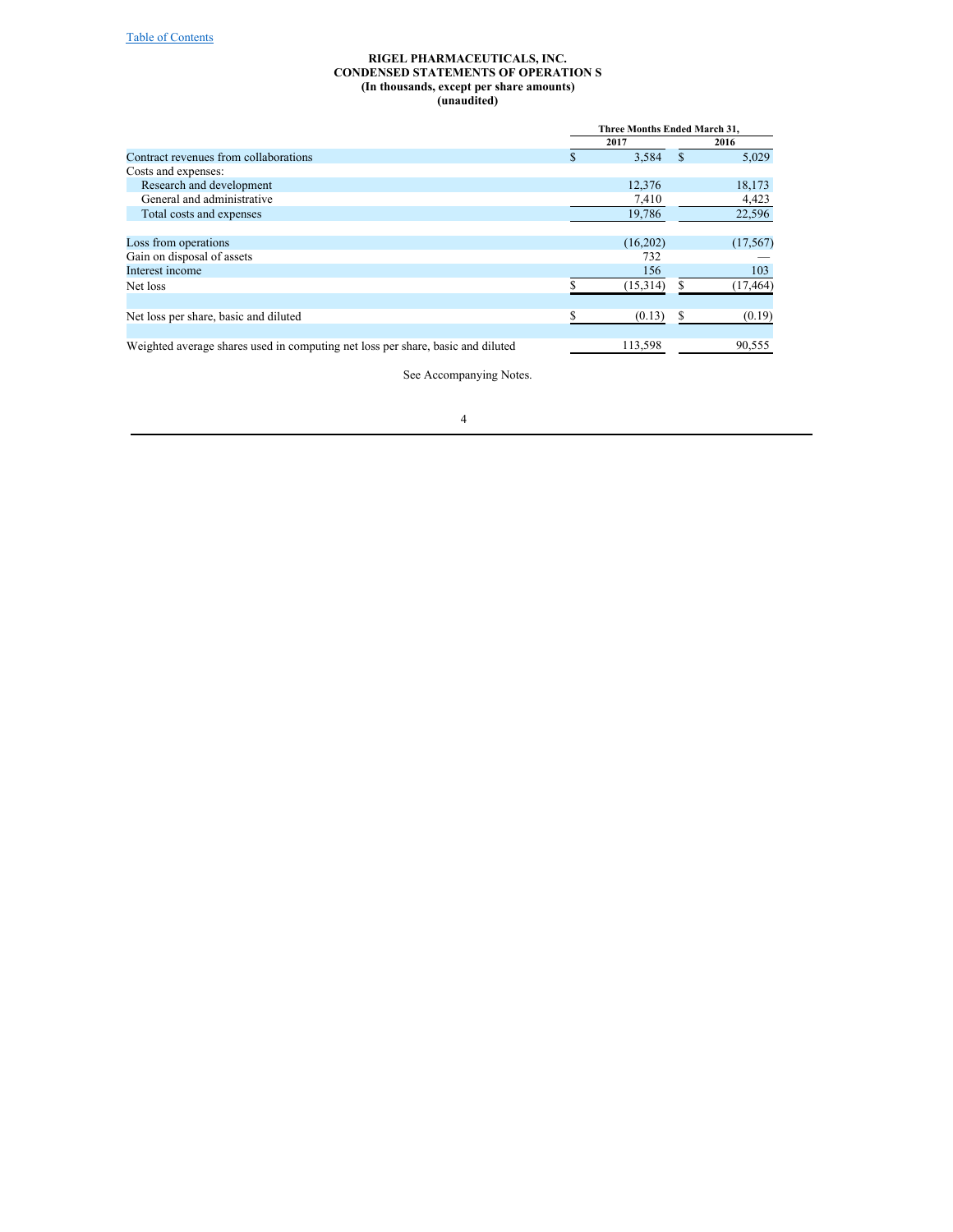# **RIGEL PHARMACEUTICALS, INC. CONDENSED STATEMENTS OF COMPREHENSIVE LOS S (In thousands) (unaudited)**

|                                                      |   | Three Months Ended March 31, |  |           |  |  |  |  |  |
|------------------------------------------------------|---|------------------------------|--|-----------|--|--|--|--|--|
|                                                      |   | 2017                         |  | 2016      |  |  |  |  |  |
| Net loss                                             | ъ | (15.314)                     |  | (17, 464) |  |  |  |  |  |
| Other comprehensive income (loss):                   |   |                              |  |           |  |  |  |  |  |
| Net unrealized gain (loss) on short-term investments |   | a n                          |  |           |  |  |  |  |  |
|                                                      |   |                              |  |           |  |  |  |  |  |
| Comprehensive loss                                   |   | (15.325)                     |  | (17,371   |  |  |  |  |  |
|                                                      |   |                              |  |           |  |  |  |  |  |

<span id="page-4-0"></span>See Accompanying Notes.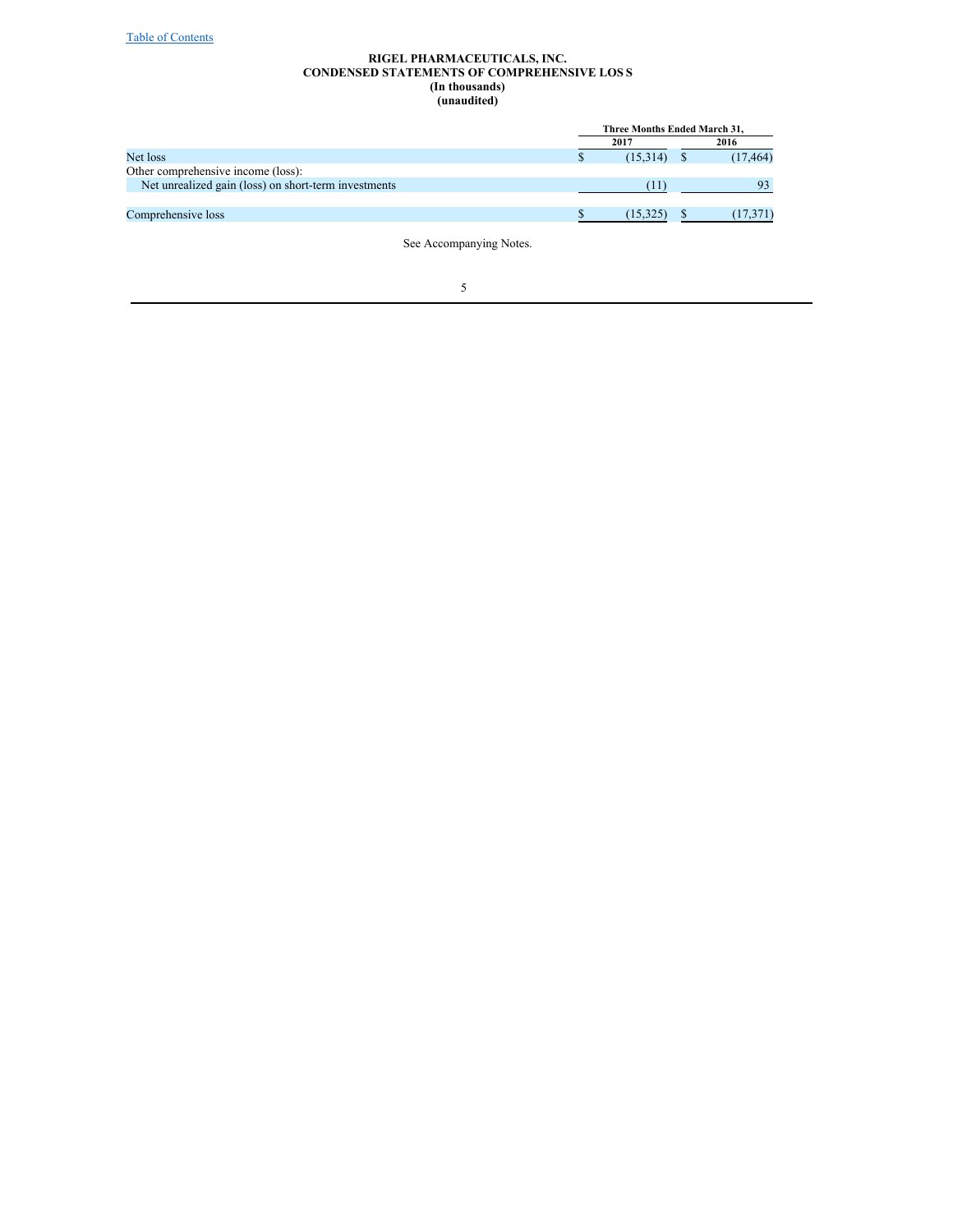# <span id="page-5-0"></span>**RIGEL PHARMACEUTICALS, INC. CONDENSED STATEMENTS OF CASH FLOW S (In thousands) (unaudited)**

|                                                                             | Three Months Ended March 31, |           |   |                |  |
|-----------------------------------------------------------------------------|------------------------------|-----------|---|----------------|--|
|                                                                             |                              | 2017      |   | 2016           |  |
| <b>Operating activities</b>                                                 |                              |           |   |                |  |
| Net loss                                                                    | S                            | (15,314)  | S | (17, 464)      |  |
| Adjustments to reconcile net loss to net cash used in operating activities: |                              |           |   |                |  |
| Stock-based compensation expense                                            |                              | 955       |   | 1,438          |  |
| Gain on disposal of assets                                                  |                              | (732)     |   |                |  |
| Loss on sublease                                                            |                              | 495       |   |                |  |
| Depreciation and amortization                                               |                              | 126       |   | 324            |  |
| Net amortization of premium on short-term investment                        |                              | (33)      |   |                |  |
| Changes in assets and liabilities:                                          |                              |           |   |                |  |
| Accounts receivable                                                         |                              |           |   | 8              |  |
| Prepaid and other current assets                                            |                              | 65        |   | 766            |  |
| Other assets                                                                |                              | 33        |   | 46             |  |
| Accounts payable                                                            |                              | (4,385)   |   | (339)          |  |
| Accrued compensation                                                        |                              | (1,464)   |   | (3,099)        |  |
| Accrued research and development                                            |                              | 349       |   | 2,286          |  |
| Other accrued liabilities                                                   |                              | 439       |   | (286)          |  |
| Deferred revenue                                                            |                              |           |   | (4,834)        |  |
| Deferred rent and other long term liabilities                               |                              | (1,296)   |   | (1,266)        |  |
| Net cash used in operating activities                                       |                              | (20, 762) |   | (22, 420)      |  |
| <b>Investing activities</b>                                                 |                              |           |   |                |  |
| Purchases of short-term investments                                         |                              | (33, 385) |   | (47, 446)      |  |
| Maturities of short-term investments                                        |                              | 32,544    |   | 40,996         |  |
| Proceeds from disposal of assets                                            |                              | 732       |   |                |  |
| Capital expenditures                                                        |                              | (41)      |   | (321)          |  |
| Net cash used in investing activities                                       |                              | (150)     |   | (6,771)        |  |
| <b>Financing activities</b>                                                 |                              |           |   |                |  |
| Net proceeds from issuances of common stock upon exercise of options        |                              | 341       |   | 4              |  |
| Proceeds from sale and issuance of common stock, net of offering costs      |                              | 43.083    |   |                |  |
| Net cash provided by financing activities                                   |                              | 43,424    |   | $\overline{4}$ |  |
| Net increase (decrease) in cash and cash equivalents                        |                              | 22,512    |   | (29, 187)      |  |
| Cash and cash equivalents at beginning of period                            |                              | 17,632    |   | 43,456         |  |
| Cash and cash equivalents at end of period                                  | \$                           | 40,144    | S | 14,269         |  |

See Accompanying Notes.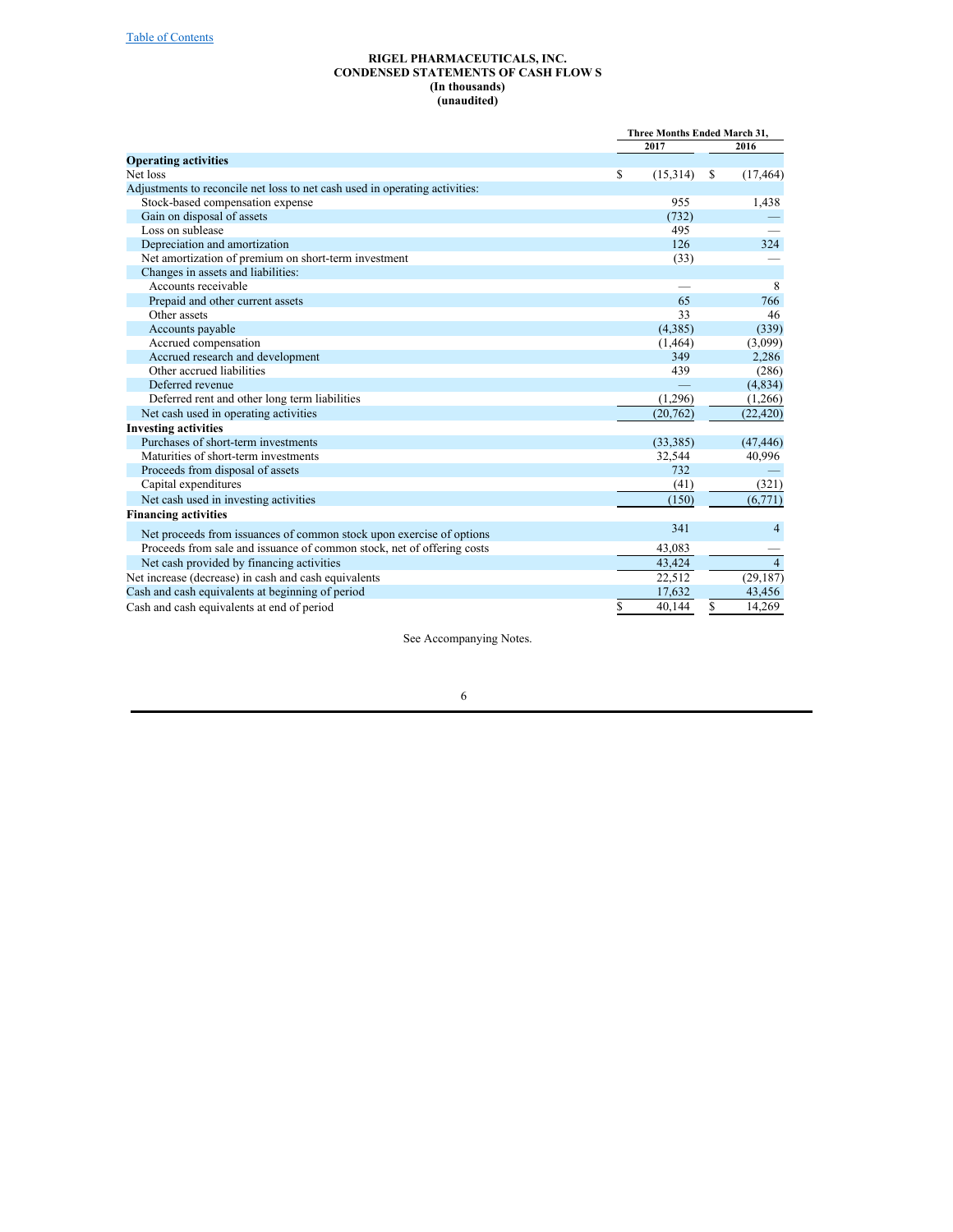# <span id="page-6-0"></span>**Rigel Pharmaceuticals, In c. Notes to Condensed Financial Statements (unaudited)**

In this report, "Rigel," "we," "us" and "our" refer to Rigel Pharmaceuticals, Inc.

# **1. Nature of Operations**

We were incorporated in the state of Delaware on June 14, 1996. We are engaged in the discovery and development of novel, targeted drug in the therapeutic areas of immunology, oncology and immuno-oncology.

# **2. Basis of Presentation**

Our accompanying unaudited condensed financial statements have been prepared in accordance with U.S. generally accepted accounting principles (U.S. GAAP), for interim financial information and pursuant to the instructions to Form 10-Q and Article 10 of Regulation S-X of the Securities Act of 1933, as amended (Securities Act). Accordingly, they do not include all of the information and notes required by U.S. GAAP for complete financial statements. These unaudited condensed financial statements include only normal and recurring adjustments that we believe are necessary to fairly state our financial position and the results of our operations and cash flows. Interim-period results are not necessarily indicative of results of operations or cash flows for a full-year or any subsequent interim period. The balance sheet at December 31, 2016 has been derived from audited financial statements at that date, but does not include all disclosures required by U.S. GAAP for complete financial statements. Because all of the disclosures required by U.S. GAAP for complete financial statements are not included herein, these interim unaudited condensed financial statements and the notes accompanying them should be read in conjunction with our audited financial statements and the notes thereto included in our Annual Report on Form 10-K for the year ended December 31, 2016.

The preparation of financial statements in conformity with U.S. GAAP requires management to make estimates and assumptions that affect the amounts reported in the financial statements and accompanying notes. We base our estimates on historical experience and on various other assumptions that we believe to be reasonable under the circumstances. Actual results could differ from these estimates.

# **3. Recent Accounting Pronouncements**

In May 2014, the FASB issued ASU No. 2014-09—*Revenue from Contracts with Customers*, which supersedes the revenue recognition requirements under ASC Topic 605, *Revenue Recognition*, and most industry-specific guidance under the ASC. The core principle of ASU No. 2014-09 is that an entity should recognize revenue when it transfers promised goods or services to customers in an amount that reflects the consideration to which the entity expects to be entitled in exchange for those goods or services. ASU No. 2014-09 defines a five step process to achieve this core principle and, in doing so, it is possible more judgment and estimates may be required within the revenue recognition process than required under existing U.S. GAAP including identifying performance obligations in the contract, estimating the amount of variable consideration to include in the transaction price and allocating the transaction price to each separate performance obligation. ASU No. 2014-09 also requires additional disclosures to enable users of financial statements to understand the nature, amount, timing and uncertainty of revenue and cash flows arising from customer contracts. ASU No. 2014-09 allows for either full retrospective or modified retrospective adoption. In July 2015, the FASB deferred by one year the effective date of ASU No. 2014-09 with the new effective date beginning after December 15, 2017, and the interim periods within that year and will allow early adoption for all entities as of the original effective date for public business entities, which was annual reporting periods beginning after December 15, 2016. We plan to adopt this new standard on January 1, 2018 using the modified retrospective approach. The adoption of ASU No. 2014-09 may have a material effect on our financial statements. To date, our revenues have been derived from license and collaboration agreements. The consideration we are eligible to receive under these agreements includes upfront payments, progress dependent contingent payments on events achieved by our collaboration partners, and royalties on net sales of products sold by such partners under the agreements. Each license and collaboration agreement is unique and will need to be assessed separately under the five-step process of the new standard. We have performed a preliminary assessment for our active license and collaboration agreements. Based on our preliminary assessment, we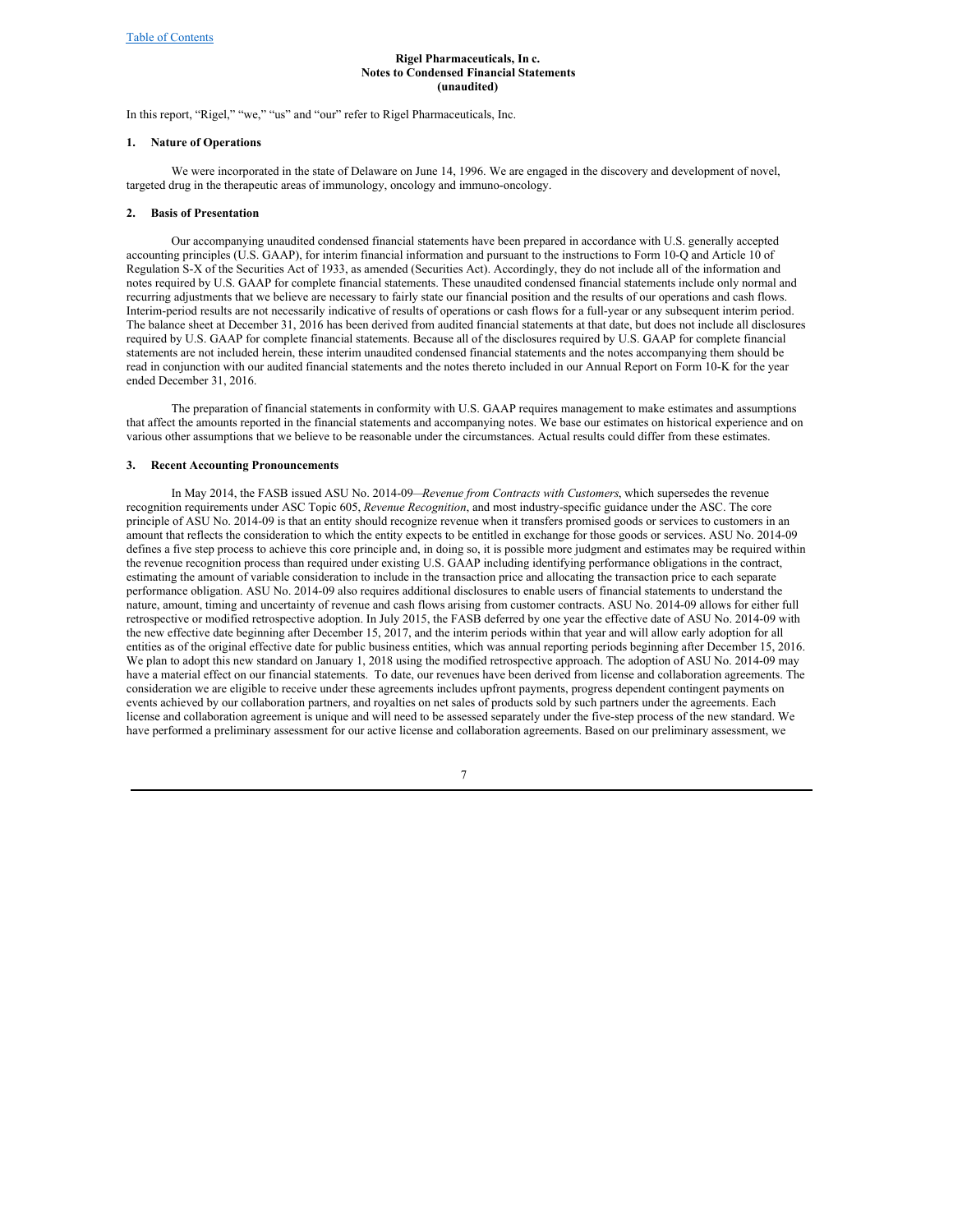expect that the timing of recognition for certain contingent payments relating to our active license and collaboration agreements may be impacted by adoption of the new standard. ASU No. 2014-09 differs from the current accounting standard in many respects, such as in the accounting for variable consideration, including milestone payments or contingent payments. Under our current accounting policy, we recognize contingent payments as revenue in the period that the payment-triggering event occurred or is achieved. However, under the new accounting standard, it is possible to start to recognize contingent payments before the payment-triggering event is completely achieved, subject to management's assessment of whether it is probable that a significant reversal in the amount of cumulative revenue recognized will not occur when the uncertainty associated with the variable consideration is subsequently resolved.

In February 2016, the FASB issued ASU No. 2016-02—*Leases*, which is aimed at making leasing activities more transparent, and requires substantially all leases be recognized by lessees on their balance sheet as a right-of-use asset and corresponding lease liability, including leases currently accounted for as operating leases. The guidance is effective for all interim and annual reporting periods beginning after December 15, 2018. Early adoption is permitted. We plan to adopt this new standard on January 1, 2019. We are currently evaluating the potential impact of the adoption of ASU No. 2016-02 on our financial statements and cannot estimate the impact of adoption at this time.

In March 2016, the FASB issued ASU No. 2016-09—*Improvements to Employee Share-Based Payment Accounting*, which is intended to simplify several aspects of the accounting for share-based payment award transactions, including the income tax consequences, an option to recognize gross stock compensation expense with actual forfeitures recognized as they occur, as well as certain classifications on the statement of cash flows. We adopted ASU No. 2016-09 on January 1, 2017. Under this guidance, on a prospective basis, companies will no longer record excess tax benefits and certain tax deficiencies in additional paid-in capital. Instead, they will record all excess tax benefits and tax deficiencies as income tax expense or benefit in the income statement. In addition, the guidance eliminates the requirement that excess tax benefits be realized before companies can recognize them. The ASU requires a cumulative-effect adjustment for previously unrecognized excess tax benefits in opening retained earnings in the annual period of adoption. Upon adoption, we recognized additional excess tax benefit as a deferred tax asset with a corresponding increase to our deferred tax asset valuation allowance, which did not result in a net impact to retained earnings. Additionally, as provided for under this new guidance, we elected to account for forfeitures as they occur. The adoption of this aspect of the guidance did not have a material impact on our financial statements.

# **4. Stock Award Plans**

We have four stock option plans, our 2011 Equity Incentive Plan (2011 Plan), 2000 Equity Incentive Plan (2000 Plan), 2000 Non-Employee Directors' Stock Option Plan (Directors' Plan) and the Inducement Plan, that provide for granting to our officers, directors and all other employees and consultants options to purchase shares of our common stock. We also have our Employee Stock Purchase Plan (Purchase Plan), wherein eligible employees can purchase shares of our common stock at a price per share equal to the lesser of 85% of the fair market value on the first day of the offering period or 85% of the fair market value on the purchase date. The fair value of each option award is estimated on the date of grant using the Black-Scholes option pricing model which considered our stock price, as well as assumptions regarding a number of complex and subjective variables. These variables include, but are not limited to, volatility, expected term, risk-free interest rate and dividends. We estimate volatility over the expected term of the option using historical share price performance. For expected term, we take into consideration our historical data of options exercised, cancelled and expired. The risk-free rate is based on the U.S. Treasury constant maturity rate. We have not paid and do not expect to pay dividends in the foreseeable future. We use the straight-line attribution method over the requisite employee service period for the entire award in recognizing stock-based compensation expense. In connection with the adoption ASU No. 2016-09—*Improvements to Employee Share-Based Payment Accounting,* on January 1, 2017, we have elected to account for forfeitures as they occur.

We granted performance-based stock options to purchase shares of our common stock which will vest upon the achievement of certain corporate performance-based milestones. We determined the fair values of these performance-based stock options using the Black-Scholes option pricing model at the date of grant. For the portion of the performance-based stock options of which the performance condition is considered probable of achievement, we recognize stock-based compensation expense on the related estimated fair value of such options on a straight-line basis from the date of grant up to the date when we expect the performance condition will be achieved. For the performance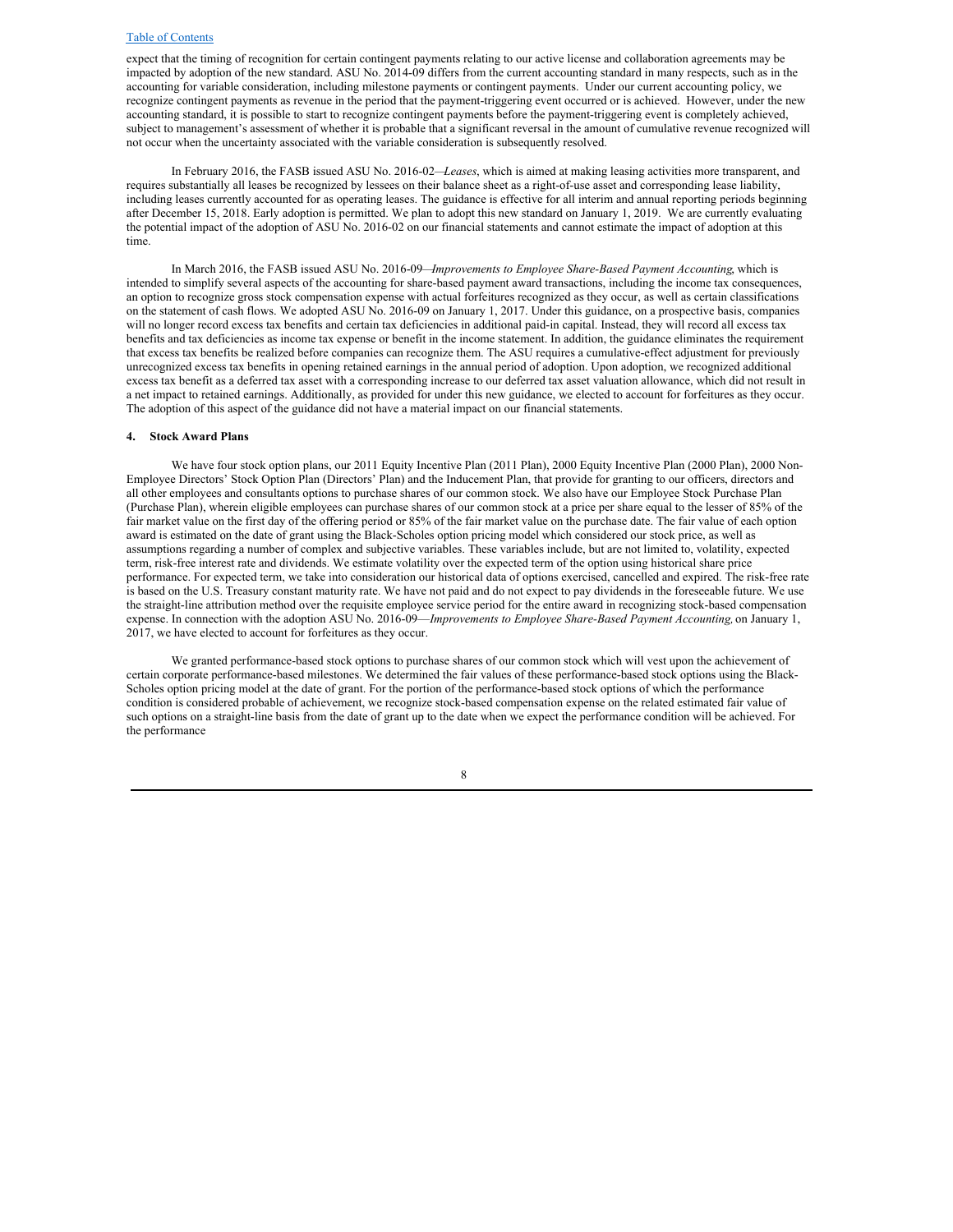conditions that are not considered probable of achievement at the grant date or upon quarterly re-evaluation, prior to the event actually occurring, we recognize the related stock-based compensation expense when the event occurs or when we can determine that the performance condition is probable of achievement. In those cases, we recognize the change in estimate at the time we determine the condition is probable of achievement (by recognizing stock-based compensation expense as cumulative catch-up adjustment as if we had estimated at the grant date that the performance condition would have been achieved) and recognize the remaining compensation cost up to the date when we expect the performance condition will be achieved, if any.

# **5. Net Loss Per Share**

Basic net loss per share is computed by dividing net loss by the weighted-average number of shares of common stock outstanding during the period. Diluted net loss per share is computed by dividing net loss by the weighted-average number of shares of common stock outstanding during the period and the number of additional shares of common stock that would have been outstanding if potentially dilutive securities had been issued. Potentially dilutive securities include a warrant to purchase our common shares and stock options and shares issuable under our stock award plans. The dilutive effect of these potentially dilutive securities is reflected in diluted earnings per share by application of the treasury stock method. Under the treasury stock method, an increase in the fair market value of our common stock can result in a greater dilutive effect from potentially dilutive securities.

We had securities which could potentially dilute basic loss per share, but were excluded from the computation of diluted net loss per share, as their effect would have been antidilutive. These securities consist of the following (in thousands):

|                                  | <b>Three Months Ended</b><br>March 31. |        |
|----------------------------------|----------------------------------------|--------|
|                                  | 2017                                   | 2016   |
| Outstanding stock options        | 21.756                                 | 21,856 |
| Warrant to purchase common stock | $\overline{\phantom{a}}$               | 200    |
| Purchase Plan                    | 63                                     | 97     |
|                                  | 21.819                                 | 22.153 |

# **6. Stock-based Compensation**

Total stock-based compensation expense related to all of our share-based payments that we recognized for the three months ended March 31, 2017 and 2016 were as follows (in thousands):

|                                        | <b>Three Months Ended</b> | March 31. |      |  |
|----------------------------------------|---------------------------|-----------|------|--|
|                                        | 2017                      |           | 2016 |  |
| General and administrative             | 595                       |           | 745  |  |
| Research and development               | 360                       |           | 693  |  |
| Total stock-based compensation expense | 955                       |           | .438 |  |

The fair value of each option award is estimated on the date of grant using the Black-Scholes option pricing model. We have segregated option awards into the following three homogenous groups for the purposes of determining fair values of options: officers and directors, all other employees, and consultants.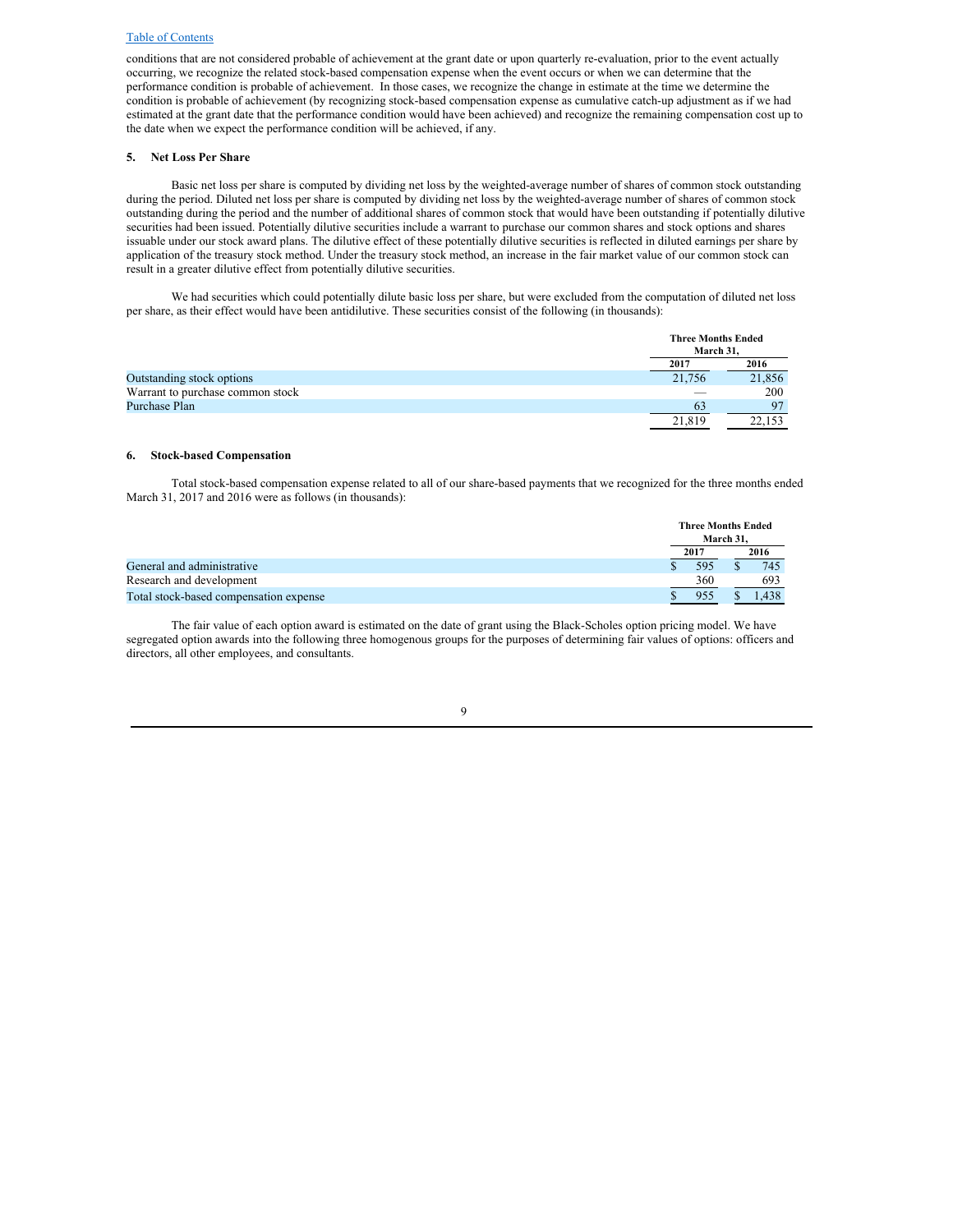We determined weighted-average valuation assumptions separately for each of these groups as follows:

- · Volatility—We estimated volatility using our historical share price performance over the expected life of the option. We also considered other factors, such as implied volatility, our current clinical trials and other company activities that may affect the volatility of our stock in the future. We determined that at this time historical volatility is more indicative of our expected future stock performance than implied volatility.
- Expected term—For options granted to consultants, we use the contractual term of the option, which is generally ten years, for the initial valuation of the option and the remaining contractual term of the option for the succeeding periods. We analyzed various historical data to determine the applicable expected term for each of the other option groups. This data included: (1) for exercised options, the term of the options from option grant date to exercise date; (2) for cancelled options, the term of the options from option grant date to cancellation date, excluding non-vested option forfeitures; and (3) for options that remained outstanding at the balance sheet date, the term of the options from option grant date to the end of the reporting period and the estimated remaining term of the options. The consideration and calculation of the above data gave us reasonable estimates of the expected term for each employee group. We also considered the vesting schedules of the options granted and factors surrounding exercise behavior of the option groups, our current market price and company activity that may affect our market price. In addition, we considered the optionee type (i.e., officers and directors or all other employees) and other factors that may affect the expected term of the option.
- Risk-free interest rate—The risk-free interest rate is based on U.S. Treasury constant maturity rates with similar terms to the expected term of the options for each option group.
- Dividend yield—The expected dividend yield is 0% as we have not paid and do not expect to pay dividends in the future.

In connection with the adoption ASU No. 2016-09 on January 1, 2017, we have elected to account for forfeitures as they occur and its adoption did not have a material impact on our financial statements.

The following table summarizes the weighted-average assumptions relating to options granted pursuant to our equity incentive plans, including the performance-based stock option awards which will vest upon the achievement of certain corporate performance-based milestones or corporate sales target, for the three months ended March 31, 2017 and 2016:

|                          | <b>Three Months Ended</b><br>March 31. |           |
|--------------------------|----------------------------------------|-----------|
|                          | 2017                                   | 2016      |
| Risk-free interest rate  | $2.3\%$                                | $1.8\%$   |
| Expected term (in years) | 6.8                                    | 6.6       |
| Dividend yield           | $0.0\%$                                | $0.0\%$   |
| Expected volatility      | 62.9 %                                 | $60.5 \%$ |

The exercise price of stock options is at the market price of our common stock on the date immediately preceding the date of grant. Options become exercisable at varying dates and generally expire 10 years from the date of grant.

We granted options to purchase 2,624,175 shares of common stock during the three months ended March 31, 2017 with a grantdate weighted-average fair value of \$1.32 per share. Of the 2,624,175 common stock options granted, 1,025,000 shares related to outstanding performance-based stock option awards with a grant date fair value of \$1.3 million will vest upon the achievement of a corporate performance-based milestone and 50,000 shares related to performance-based stock option awards with a grant date fair value of \$71,000 will vest upon achievement of certain corporate sales target. We did not consider the corporate-based milestones nor the corporate sales target as probable of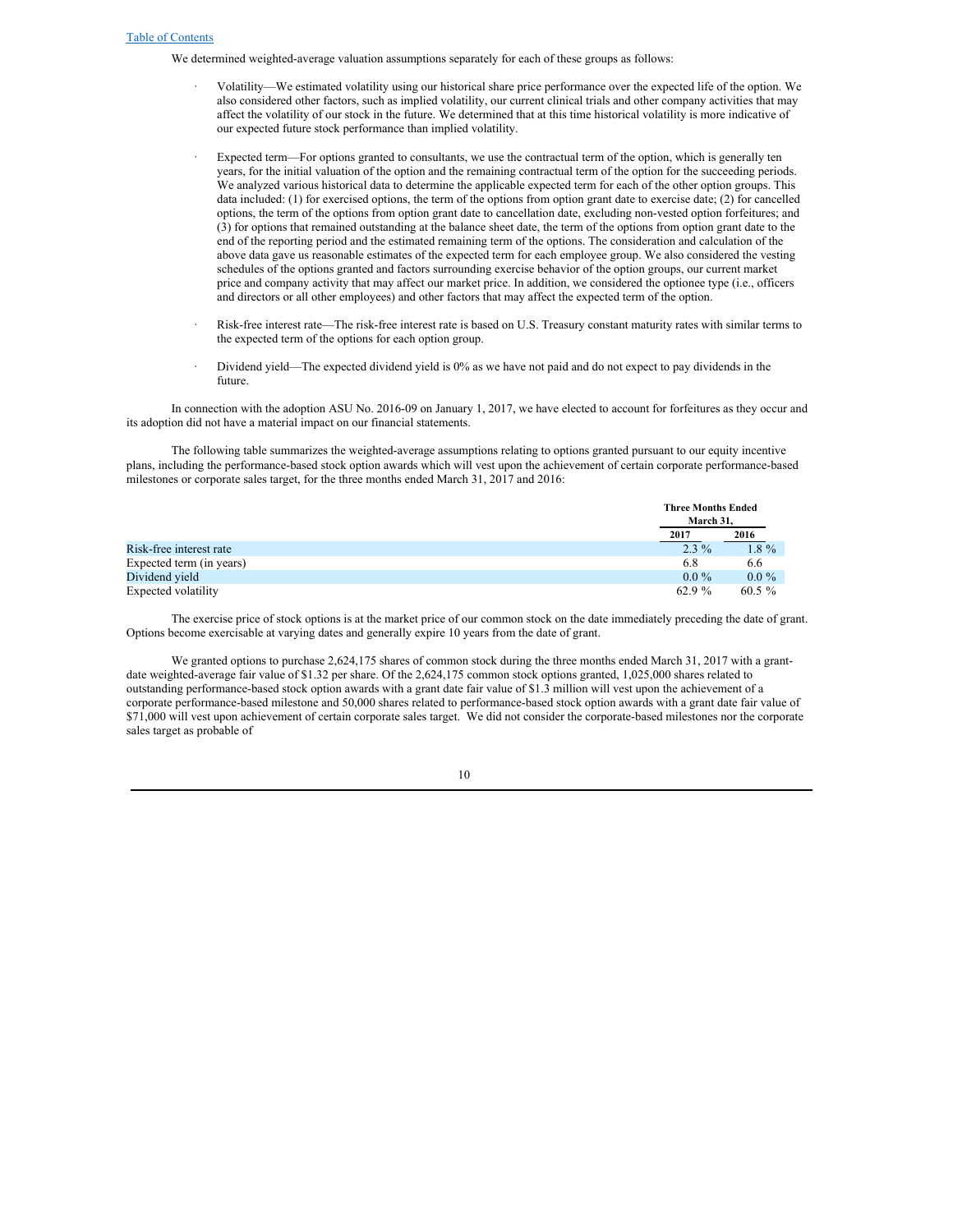achievement as of March 31, 2017. Accordingly, no stock-based compensation cost was recognized during the three months ended March 31, 2017 for these performance-based stock option awards.

We granted options to purchase 3,184,250 shares of common stock during the three months ended March 31, 2016, with a grantdate weighted-average fair value of \$1.60 per share. Of the 3,184,250 common stock options granted, 700,000 shares related to outstanding performance-based stock option awards with a grant date fair value of \$1.1 million will vest upon the achievement of a corporate performance-based milestone. We did not consider the corporate performance-based milestone as probable of achievement as of March 31, 2016. Accordingly, no stock-based compensation expense related to these performance-based stock option awards was recognized during the three months ended March 31, 2016. As of December 31, 2016, we considered the achievement of the corresponding corporate-based milestone as probable. Accordingly, we recognized the \$1.1 million as stock-based compensation expense during the fourth quarter of 2016. In addition, as of March 31, 2017, we have 200,000 shares of outstanding performance-based stock option awards granted in the fourth quarter of 2016, wherein 100,000 shares with a grant date fair value of \$232,000 will vest upon achievement of corporate performance-based milestoness and 100,000 shares with a grant date fair value of \$240,000 will vest upon achievement of certain corporate sales target. We did not consider these corporate-based milestones nor the corporate sales target as probable of achievement as of March 31, 2017. Accordingly, for these performance-based option awards, no stock-based compensation expense was recognized during the three months ended March 31, 2017.

As of March 31, 2017, there was approximately \$7.8 million of total unrecognized stock-based compensation cost related to all unvested options granted under our equity incentive plans.

At March 31, 2017, there were 5,152,425 shares of common stock available for future grant under our equity incentive plans and 161,380 options to purchase shares were exercised during the three months ended March 31, 2017.

#### *Employee Stock Purchase Plan*

Our Employee Stock Purchase Plan (Purchase Plan) permits eligible employees to purchase common stock at a discount through payroll deductions during defined offering periods. The price at which the stock is purchased is equal to the lesser of 85% of the fair market value of the common stock on the first day of the offering or 85% of the fair market value of our common stock on the purchase date. The initial offering period commenced on the effective date of our initial public offering.

The fair value of awards granted under our Purchase Plan is estimated on the date of grant using the Black-Scholes option pricing model, which uses weighted-average assumptions. Our Purchase Plan provides for a twenty-four month offering period comprised of four six-month purchase periods with a look-back option. A look-back option is a provision in our Purchase Plan under which eligible employees can purchase shares of our common stock at a price per share equal to the lesser of 85% of the fair market value on the first day of the offering period or 85% of the fair market value on the purchase date. Our Purchase Plan also includes a feature that provides for a new offering period to begin when the fair market value of our common stock on any purchase date during an offering period falls below the fair market value of our common stock on the first day of such offering period. This feature is called a "reset." Participants are automatically enrolled in the new offering period. We had a "reset" on July 1, 2016 because the fair market value of our stock on June 30, 2016 was lower than the fair market value of our stock on January 5, 2015, the first day of the offering period. We applied modification accounting in accordance with ASC Topic No. 718, *Stock Compensation,* to determine the incremental fair value associated with this Purchase Plan "reset" and will recognize the related stock-based compensation expense according to FASB ASC Subtopic No. 718-50, *Employee Share Purchase Plans*. The total incremental fair value for this Purchase Plan "reset" was approximately \$1.0 million and will be recognized from July 1, 2016 to June 30, 2018.

As of March 31, 2017, there were approximately 2,518,870 shares reserved for future issuance under the Purchase Plan. The following table summarizes the weighted-average assumptions related to our Purchase Plan for the three months ended March 31, 2017 and 2016. Expected volatilities for our Purchase Plan are based on the historical volatility of our stock. Expected term represents the weightedaverage of the purchase periods within the offering period. The risk-free interest rate for periods within the expected term is based on U.S. Treasury constant maturity rates.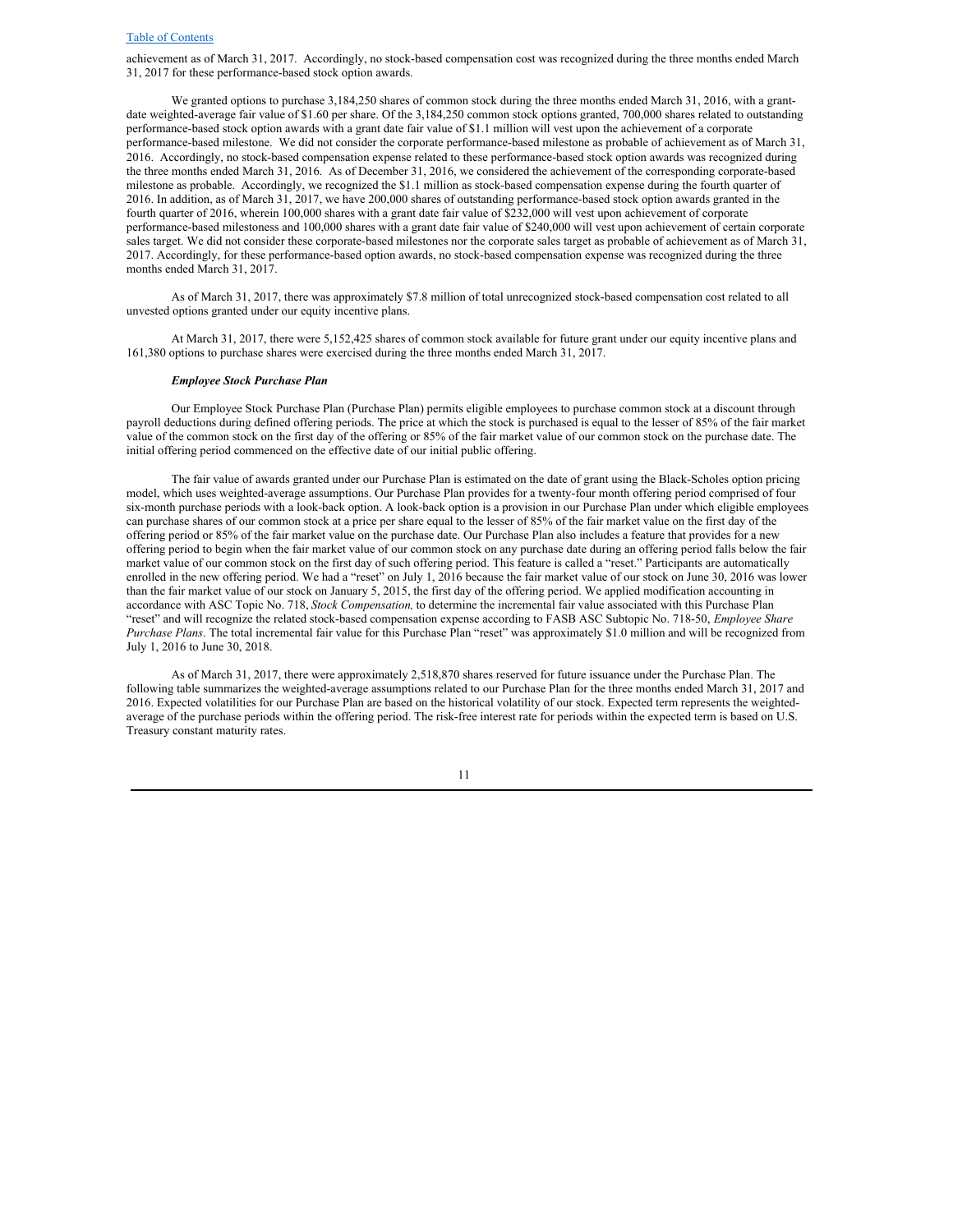|                          | <b>Three Months Ended</b> |         |
|--------------------------|---------------------------|---------|
|                          | March 31.                 |         |
|                          | 2017                      | 2016    |
| Risk-free interest rate  | $0.5\%$                   | $0.7\%$ |
| Expected term (in years) | 1.5                       | 1.8     |
| Dividend yield           | $0.0\%$                   | $0.0\%$ |
| Expected volatility      | 63.1 %                    | 61.5 %  |

# **7. Research and Development Accruals**

We have various contracts with third parties related to our research and development activities. Costs that are incurred but not billed to us as of the end of the period are accrued. We make estimates of the amounts incurred in each period based on the information available to us and our knowledge of the nature of the contractual activities generating such costs. Clinical trial contract expenses are accrued based on units of activity. Expenses related to other research and development contracts, such as research contracts, toxicology study contracts and manufacturing contracts are estimated to be incurred generally on a straight-line basis over the duration of the contracts. Raw materials and study materials purchased for us by third parties are expensed at the time of purchase.

In the first quarter of 2017, we entered into a consulting agreement with a third party, pursuant to which we may be required to pay amounts ranging from \$1.5 million to \$4.0 million if certain future regulatory milestone events occur. As of March 31, 2017, we do not consider any of the future regulatory milestone events as probable of occurring. As such, no expense was recognized for the three months ended March 31, 2017.

# **8. Sponsored Research and License Agreements**

We conduct research and development programs independently and in connection with our corporate collaborators. We are a party to a collaboration agreement with Bristol-Myers Squibb Company (BMS) for the discovery, development and commercialization of cancer immunotherapies based on our small molecule TGF beta receptor kinase inhibitors, as discussed below. Our participation in the collaboration is limited to the Joint Research Committee and the performance of research activities based on billable full-time equivalent fees as specified in the collaboration agreement. We do not have ongoing participation obligations under our agreements withAclaris Therapeutics International Limited (Aclaris) for the development and commercialization of certain janus kinase (JAK) inhibitors for the treatment of alopecia areata and other dermatological conditions, AstraZeneca (AZ) for the development and commercialization of R256, an inhaled JAK inhibitor, BerGenBio AS (BerGenBio) for the development and commercialization of an oncology program, and Daiichi Sankyo (Daiichi) to pursue research related to a specific target from a novel class of drug targets called ligases. Under these agreements, which we entered into in the ordinary course of business, we received or may be entitled to receive upfront cash payments, progress dependent contingent payments on events achieved by such partners and royalties on any net sales of products sold by such partners under the agreements. Total future contingent payments to us under all of these current agreements could exceed \$533.3 million if all potential product candidates achieved all of the payment triggering events under all of our current agreements (based on a single product candidate under each agreement). Of this amount, up to \$146.4 million relates to the achievement of development events, up to \$345.6 million relates to the achievement of regulatory events and up to \$41.3 million relates to the achievement of certain commercial or launch events. This estimated future contingent amount does not include any estimated royalties that could be due to us if the partners successfully commercialize any of the licensed products. Future events that may trigger payments to us under the agreements are based solely on our partners' future efforts and achievements of specified development, regulatory and/or commercial events.

In February 2015, we entered into a collaboration agreement with BMS for the discovery, development and commercialization of cancer immunotherapies based on our extensive portfolio of small molecule TGF beta receptor kinase inhibitors. Under the collaboration agreement, BMS will have exclusive rights and will be solely responsible for the clinical development and commercialization of any products. Pursuant to the collaboration agreement with BMS, we received a noncreditable and non-refundable upfront payment of \$30.0 million in March 2015. We are also entitled to receive development and regulatory contingent fees that could exceed \$309.0 million for a successful compound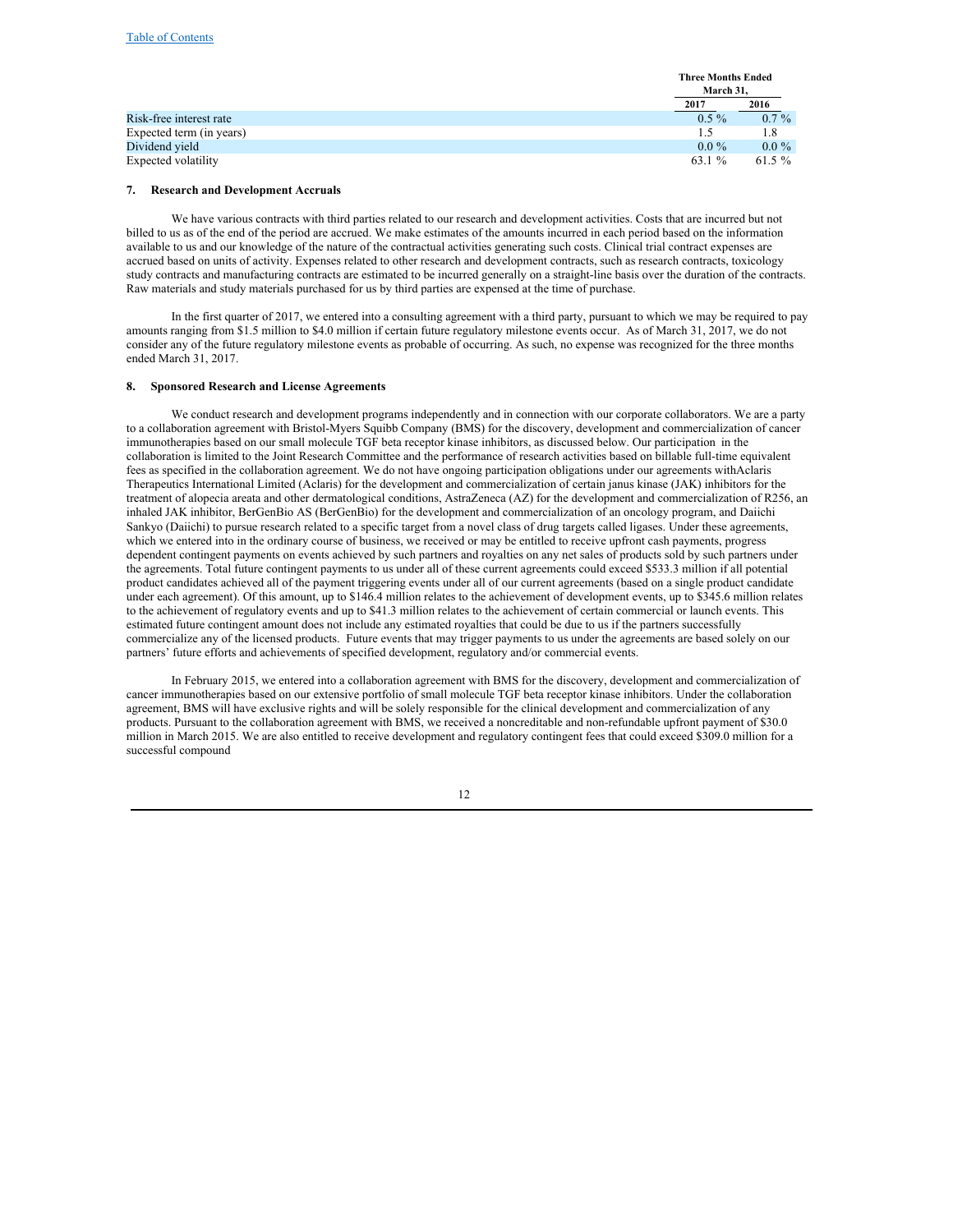approved in certain indications. In addition, we are also eligible to receive tiered royalties on the net sales of any products from the collaboration. BMS shall also reimburse us for agreed upon costs based on a contractual cost per full-time equivalent employee in connection with the performance of research activities during the research term. Under the collaboration agreement, we were obligated to provide the following deliverables: (i) granting of license rights to our program, (ii) participation in the Joint Research Committee, and (iii) performance of research activities. We concluded that these deliverables were a single unit of accounting as the license did not have standalone value apart from the other deliverables. Accordingly, the \$30.0 million upfront payment was recognized ratably as revenue from the effective date of the agreement and was fully amortized in September 2016, the end of the research term. We believed that straight-line recognition of this revenue was appropriate as the research was performed ratably over the research period. At the end of the initial research term, we were not notified by BMS of its intention to extend the initial research term under which we would perform research activities. However, BMS does continue to evaluate compounds from the extensive portfolio under the agreement, on its own. During the three months ended March 31, 2016, we recognized revenue of \$4.8 million and \$195,000, respectively, relating to the upfront payment and research activities we performed.

In June 2011, we entered into an exclusive license agreement with BerGenBio for the development and commercialization of an oncology program. BerGenBio is responsible for all activities it wishes to perform under the license we granted to it. In February 2017, we received \$3.3 million from BerGenBio as a result of BerGeBio advancing BGB324, an AXL kinase inhibitor licensed under the agreement, to a Phase 2 clinical study. In June 2016, we received contingent payments of \$1.7 million relating to a time-based non-refundable fee and \$2.0 million relating to BerGenBio's exercise of certain option rights before the prescription period to exercise the rights expired. All deliverables under the agreement had been previously delivered, as such, the above payments of \$3.3 million in 2017 and \$3.7 million in 2016, triggered by the above time-based and contingent events were recognized as revenue in the first quarter of 2017 and second quarter of 2016, respectively.

# **9. Cash, Cash Equivalents and Short-Term Investments**

Cash, cash equivalents and short-term investments consisted of the following (in thousands):

|                                            |   | March 31,<br>2017 |   | December 31,<br>2016 |  |  |
|--------------------------------------------|---|-------------------|---|----------------------|--|--|
| Cash                                       |   | 555               | S | 240                  |  |  |
| Money market funds                         |   | 9,206             |   | 9,496                |  |  |
| U. S. treasury bills                       |   |                   |   | 4,300                |  |  |
| Government-sponsored enterprise securities |   | 11,601            |   | 16,459               |  |  |
| Corporate bonds and commercial paper       |   | 76,779            |   | 44,271               |  |  |
|                                            |   | 98,141            |   | 74,766               |  |  |
| Reported as:                               |   |                   |   |                      |  |  |
| Cash and cash equivalents                  | S | 40,144            | S | 17,632               |  |  |
| Short-term investments                     |   | 57,997            |   | 57,134               |  |  |
|                                            |   | 98.141            | S | 74.766               |  |  |

Cash equivalents and short-term investments include the following securities with gross unrealized gains and losses (in thousands):

|                                            |   |           | Gross                    |        | Gross      |                   |
|--------------------------------------------|---|-----------|--------------------------|--------|------------|-------------------|
|                                            |   | Amortized | Unrealized               |        | Unrealized |                   |
| <b>March 31, 2017</b>                      |   | Cost      | Gains                    | Losses |            | <b>Fair Value</b> |
| Government-sponsored enterprise securities | S | 1.603     |                          |        | ا فا       | 1.601             |
| Corporate bonds and commercial paper       |   | 76,806    | $\overline{\phantom{a}}$ |        | 27         | 76.779            |
| Total                                      |   | 88,409    |                          |        | (30)       | 88,380            |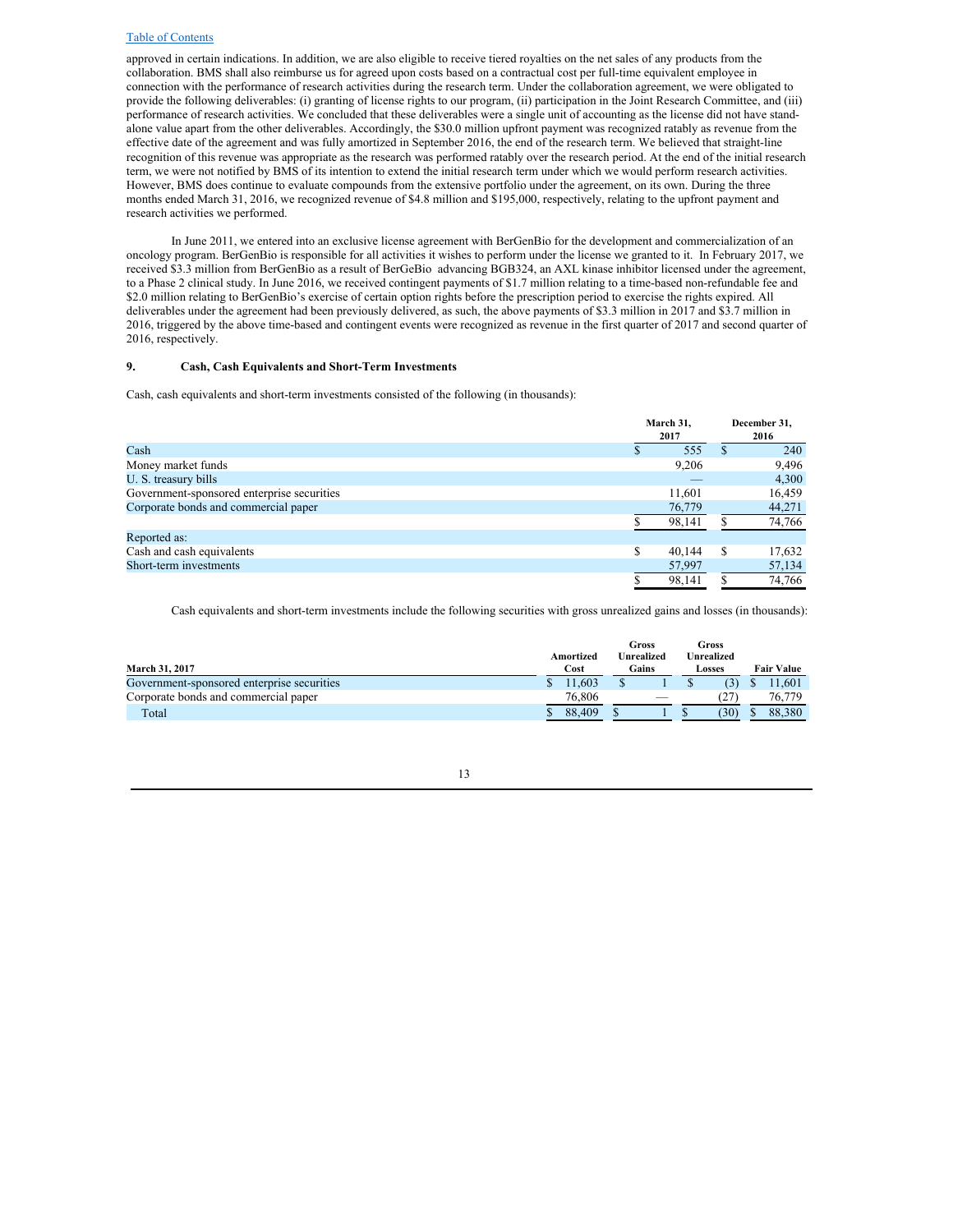|                                            |           |  | Gross      |        | Gross      |                   |
|--------------------------------------------|-----------|--|------------|--------|------------|-------------------|
|                                            | Amortized |  | Unrealized |        | Unrealized |                   |
| December 31, 2016                          | Cost      |  | Gains      | Losses |            | <b>Fair Value</b> |
| U. S. treasury bills                       | 4.300     |  |            |        |            | 4.300             |
| Government-sponsored enterprise securities | 16.457    |  |            |        |            | 16.459            |
| Corporate bonds and commercial paper       | 44.291    |  |            |        | $^{(22)}$  | 44,271            |
| Total                                      | 65,048    |  |            |        | 23)        | 65,030            |

As of March 31, 2017, our cash equivalents and short-term investments, which have contractual maturities within one year, had a weighted-average time to maturity of approximately 92 days. We view our short-term investments portfolio as available for use in current operations. We have the ability to hold all investments as of March 31, 2017 through their respective maturity dates. At March 31, 2017, we had no investments that had been in a continuous unrealized loss position for more than 12 months. As of March 31, 2017, a total of 37 individual securities had been in an unrealized loss position for 12 months or less, and the losses were determined to be temporary. The gross unrealized losses above were caused by interest rate increases. No significant facts or circumstances have arisen to indicate that there has been any deterioration in the creditworthiness of the issuers of the securities held by us. Based on our review of these securities, including the assessment of the duration and severity of the unrealized losses and our ability and intent to hold the investments until maturity, there were no other-than-temporary impairments for these securities at March 31, 2017.

The following table shows the fair value and gross unrealized losses of our investments in individual securities that are in an unrealized loss position, aggregated by investment category (in thousands):

| <b>March 31, 2017</b>                      | <b>Fair Value</b> | <b>Unrealized Losses</b> |      |
|--------------------------------------------|-------------------|--------------------------|------|
| Government-sponsored enterprise securities | 9.105             |                          |      |
| Corporate bonds and commercial paper       | 39.422            |                          | (27) |
| Total                                      | 48.527            |                          | (30) |

# **10. Fair Value**

Under FASB ASC 820,*Fair Value Measurements and Disclosures*, fair value is defined as the price at which an asset could be exchanged or a liability transferred in a transaction between knowledgeable, willing parties in the principal or most advantageous market for the asset or liability. Where available, fair value is based on observable market prices or parameters or derived from such prices or parameters. Where observable prices or parameters are not available, valuation models are applied.

Assets and liabilities recorded at fair value in our financial statements are categorized based upon the level of judgment associated with the inputs used to measure their fair value. Hierarchical levels directly related to the amount of subjectivity associated with the inputs to fair valuation of these assets and liabilities, are as follows:

Level 1—Inputs are unadjusted, quoted prices in active markets for identical assets at the reporting date. Active markets are those in which transactions for the asset or liability occur in sufficient frequency and volume to provide pricing information on an ongoing basis.

The fair valued assets we hold that are generally included under this Level 1 are money market securities where fair value is based on publicly quoted prices.

Level 2—Inputs, other than quoted prices included in Level 1, that are either directly or indirectly observable for the asset or liability through correlation with market data at the reporting date and for the duration of the instrument's anticipated life.

The fair valued assets we hold that are generally assessed under Level 2 included government-sponsored enterprise securities, U.S. treasury bills and corporate bonds and commercial paper. We utilize third party pricing services in developing fair value measurements where fair value is based on valuation methodologies such as models using observable market inputs, including benchmark yields, reported trades, broker/dealer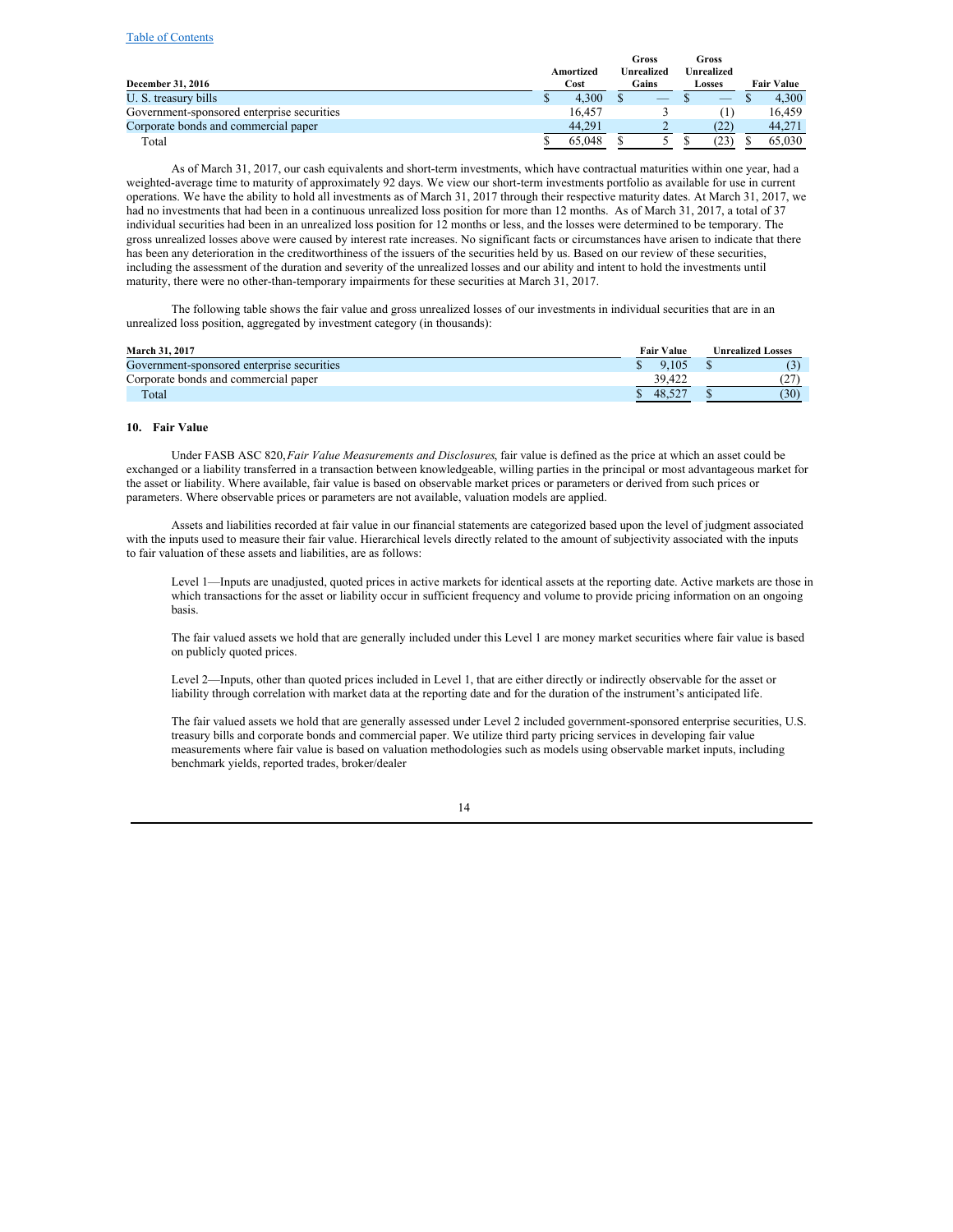quotes, bids, offers and other reference data. We use quotes from external pricing service providers and other on-line quotation systems to verify the fair value of investments provided by our third party pricing service providers. We review independent auditor's reports from our third party pricing service providers particularly regarding the controls over pricing and valuation of financial instruments and ensure that our internal controls address certain control deficiencies, if any, and complementary user entity controls are in place.

Level 3—Unobservable inputs that are supported by little or no market activity and that are significant to the fair value of the assets or liabilities and which reflect management's best estimate of what market participants would use in pricing the asset or liability at the reporting date. Consideration is given to the risk inherent in the valuation technique and the risk inherent in the inputs to the model.

We do not have fair valued assets classified under Level 3.

### *Fair Value on a Recurring Basis*

Financial assets measured at fair value on a recurring basis are categorized in the tables below based upon the lowest level of significant input to the valuations (in thousands):

|                                            | Assets at Fair Value as of March 31, 2017 |       |                |                          |                |   |  |        |       |  |
|--------------------------------------------|-------------------------------------------|-------|----------------|--------------------------|----------------|---|--|--------|-------|--|
|                                            | Level 1                                   |       | <b>Level 2</b> |                          | <b>Level 3</b> |   |  |        | Total |  |
| Money market funds                         |                                           | 9.206 |                | $\overline{\phantom{a}}$ |                | _ |  | 9,206  |       |  |
| Government-sponsored enterprise securities |                                           |       |                | 11.601                   |                | - |  | 11.601 |       |  |
| Corporate bonds and commercial paper       |                                           |       |                | 76.779                   |                |   |  | 76,779 |       |  |
| Total                                      |                                           | 9.206 |                | 88.380                   |                |   |  | 97.586 |       |  |

|                                            | Assets at Fair Value as of December 31, 2016 |         |  |                          |  |         |  |        |  |  |
|--------------------------------------------|----------------------------------------------|---------|--|--------------------------|--|---------|--|--------|--|--|
|                                            |                                              | Level 1 |  | Level 2                  |  | Level 3 |  | Total  |  |  |
| Money market funds                         |                                              | 9.496   |  | $\overline{\phantom{a}}$ |  | $-$     |  | 9.496  |  |  |
| U. S. treasury bills                       |                                              |         |  | 4.300                    |  |         |  | 4,300  |  |  |
| Government-sponsored enterprise securities |                                              |         |  | 16.459                   |  |         |  | 16.459 |  |  |
| Corporate bonds and commercial paper       |                                              |         |  | 44.271                   |  | ___     |  | 44.271 |  |  |
| Total                                      |                                              | 9.496   |  | 65,030                   |  | $-$     |  | 74.526 |  |  |

# **11. Lease Agreements**

We currently lease our research and office space under a noncancelable lease agreement with our landlord, HCP BTC, LLC (formerly known as Slough BTC, LLC) which expires in 2018. The lease term provides for renewal option for up to two additional periods of five years each. In April 2017, we notified our landlord that we exercised our option to extend the term of our lease and negotiate certain terms of our lease agreement.

In December 2014, we entered into a sublease agreement with an unrelated third party to occupy approximately 57,000 square feet of our research and office space. In connection with this sublease, we recognized a loss on sublease of \$9.3 million during the fourth quarter of 2014. In February 2017, we entered into an amendment to the sublease agreement to increase the subleased research and office space for an additional 9,328 square feet under the same term of the sublease, and recognized an additional loss on sublease of \$495,000. We expect to receive approximately \$2.5 million in future sublease income (excluding our subtenant's share of facilities operating expenses) over the remaining term of the sublease. We record rent expense on a straight-line basis for our lease, net of sublease income. For our sublease arrangement which we classified as an operating lease, our loss on the sublease was comprised of the present value of our future payments to our landlord less the present value of our future rent payments expected from our subtenant over the term of the sublease. The liability arising from this sublease agreement was determined using a credit-adjusted risk-free rate to discount the estimated future net cash flows. The changes in the liability related to the sublease agreement for the three months ended March 31, 2017 were as follows (in thousands):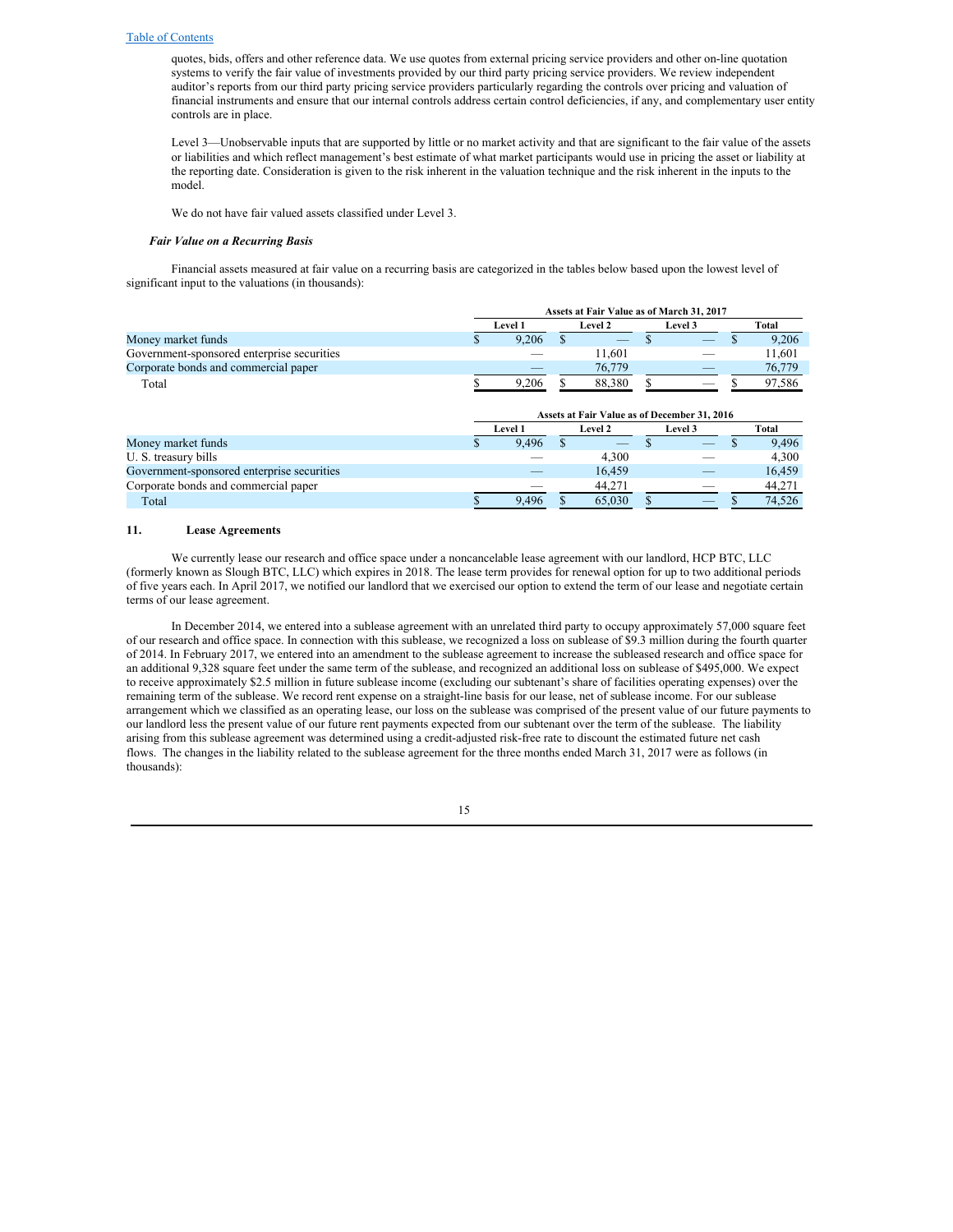| Balance at January 1, 2017         | 3.460 |
|------------------------------------|-------|
| Increase in deferred liability     | 495   |
| Accretion of deferred liability    | 59    |
| Amortization of deferred liability | (887) |
| Balance at March 31, 2017          | 3.127 |

# **12. Common Stock Public Offering**

In February 2017, we completed an underwritten public offering in which we sold 23,000,000 shares of our common stock pursuant to an effective registration statement at a price to the public of \$2.00 per share. We received net proceeds of approximately \$43.0 million, net of underwriting discounts and commissions and offering expenses.

# **13. Restructuring Charges**

In September 2016, we announced that we had reduced our workforce by 46 positions, mostly in the research area. We also announced that effective September 15, 2016, Donald G. Payan, M.D, retired from the board of directors and from his position as Executive Vice President and President of Discovery and Research. We recorded restructuring charges during the third quarter of 2016 of approximately \$5.8 million, which included \$5.0 million of severance costs paid in cash, \$319,000 impairment of certain property and equipment, and \$499,000 of non-cash stock-based compensation expense as a result of the modification of our former executive's stock options. At March 31, 2017, the remaining accrued restructuring cost of \$433,000 related to COBRA benefits and outplacement costs and is classified under Accrued Compensation in the Condensed Balance Sheet.

# <span id="page-15-0"></span>**Item 2. Management's Discussion and Analysis of Financial Condition and Results of Operations**

This discussion and analysis should be read in conjunction with our financial statements and the accompanying notes included in this report and the audited financial statements and accompanying notes included in our Annual Report on Form 10-K for the year ended December 31, 2016. Operating results for the three months ended March 31, 2017 are not necessarily indicative of results that may occur *in future interim periods or for the full fiscal year.*

This Quarterly Report on Form 10-Q contains statements indicating expectations about future performance and other forwardlooking statements within the meaning of Section 27A of the Securities Act and Section 21E of the Exchange Act, that involve risks and uncertainties. We usually use words such as "may," "will," "should," "could," "expect," "plan," "anticipate," "believe," "estimate, "predict," "intend," or the negative of these terms or similar expressions to identify these forward-looking statements. These statements appear throughout this Quarterly Report on Form 10-Q and are statements regarding our current expectation, belief or intent, primarily with respect to our operations and related industry developments. Examples of these statements include, but are not limited to, statements regarding the following: our business and scientific strategies; the progress of our and our collaborators' product development programs, including clinical testing, and the timing of results thereof; our corporate collaborations and revenues that may be received from our collaborations and the timing of those potential payments; our expectations with respect to regulatory submissions and approvals; our drug discovery technologies; our research and development expenses; protection of our intellectual property; sufficiency of our cash and capital resources and the need for additional capital; and our operations and legal risks. You should not place undue reliance on these forwardlooking statements. Our actual results could differ materially from those anticipated in these forward-looking statements for many reasons, including as a result of the risks and uncertainties discussed under the heading "Risk Factors" in Item 1A of Part II of this Quarterly Report on Form 10-Q. Any forward-looking statement speaks only as of the date on which it is made, and we undertake no obligation to update any forward-looking statement to reflect events or circumstances after the date on which the statement is made or to reflect the occurrence of unanticipated events. New factors emerge from time to time, and it is not possible for us to predict which factors will arise. In addition, we cannot assess the impact of each factor on our business or the extent to which any factor, or combination of factors, may cause *actual results to dif er materially from those contained in any forward-looking statements.*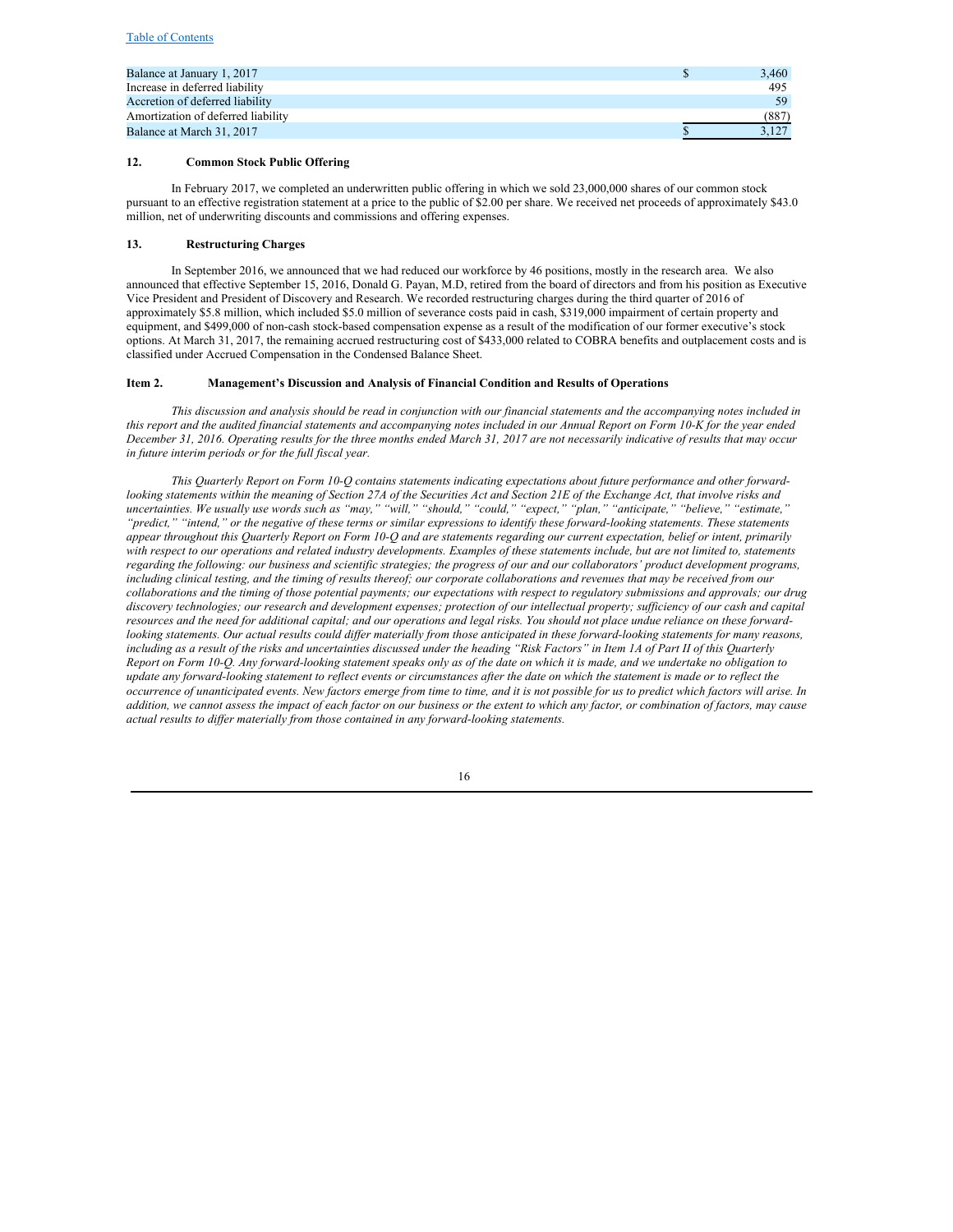# **Overview**

We are a clinical-stage biotechnology company dedicated to the discovery and development of novel, targeted drugs in the therapeutic areas of immunology, oncology and immuno-oncology. Our pioneering research focuses on signaling pathways that are critical to disease mechanisms. Our current clinical programs include clinical trials of fostamatinib, an oral spleen tyrosine kinase (SYK) inhibitor in a number of indications. We submitted an NDA to the FDA for fostamatinib in patients with chronic and persistent immune thrombocytopenia (ITP) in April 2017. We are also conducting Phase 2 clinical studies with fostamatinib in IgA nephropathy (IgAN) and autoimmune hemolytic anemia (AIHA). In addition, we have product candidates in development with partners BerGenBio AS, Daiichi Sankyo and Aclaris Therapeutics.

Since inception, we have financed our operations primarily through the sale of equity securities, and contract payments under our collaboration agreements. Our research and development activities, including preclinical studies and clinical trials, consume substantial amounts of capital. As of March 31, 2017, we had approximately \$98.1 million in cash, cash equivalents and short term investments. During the three months ended March 31, 2017, we received an aggregate of \$3.6 million payments pursuant to our agreements with our collaborative partners, and approximately \$1.4 million of sublease income and reimbursements under a sublease agreement with an unrelated third party. In February 2017, we completed an underwritten public offering in which we sold 23,000,000 shares of our common stock pursuant to an effective registration statement at a price to the public of \$2.00 per share. We received net proceeds of approximately \$43.0 million, net of underwriting discounts and commissions and offering expenses. We believe that our existing capital resources will be sufficient to support our current and projected funding requirements, including the preparation for potential commercial launch of Tavalisse<sup>™</sup> (fostamatinib disodium) in ITP in the U.S., through at least the next 12 months. We also continue to evaluate ex-U.S. partnerships for Tavalisse and other partnering opportunities across our pipelines.

Our revenues have consisted primarily of revenues from sponsored research and license agreements with our corporate collaborators. We earned contract revenues from collaborations of \$3.6 million during the three months ended March 31, 2017 which is comprised primarily of the payment amounting to \$3.3 million we received from BerGenBio pursuant to advancing a licensed AXL kinase inhibitor to Phase 2 clinical study.

Within our product development portfolio, our most advanced program is Tavalisse in ITP. We submitted an NDA for Tavalisse in ITP in April 2017. On April 27, 2017, we announced that we received the conditional acceptance by the U.S Food & Drug Administration  $(FDA)$  of the proprietary name Tavalisse<sup>™</sup> for fostamatinib disodium, our lead investigational product candidate.

### **Clinical Stage Programs**

# *Tavalisse (fostamatinib disodium)—Immune Thrombocytopenic Purpura*

*Disease background.* Chronic ITP affects an estimated 60,000 to 125,000 people in the U.S. In patients with ITP, the immune system attacks and destroys the body's own blood platelets, which play an active role in blood clotting and healing. ITP patients can suffer extraordinary bruising, bleeding and fatigue as a result of low platelet counts. Current therapies for ITP include steroids, blood platelet production boosters that imitate thrombopoietin (TPOs) and splenectomy.

*Orally-available fostamatinib program.* Taken in tablet form, fostamatinib blocks the activation of SYK inside immune cells. ITP is typically characterized by the body producing antibodies that attach to healthy platelets in the blood stream. Immune cells recognize these antibodies and affix to them, which activates the SYK enzyme inside the immune cell, and triggers the destruction of the antibody and the attached platelet. When SYK is inhibited by fostamatinib, it interrupts this immune cell function and allows the platelets to escape destruction. The results of our Phase 2 clinical trial, in which fostamatinib was orally administered to sixteen adults with chronic ITP, published in *Blood*, showed that fostamatinib significantly increased the platelet counts of certain ITP patients, including those who had failed other currently available agents.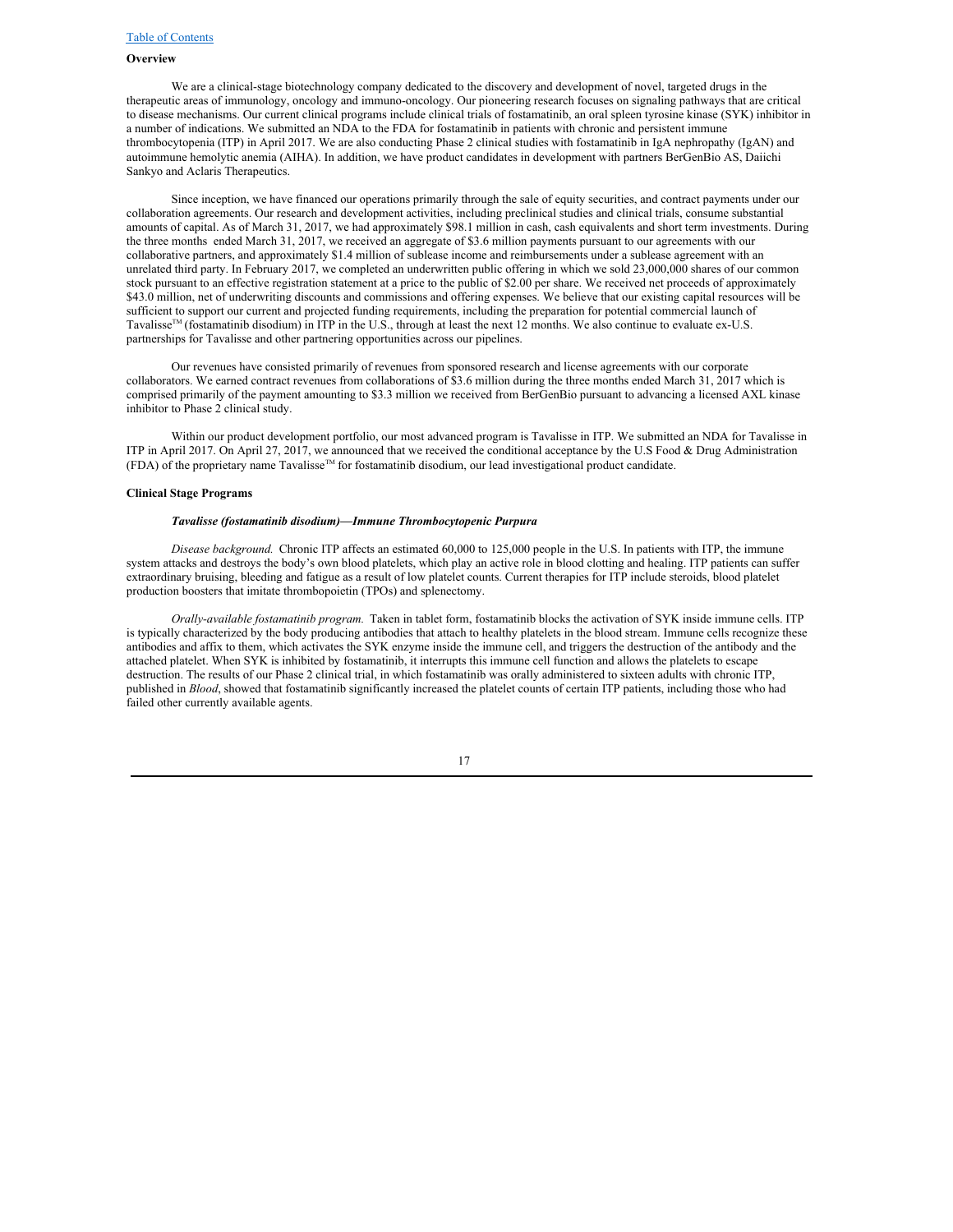In October 2013, we met with the FDA for an end-of-Phase 2 meeting for fostamatinib in ITP. Based on that meeting, we designed a Phase 3 clinical program, called fostamatinib in thrombocytopenia (FIT), in which a total of 150 ITP patients were randomized into two identical multi-center, double-blind, placebo-controlled clinical trials. The patients were diagnosed with persistent or chronic ITP, and had blood platelet counts consistently below 30,000 per microliter of blood. Two-thirds of the subjects received fostamatinib orally at 100 mg bid (twice daily) and the other third received placebo on the same schedule. Subjects were expected to remain on treatment for 24 weeks. At week four of treatment, subjects who failed to meet certain platelet count and met certain tolerability thresholds could have their dosage of fostamatinib (or corresponding placebo) increased to 150 mg bid. The primary efficacy endpoint of this program was a stable platelet response by week 24 with platelet counts at or above 50,000 per microliter of blood for at least four of the final six qualifying blood draws. In August 2015, the FDA granted our request for Orphan Drug designation for fostamatinib for the treatment of ITP. On April 1, 2016, we announced that we completed enrollment in the FIT Phase 3 clinical program.

On August 30, 2016, we announced the results of the first study, reporting that fostamatinib met the study's primary efficacy endpoint. The study showed that 18% of patients receiving fostamatinib achieved a stable platelet response compared to none receiving a placebo control (p=0.0261). On October 20, 2016, we announced the results of the second study, reporting that the response rate was 18%, consistent with the first study. However, one patient in the placebo group (4%) achieved a stable platelet response, therefore the difference between those on treatment and those on placebo did not reach statistical significance (p=0.152) and the study did not meet its primary endpoint. When the data from both studies are combined, however, this difference is statistically significant (p=0.007). In the combined datasets for the FIT studies, patients who met the primary endpoint had their platelet counts increase from a median of 18,500/uL of blood at baseline to more than 100,000/uL at week 24 of treatment. These patients benefited substantially and typically did so within weeks of initiating treatment, providing early feedback as to whether fostamatinib may be a viable option for treating their ITP. In the combined datasets, the frequency of patients who achieved a stable platelet response was statistically superior in the fostamatinib group versus the placebo group in the following subgroups: prior splenectomy or not; prior exposure to TPO agents or not; platelet counts below or above 15,000/uL of blood at baseline, demonstrating that the effect of fostamatinib is consistent across various clinical and treatment backgrounds.

Patients from the FIT studies were given the option to enroll in a long-term open-label extension study and receive treatment with fostamatinib, also a Phase 3 trial. A total of 123 patients had enrolled in this study. All the patients who responded to fostamatinib in the FIT studies and enrolled in the long-term open-label extension study maintained a median platelet count of 106,500/uL at a median of 16 months. In addition, there were 44 placebo non-responders that enrolled in the long-term open-label extension study. 41 of these patients had at least 12 weeks of follow-up. Of those, 9 patients (22%) have achieved a prospectively defined stable platelet response, which is statistically significant  $(p=0.0078)$  and similar to the response rate fostamatinib achieved in the parent studies.

In the combined dataset of both stable and intermediate responders for the FIT studies, the response rate was 29% (29/101), compared to  $2\%$  (1/49) for placebo (p=<0.0001). A stable response was defined as a patient achieving platelet counts of greater than 50,000/uL on more than 4 of the 6 visits between weeks 14 and 24. In the post-study analysis performed by the Company, an intermediate response was defined to include patients achieving at least two consecutive median platelet counts over 50,000/uL during the trial without rescue, but who did not otherwise meet the stable response criteria.

The most frequent adverse events were gastrointestinal-related, and the safety profile of the product was consistent with prior clinical experience, with no new or unusual safety issues uncovered. We submitted an NDA for Tavalisse in ITP in April 2017.

## *Fostamatinib—IgAN*

*Disease background.* IgAN is an autoimmune disease that severely affects the functioning of the kidneys. An estimated 12,000 Americans are diagnosed with this type of glomerulonephritis each year, with 25% of its victims eventually requiring dialysis and/or kidney transplantation over time. IgAN is characterized by the deposition of IgA immune complexes in the glomeruli of the kidneys leading to an inflammatory response and subsequent tissue damage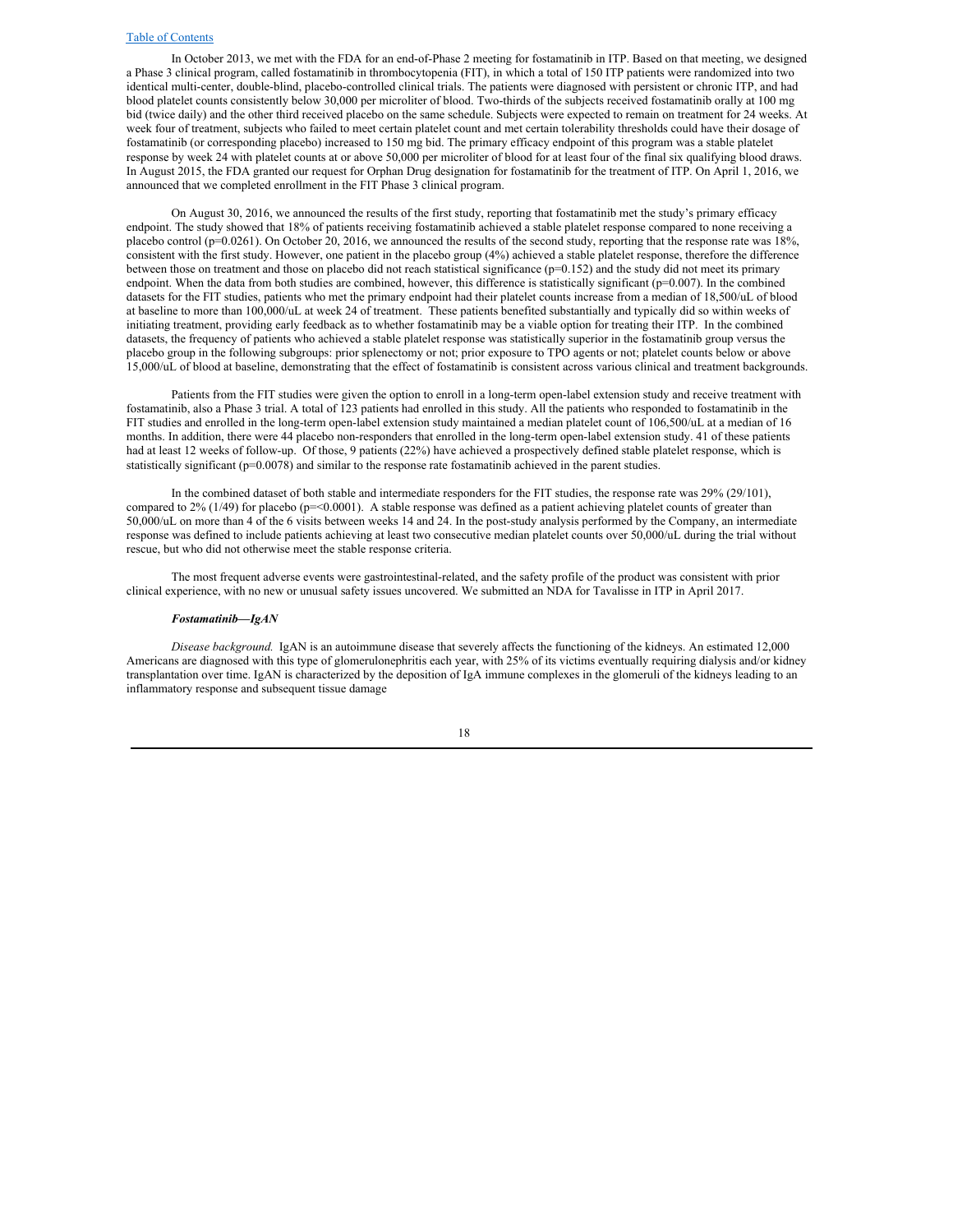that ultimately disrupts the normal filtering function of the kidneys. By inhibiting SYK in kidney cells, fostamatinib may block the signaling of IgA immune complex receptors and arrest or slow destruction of the glomeruli.

*Orally-available fostamatinib program.* Our Phase 2 clinical trial in patients with IgAN, called SIGN (SYK Inhibition for Glomerulonephritis) completed enrollment for the first cohort and is currently enrolling patients for the second cohort. In January 2017, we announced that the first cohort in the Phase 2 study of fostamatinib in IgAN was completed in various centers throughout Asia, the U.S. and Europe. This cohort evaluated the efficacy, safety, and tolerability of the lower dose of fostamatinib (100mg BID, n=26; placebo n=12) as measured by change in proteinuria, renal function, and histology (comparing the pre- and post-study renal biopsies). The primary efficacy endpoint was the mean change in proteinuria from baseline at 24 weeks. The study found that at 24 weeks, fostamatinib was well tolerated with a good safety profile. The initial data suggest a trend towards a greater reduction in proteinuria in fostamatinib treated patients relative to placebo. The Phase 2 study for the second cohort is currently enrolling patients. We expect that the second cohort, evaluating a higher dose of fostamatinib (150 mg BID) for IgAN, will finish enrollment in 2017, with results in 2018.

#### *Fostamatinib—AIHA*

*Disease background*. AIHA is a rare, serious blood disorder where the immune system produces antibodies that result in the destruction of the body's own red blood cells. Symptoms can include fatigue, shortness of breath, rapid heartbeat, jaundice or enlarged spleen. While no medical treatments are currently approved for AIHA, physicians generally treat acute and chronic cases of the disorder with corticosteroids, other immuno-suppressants, or splenectomy. Research has shown that inhibiting SYK with fostamatinib may reduce the destruction of red blood cells. This disorder affects an estimated 40,000 Americans, for whom no approved treatment options currently exist.

*Orally available fostamatinib program*. Our Phase 2 clinical trial is currently enrolling patients with AIHA. The trial is an openlabel, multi-center, two-stage study that will evaluate the efficacy and safety of fostamatinib in patients with warm antibody AIHA who have previously received treatment for the disorder, but have relapsed. Stage 1 will enroll 17 patients who will receive 150 mg of fostamatinib orally twice a day for a period of 12 weeks. The patients will return to the clinic every two weeks for blood draws and medical assessment. The primary efficacy endpoint of this study is to achieve increased hemoglobin levels by week 12 of greater than 10 g/dL, and greater than or equal to 2 g/dL higher than baseline. Stage 2 will include an additional 20 patients who will receive the same treatment protocol as Stage 1. We expect to have results of the Stage 1 segment of the trial in 2017. With this data, we will evaluate the best way forward and potentially an expedited path for pursuing AIHA.

#### **Research/Preclinical Programs**

We are conducting proprietary research in the broad disease areas of inflammation/immunology, immuno-oncology, cancers and muscle wasting/muscle endurance. Within each disease area, our researchers are investigating mechanisms of action as well as screening compounds against potential novel targets and optimizing those leads that appear to have the greatest potential.

We are conducting preclinical studies to identify a lead molecule for our IRAK program. Inhibitors of IRAK activity represent valuable therapeutic tools to potentially treat cytokine-driven autoimmune and inflammatory diseases. We are selecting a lead molecule from our IRAK program. It is expected that the program will include clinical evaluation in immunology areas, such as for lupus, gout and/or psoriasis.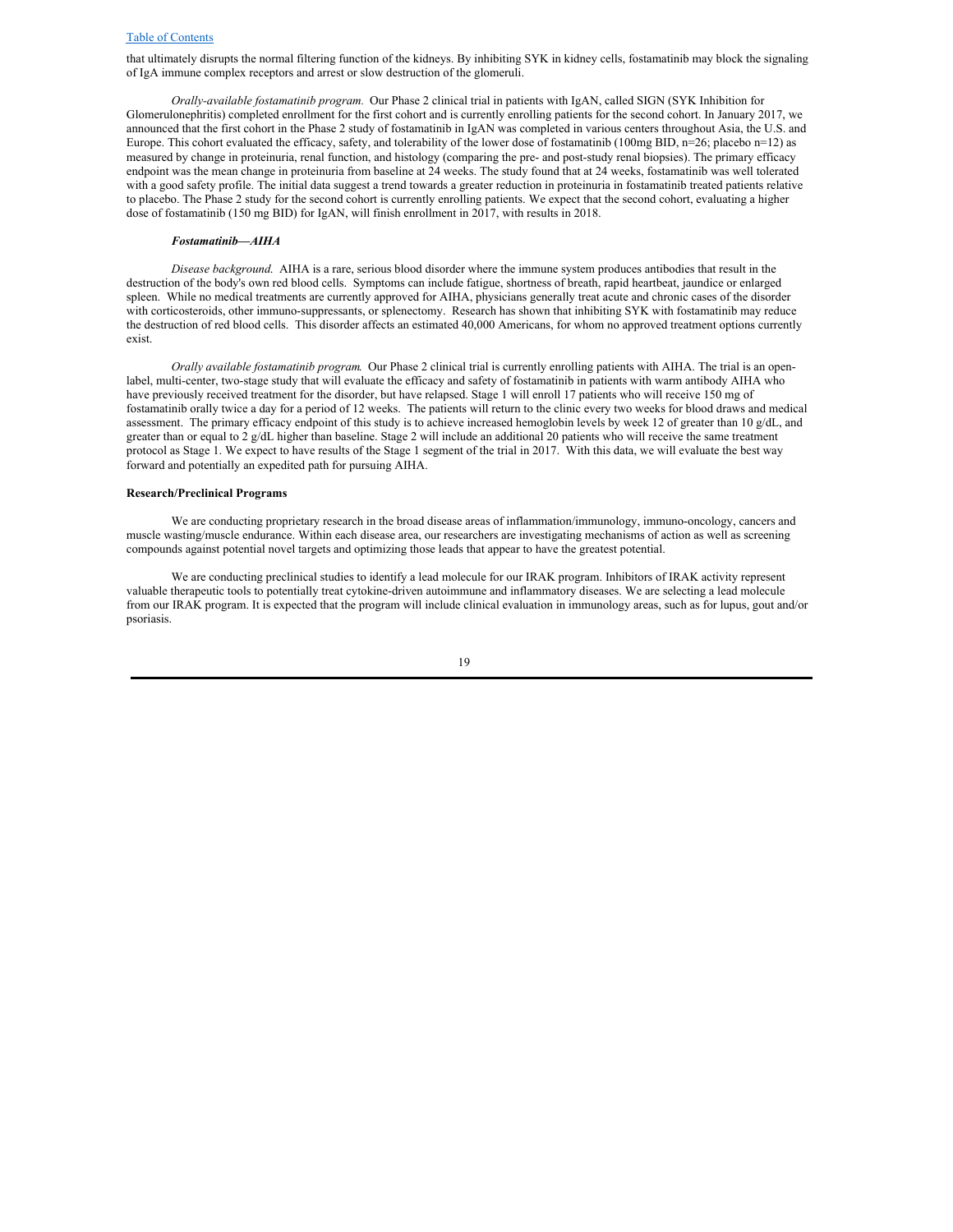# **Sponsored Research and License Agreements**

We conduct research and development programs independently and in connection with our corporate collaborators. We are a party to a collaboration agreement with BMS for the discovery, development and commercialization of cancer immunotherapies based on our small molecule TGF beta receptor kinase inhibitors, as discussed below. Our participation in the collaboration is limited to the Joint Research Committee and the performance of research activities based on billable full-time equivalent fees as specified in the collaboration agreement. We do not have ongoing participation obligations under our agreements with Aclaris for the development and commercialization of certain JAK inhibitors for the treatment of alopecia areata and other dermatological conditions, AZ for the development and commercialization of R256, an inhaled JAK inhibitor, BerGenBio for the development and commercialization of an oncology program, and Daiichi to pursue research related to a specific target from a novel class of drug targets called ligases. Under these agreements, which we entered into in the ordinary course of business, we received or may be entitled to receive upfront cash payments, progress dependent contingent payments on events achieved by such partners and royalties on any net sales of products sold by such partners under the agreements. Total future contingent payments to us under all of these current agreements could exceed \$533.3 million if all potential product candidates achieved all of the payment triggering events under all of our current agreements (based on a single product candidate under each agreement). Of this amount, up to \$146.4 million relates to the achievement of development events, up to \$345.6 million relates to the achievement of regulatory events and up to \$41.3 million relates to the achievement of certain commercial or launch events. This estimated future contingent amount does not include any estimated royalties that could be due to us if the partners successfully commercialize any of the licensed products. Future events that may trigger payments to us under the agreements are based solely on our partners' future efforts and achievements of specified development, regulatory and/or commercial events. Because we do not control the research, development or commercialization of the product candidates generated under these agreements, we are not able to reasonably estimate when, if at all, any contingent payments would become payable to us. As such, the contingent payments we could receive thereunder involve a substantial degree of risk to achieve and may never be received in the next 12 months or thereafter. Accordingly, we do not expect, and investors should not assume, that we will receive all of the potential contingent payments provided for under these agreements and it is possible that we may never receive any additional significant contingent payments or royalties under these agreements.

In February 2015, we entered into a collaboration agreement with BMS for the discovery, development and commercialization of cancer immunotherapies based on our extensive portfolio of small molecule TGF beta receptor kinase inhibitors. Under the collaboration agreement, BMS will have exclusive rights and will be solely responsible for the clinical development and commercialization of any products. Pursuant to the collaboration agreement with BMS, we received a noncreditable and non-refundable upfront payment of \$30.0 million in March 2015. We are also entitled to receive development and regulatory contingent fees that could exceed \$309.0 million for a successful compound approved in certain indications. In addition, we are also eligible to receive tiered royalties on the net sales of any products from the collaboration. BMS shall also reimburse us for agreed upon costs based on a contractual cost per full-time equivalent employee in connection with the performance of research activities during the research term. Under the collaboration agreement, we were obligated to provide the following deliverables: (i) granting of license rights to our program, (ii) participation in the Joint Research Committee, and (iii) performance of research activities. We concluded that these deliverables were a single unit of accounting as the license did not have stand-alone value apart from the other deliverables. Accordingly, the \$30.0 million upfront payment was recognized ratably as revenue from the effective date of the agreement and was fully amortized in September 2016, the end of the research term. We believed that straight-line recognition of this revenue was appropriate as the research was performed ratably over the research period. At the end of the initial research term, we were not notified by BMS of its intention to extend the initial research term under which we would perform research activities. However, BMS does continue to evaluate compounds from the extensive portfolio under the agreement, on its own. During the three months ended March 31, 2016, we recognized revenue of \$4.8 million and \$195,000, respectively, relating to the upfront payment and research activities we performed.

In June 2011, we entered into an exclusive license agreement with BerGenBio for the development and commercialization of an oncology program. BerGenBio is responsible for all activities it wishes to perform under the license we granted to it. In February 2017, we received \$3.3 million from BerGenBio as a result of BerGeBio advancing BGB324, an AXL kinase inhibitor licensed under the agreement, to a Phase 2 clinical study. In June 2016, we received contingent payments of \$1.7 million relating to a time-based non-refundable fee and \$2.0 million relating to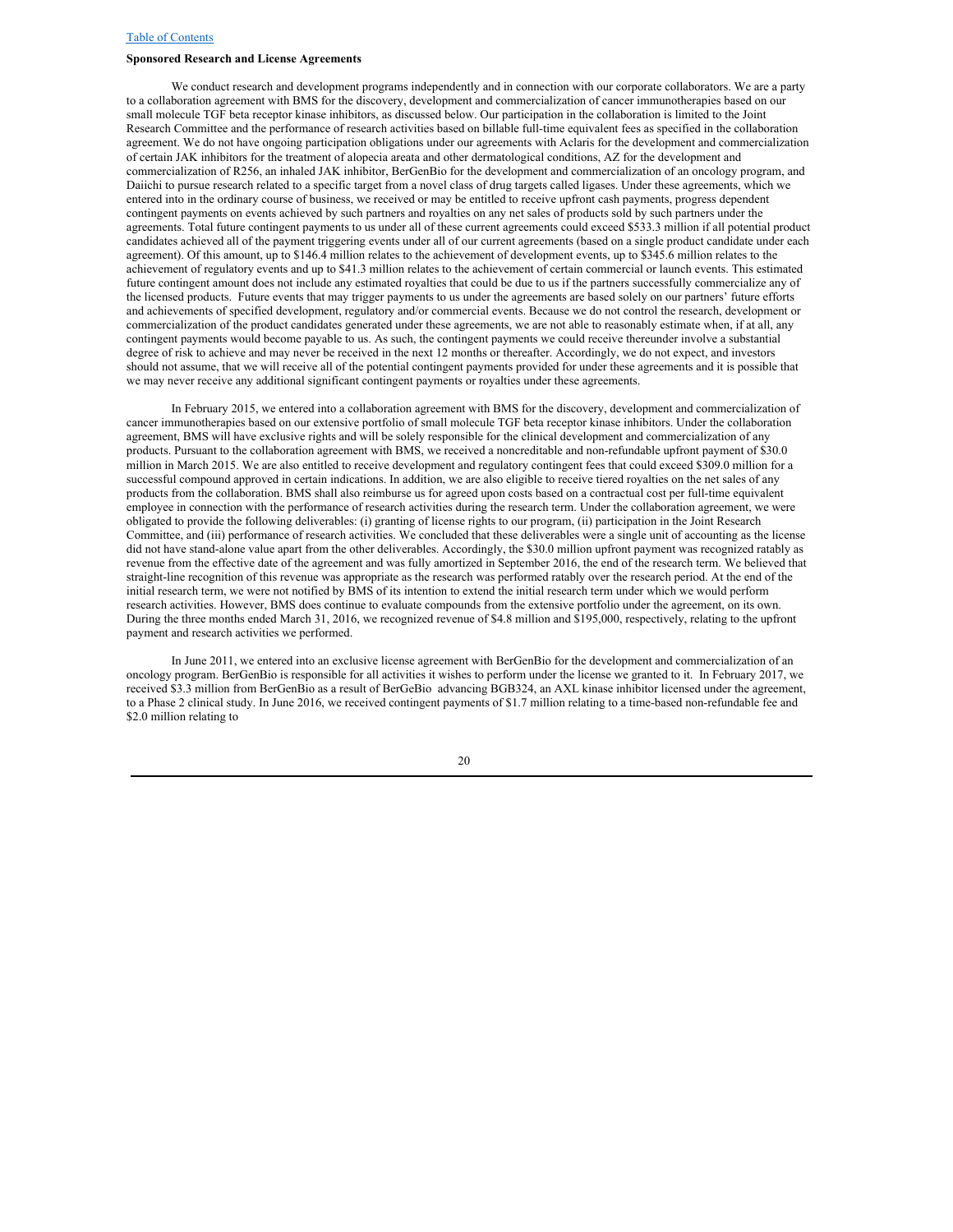BerGenBio's exercise of certain option rights before the prescription period to exercise the rights expired. All deliverables under the agreement had been previously delivered, as such, the above payments of \$3.3 million in 2017 and \$3.7 million in 2016, triggered by the above time-based and contingent events were recognized as revenue in the first quarter of 2017 and second quarter of 2016, respectively.

#### **Research and Development Expenses**

Our research and development expenditures include costs related to preclinical and clinical trials, scientific personnel, supplies, equipment, consultants, sponsored research, stock based compensation, and allocated facility costs.

We do not track fully burdened research and development costs separately for each of our drug candidates. We review our research and development expenses by focusing on three categories: research, development, and other. Our research team is focused on creating a portfolio of product candidates that can be developed into small molecule therapeutics in our own proprietary programs or with potential collaborative partners and utilizes our robust discovery engine to rapidly discover and validate new product candidates in our focused range of therapeutic indications. "Research" expenses relate primarily to personnel expenses, lab supplies, fees to third party research consultants and compounds. Our development group leads the implementation of our clinical and regulatory strategies and prioritizes disease indications in which our compounds may be studied in clinical trials. "Development" expenses relate primarily to clinical trials, personnel expenses, costs related to the submission and management of our NDA, lab supplies and fees to third party research consultants. "Other" expenses primarily consist of allocated facilities costs and allocated stock based compensation expense relating to personnel in research and development groups.

In addition to reviewing the three categories of research and development expenses described in the preceding paragraph, we principally consider qualitative factors in making decisions regarding our research and development programs, which include enrollment in clinical trials and the results thereof, the clinical and commercial potential for our drug candidates and competitive dynamics. We also make our research and development decisions in the context of our overall business strategy, which includes the evaluation of potential collaborations for the development of our drug candidates.

We do not have reliable estimates regarding the timing of our clinical trials. Preclinical testing and clinical development are long, expensive and uncertain processes. In general, biopharmaceutical development involves a series of steps, beginning with identification of a potential target and including, among others, proof of concept in animals and Phase 1, 2 and 3 clinical trials in humans. Significant delays in clinical testing could materially impact our product development costs and timing of completion of the clinical trials. We do not know whether planned clinical trials will begin on time, will need to be halted or revamped or will be completed on schedule, or at all. Clinical trials can be delayed for a variety of reasons, including delays in obtaining regulatory approval to commence a trial, delays from scale up, delays in reaching agreement on acceptable clinical trial agreement terms with prospective clinical sites, delays in obtaining institutional review board approval to conduct a clinical trial at a prospective clinical site or delays in recruiting subjects to participate in a clinical trial.

We currently do not have reliable estimates of total costs for a particular drug candidate to reach the market. Our potential products are subject to a lengthy and uncertain regulatory process that may involve unanticipated additional clinical trials and may not result in receipt of the necessary regulatory approvals. Failure to receive the necessary regulatory approvals would prevent us from commercializing the product candidates affected. In addition, clinical trials of our potential products may fail to demonstrate safety and efficacy, which could prevent or significantly delay regulatory approval.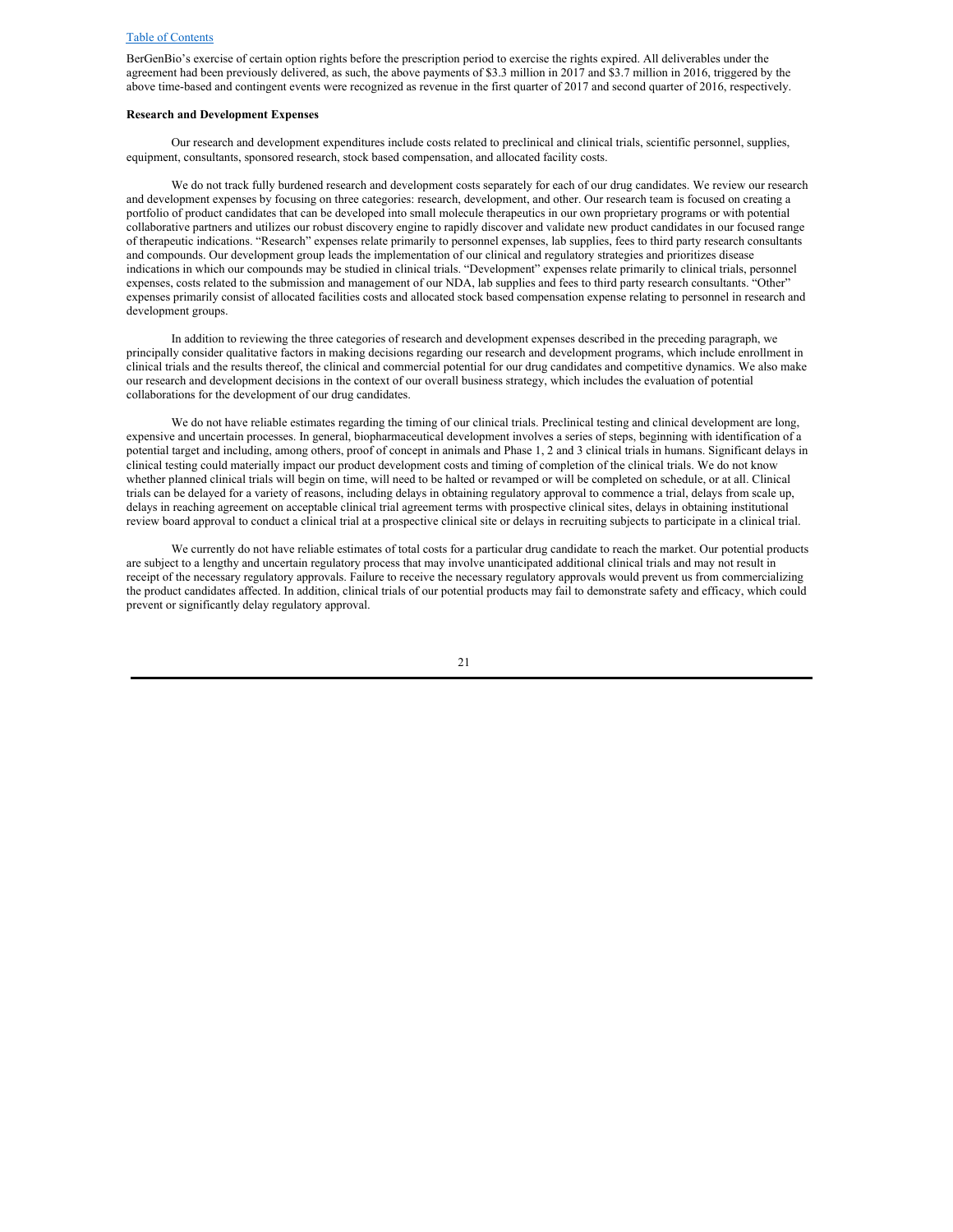The following table presents our total research and development expense by category (in thousands).

|                    |  | <b>Three Months Ended</b> |  |        | From January 1, 2007* |         |  |                   |
|--------------------|--|---------------------------|--|--------|-----------------------|---------|--|-------------------|
|                    |  | 2017                      |  | 2016   |                       |         |  | to March 31, 2017 |
| <b>Categories:</b> |  |                           |  |        |                       |         |  |                   |
| Research           |  | 2,627                     |  | 6.599  |                       | 219,035 |  |                   |
| Development        |  | 7,532                     |  | 8,429  |                       | 321,765 |  |                   |
| Other              |  | 2,217                     |  | 3,145  |                       | 224,168 |  |                   |
|                    |  | 12,376                    |  | 18,173 |                       | 764,968 |  |                   |

\* We started tracking research and development expense by category on January 1, 2007.

"Other" expenses mainly represent allocated facilities costs of approximately \$1.9 million and \$2.5 million for the three months ended March 31, 2017 and 2016, respectively, and allocated stock-based compensation expenses of approximately \$360,000 and \$693,000 for the three months ended March 31, 2017 and 2016, respectively.

For the three months ended March 31, 2017, a major portion of our total research and development expense was associated with the preparation for submission of our NDA in ITP, costs for our open-label extension study in ITP, IgAN, AIHA and IRAK programs, salaries of our research and development personnel, and allocated facilities costs. For the three months ended March 31, 2016, a major portion of our total research and development expense was associated with salaries of our research and development personnel, our ITP, AIHA and IgAN programs, and allocated facilities costs.

For further discussion on research and development activities, see "Research and Development Expense" under "Results of Operations" below.

# **Results of Operations**

#### **Three Months Ended March 31, 2017 and 2016**

**Revenues**

|                                              | <b>Three Months Ended</b> |  |                |        |           |  |
|----------------------------------------------|---------------------------|--|----------------|--------|-----------|--|
|                                              | March 31.                 |  |                |        | Aggregate |  |
|                                              | 2017<br>2016              |  |                | Change |           |  |
|                                              |                           |  | (in thousands) |        |           |  |
| <b>Contract revenues from collaborations</b> | 3.584                     |  | 5.029          |        | (1, 445)  |  |

Contract revenues from collaborations of \$3.6 million during the three months ended March 31, 2017 is comprised primarily of the payment amounting to \$3.3 million we received from BerGenBio pursuant to advancing a licensed AXL kinase inhibitor to Phase 2 clinical study. Contract revenues from collaborations of \$5.0 million during the three months ended March 31, 2016 were comprised of the amortization of the upfront payment, and full-time equivalent (FTE) fees we earned from BMS of \$4.8 million and \$195,000, respectively. Our potential future revenues may include payments from our current partners and from new partners with whom we enter into agreements in the future, if any, the timing and amount of which is unknown at this time.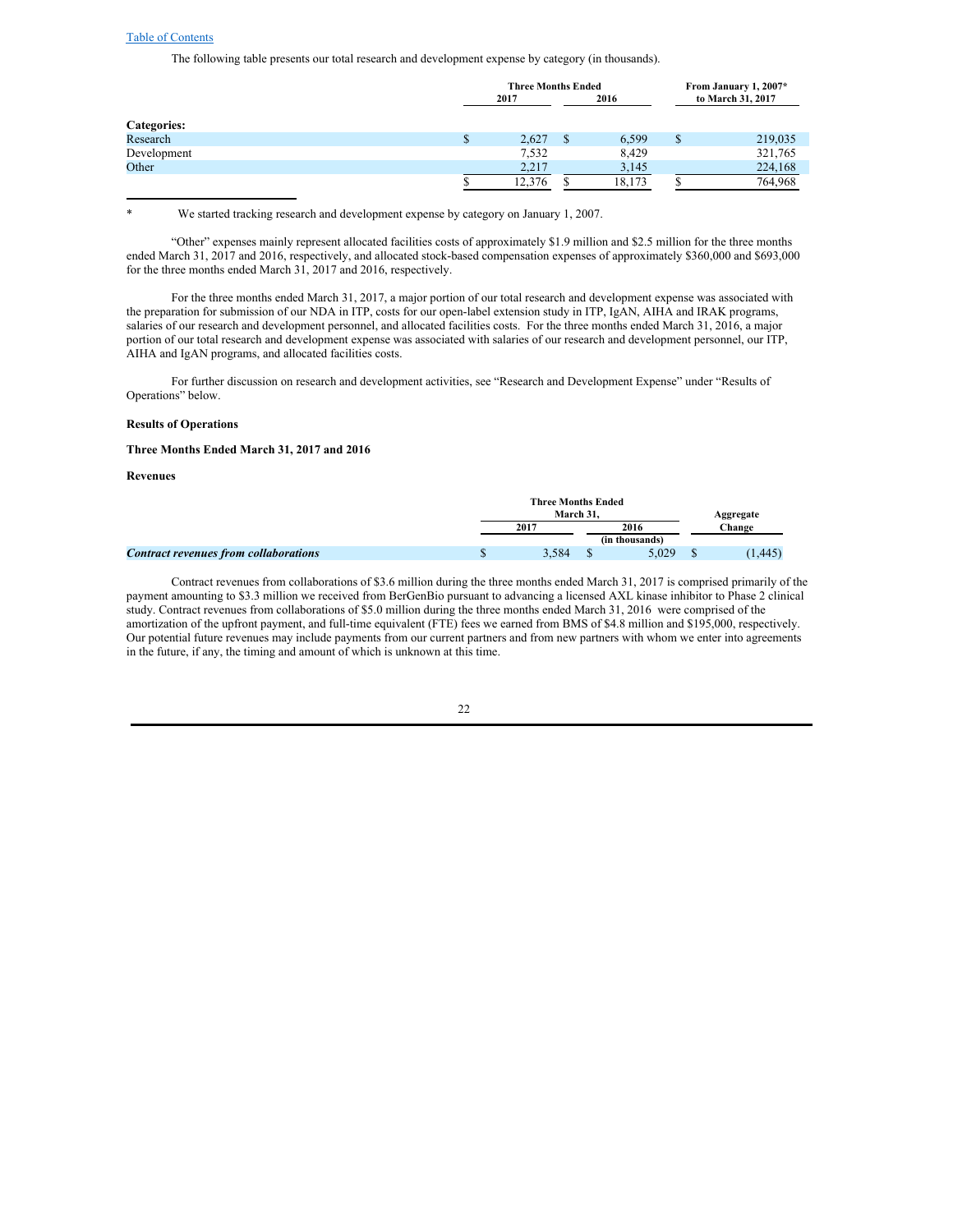# **Research and Development Expense**

|                                                                       |           | <b>Three Months Ended</b> |  |                |  |           |
|-----------------------------------------------------------------------|-----------|---------------------------|--|----------------|--|-----------|
|                                                                       | March 31. |                           |  |                |  | Aggregate |
|                                                                       |           | 2017                      |  | 2016           |  | Change    |
|                                                                       |           |                           |  | (in thousands) |  |           |
| Research and development expense                                      |           | 12.376                    |  | 18.173         |  | (5,797)   |
| Stock-based compensation expense included in research and development |           |                           |  |                |  |           |
| expense                                                               |           | 360                       |  | 693            |  | (333)     |

The decrease in research and development expense for the three months ended March 31, 2017, compared to the same period in 2016, was primarily due to the decreases in personnel costs, research-related costs, and stock‑based compensation as a result of the reduction in workforce in September 2016, partially offset by an increase in costs related to the preparation of our NDA that was submitted in April 2017. We expect that our research and development expense will remain relatively consistent quarter over quarter during the remainder of 2017.

# **General and Administrative Expense**

|                                                                                 |              | <b>Three Months Ended</b><br>March 31. |  |                |        | Aggregate |  |
|---------------------------------------------------------------------------------|--------------|----------------------------------------|--|----------------|--------|-----------|--|
|                                                                                 | 2017<br>2016 |                                        |  |                | Change |           |  |
|                                                                                 |              |                                        |  | (in thousands) |        |           |  |
| General and administrative expense                                              |              | 7.410                                  |  | 4.423          |        | 2.987     |  |
| Stock-based compensation expense included in general and administrative expense |              | 595                                    |  | 745            |        | (150)     |  |

The increase in general and administrative expense for the three months ended March 31, 2017, compared to the same period in 2016, was primarily due to the commercial launch preparation costs incurred for a potential commercial launch of Tavalisse (fostamatinib disodium) in ITP, as well as an additional loss on sublease as discussed below. We expect general and administrative expenses to continue to increase during the remainder of 2017 as we prepare for a potential commercial launch of Tavalisse in ITP.

In February 2017, we entered into an amendment to our existing sublease agreement, originally executed in December 2014, for an additional 9,328 square feet of our research and office space and recognized an additional loss on sublease of \$495,000. The additional loss on sublease is derived from the present value of the excess of our future remaining payments to our landlord associated with the additional research and office space over our contractual sublease income from our subtentant over the remaining term of the sublease.

# **Gain on Disposal of Assets**

|                                   | <b>Three Months Ended</b><br>March 31. |  |                          | Aggregate     |     |  |
|-----------------------------------|----------------------------------------|--|--------------------------|---------------|-----|--|
|                                   | 2017<br>2016                           |  |                          | <b>Change</b> |     |  |
|                                   |                                        |  | (in thousands)           |               |     |  |
| <b>Gain on disposal of assets</b> | 732                                    |  | $\qquad \qquad - \qquad$ |               | 732 |  |

Gain on disposal of assets during the three months ended March 31, 2017 related to the proceeds from sale of our fully depreciated property and equipment.

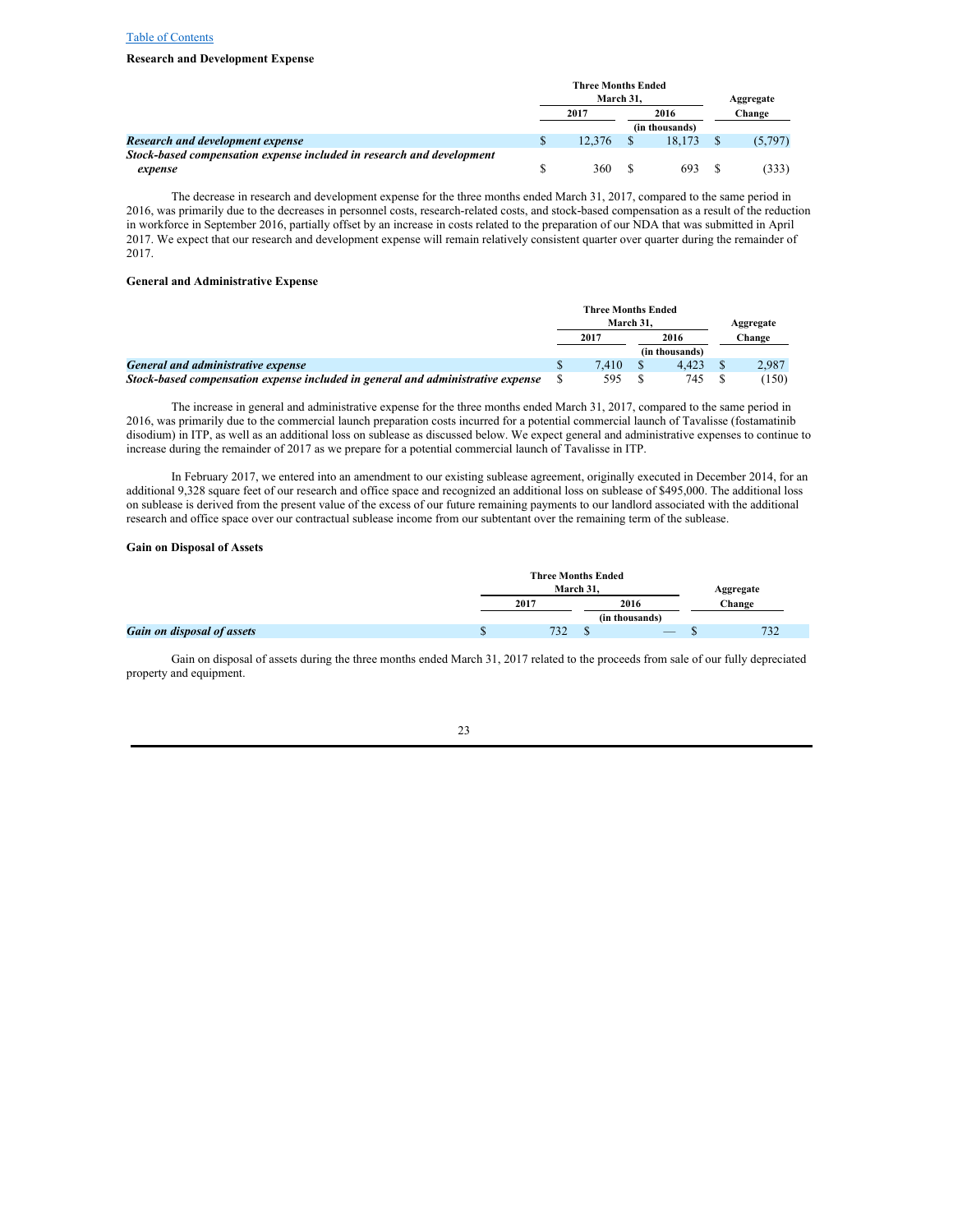# **Interest Income**

|                 |   | <b>Three Months Ended</b><br>March 31. |   |                |        | Aggregate |  |
|-----------------|---|----------------------------------------|---|----------------|--------|-----------|--|
|                 |   | 2016<br>2017                           |   |                | Change |           |  |
|                 |   |                                        |   | (in thousands) |        |           |  |
| Interest income | Ъ | 156                                    | D | 103            |        |           |  |
|                 |   |                                        |   |                |        |           |  |

Interest income results from our interest-bearing cash and investment balances. The increase in interest income for the three months ended March 31, 2017, as compared to the same periods in 2016 was primarily due to the higher yield on our investments.

# **Critical Accounting Policies and the Use of Estimates**

Our discussion and analysis of our financial condition and results of operations is based upon our financial statements, which have been prepared in accordance with U.S. generally accepted accounting principles (U.S. GAAP). The preparation of these financial statements requires us to make estimates and assumptions that affect the amounts reported in the financial statements and accompanying notes. We evaluate our estimates, including those related to our sublease agreement (including the determination of discount rate used), stock based compensation and the probability of achievement of corporate performance-based milestone for our performance-based stock option awards, impairment issues, the estimated useful life of assets, and estimated accruals, particularly research and development accruals, on an ongoing basis. We base our estimates on historical experience and on various other assumptions that we believe to be reasonable under the circumstances, the results of which form the basis for making judgments about the carrying values of assets and liabilities that are not readily apparent from other sources. Actual results may differ from these estimates under different assumptions or conditions. We believe that there have been no significant changes in our critical accounting policies and estimates disclosed in our Annual Report on Form 10-K for the year ended December 31, 2016, as filed with the SEC.

#### **Recent Accounting Pronouncements**

In May 2014, the FASB issued ASU No. 2014-09—*Revenue from Contracts with Customers*, which supersedes the revenue recognition requirements under ASC Topic 605, *Revenue Recognition*, and most industry-specific guidance under the ASC. The core principle of ASU No. 2014-09 is that an entity should recognize revenue when it transfers promised goods or services to customers in an amount that reflects the consideration to which the entity expects to be entitled in exchange for those goods or services. ASU No. 2014-09 defines a five step process to achieve this core principle and, in doing so, it is possible more judgment and estimates may be required within the revenue recognition process than required under existing U.S. GAAP including identifying performance obligations in the contract, estimating the amount of variable consideration to include in the transaction price and allocating the transaction price to each separate performance obligation. ASU No. 2014-09 also requires additional disclosures to enable users of financial statements to understand the nature, amount, timing and uncertainty of revenue and cash flows arising from customer contracts. ASU No. 2014-09 allows for either full retrospective or modified retrospective adoption. In July 2015, the FASB deferred by one year the effective date of ASU No. 2014-09 with the new effective date beginning after December 15, 2017, and the interim periods within that year and will allow early adoption for all entities as of the original effective date for public business entities, which was annual reporting periods beginning after December 15, 2016. We plan to adopt this new standard on January 1, 2018 using the modified retrospective approach. The adoption of ASU No. 2014-09 may have a material effect on our financial statements. To date, our revenues have been derived from license and collaboration agreements. The consideration we are eligible to receive under these agreements includes upfront payments, progress dependent contingent payments on events achieved by our collaboration partners, and royalties on net sales of products sold by such partners under the agreements. Each license and collaboration agreement is unique and will need to be assessed separately under the five-step process of the new standard. We have performed a preliminary assessment for our active license and collaboration agreements. Based on our preliminary assessment, we expect that the timing of recognition for certain contingent payments relating to our active license and collaboration agreements may be impacted by adoption of the new standard. ASU No. 2014-09 differs from the current accounting standard in many respects, such as in the accounting for variable consideration, including milestone payments or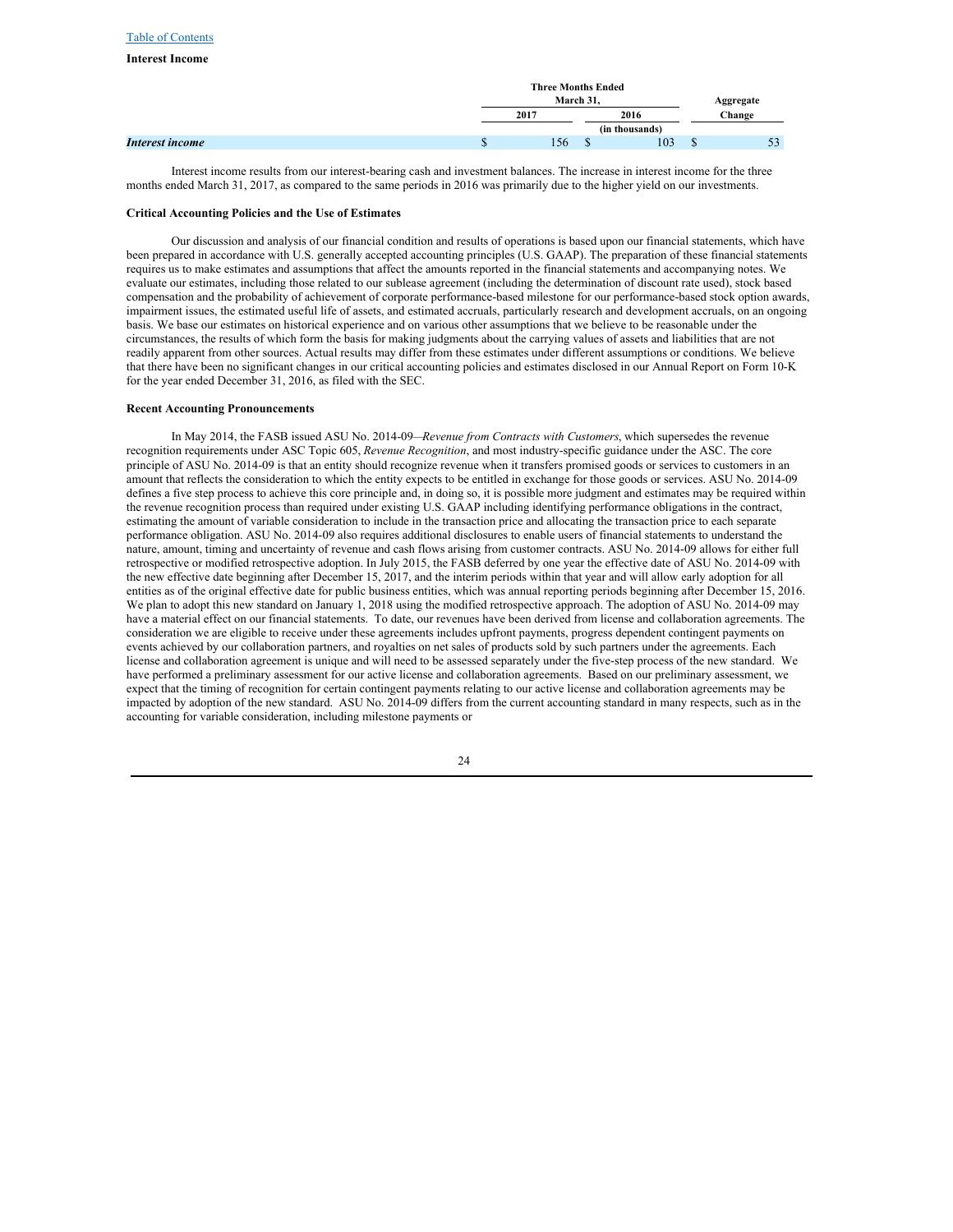contingent payments. Under our current accounting policy, we recognize contingent payments as revenue in the period that the paymenttriggering event occurred or is achieved. However, under the new accounting standard, it is possible to start to recognize contingent payments before the payment-triggering event is completely achieved, subject to management's assessment of whether it is probable that a significant reversal in the amount of cumulative revenue recognized will not occur when the uncertainty associated with the variable consideration is subsequently resolved.

In February 2016, the FASB issued ASU No. 2016-02—*Leases*, which is aimed at making leasing activities more transparent, and requires substantially all leases be recognized by lessees on their balance sheet as a right-of-use asset and corresponding lease liability, including leases currently accounted for as operating leases. The guidance is effective for all interim and annual reporting periods beginning after December 15, 2018. Early adoption is permitted. We plan to adopt this new standard on January 1, 2019. We are currently evaluating the potential impact of the adoption of ASU No. 2016-02 on our financial statements and cannot estimate the impact of adoption at this time.

In March 2016, the FASB issued ASU No. 2016-09—*Improvements to Employee Share-Based Payment Accounting*, which is intended to simplify several aspects of the accounting for share-based payment award transactions, including the income tax consequences, an option to recognize gross stock compensation expense with actual forfeitures recognized as they occur, as well as certain classifications on the statement of cash flows. We adopted ASU No. 2016-09 on January 1, 2017. Under this guidance, on a prospective basis, companies will no longer record excess tax benefits and certain tax deficiencies in additional paid-in capital. Instead, they will record all excess tax benefits and tax deficiencies as income tax expense or benefit in the income statement. In addition, the guidance eliminates the requirement that excess tax benefits be realized before companies can recognize them. The ASU requires a cumulative-effect adjustment for previously unrecognized excess tax benefits in opening retained earnings in the annual period of adoption. Upon adoption, we recognized additional excess tax benefit as a deferred tax asset with a corresponding increase to our deferred tax asset valuation allowance, which did not result in a net impact to retained earnings. Additionally, as provided for under this new guidance, we elected to account for forfeitures as they occur. The adoption of this aspect of the guidance did not have a material impact on our financial statements.

#### **Liquidity and Capital Resources**

### **Cash Requirements**

From inception, we have financed our operations primarily through sales of equity securities and contract payments under our collaboration agreements. We have consumed substantial amounts of capital to date as we continue our research and development activities, including preclinical studies and clinical trials.

As of March 31, 2017, we had approximately \$98.1 million in cash, cash equivalents and short-term investments, as compared to approximately \$74.8 million as of December 31, 2016, an increase of approximately \$23.3 million. The increase was primarily attributable to the completed underwritten public offering whereby we received approximately \$43.0 million, net of underwriting discounts and commissions and offering expenses, partially offset by the payments associated with funding our operating expenses during the three months ended March 31, 2017. In February 2017, we received a payment from BerGenBio of \$3.3 million pursuant to our exclusive license agreement which we signed in June 2011. In December 2014, we entered into a sublease agreement with an unrelated third party to occupy a portion of our research and office space. This sublease agreement was amended in February 2017 to sublease additional research and office space. During the three months ended March 31, 2017, we received approximately \$1.4 million of sublease income and reimbursements. We expect to receive approximately \$2.5 million in future sublease income (excluding our subtenant's share of facility's operating expenses) over the remaining term of the sublease through January 2018. We believe that our existing capital resources will be sufficient to support our current and projected funding requirements, including the preparation for potential commercial launch of Tavalisse (fostamatinib disodium) in ITP in the U.S., through at least the next 12 months. We also continue to evaluate ex-U.S. partnerships for Tavalisse and other partnering opportunities across our pipelines. We have based this estimate on assumptions that may prove to be wrong, and we could utilize our available capital resources sooner than we currently expect. Because of the numerous risks and uncertainties associated with the development of our product candidates and other research and development activities, including risks and uncertainties that could impact the rate of progress of our development activities, we are unable to estimate with certainty the amounts of increased capital outlays and operating expenditures

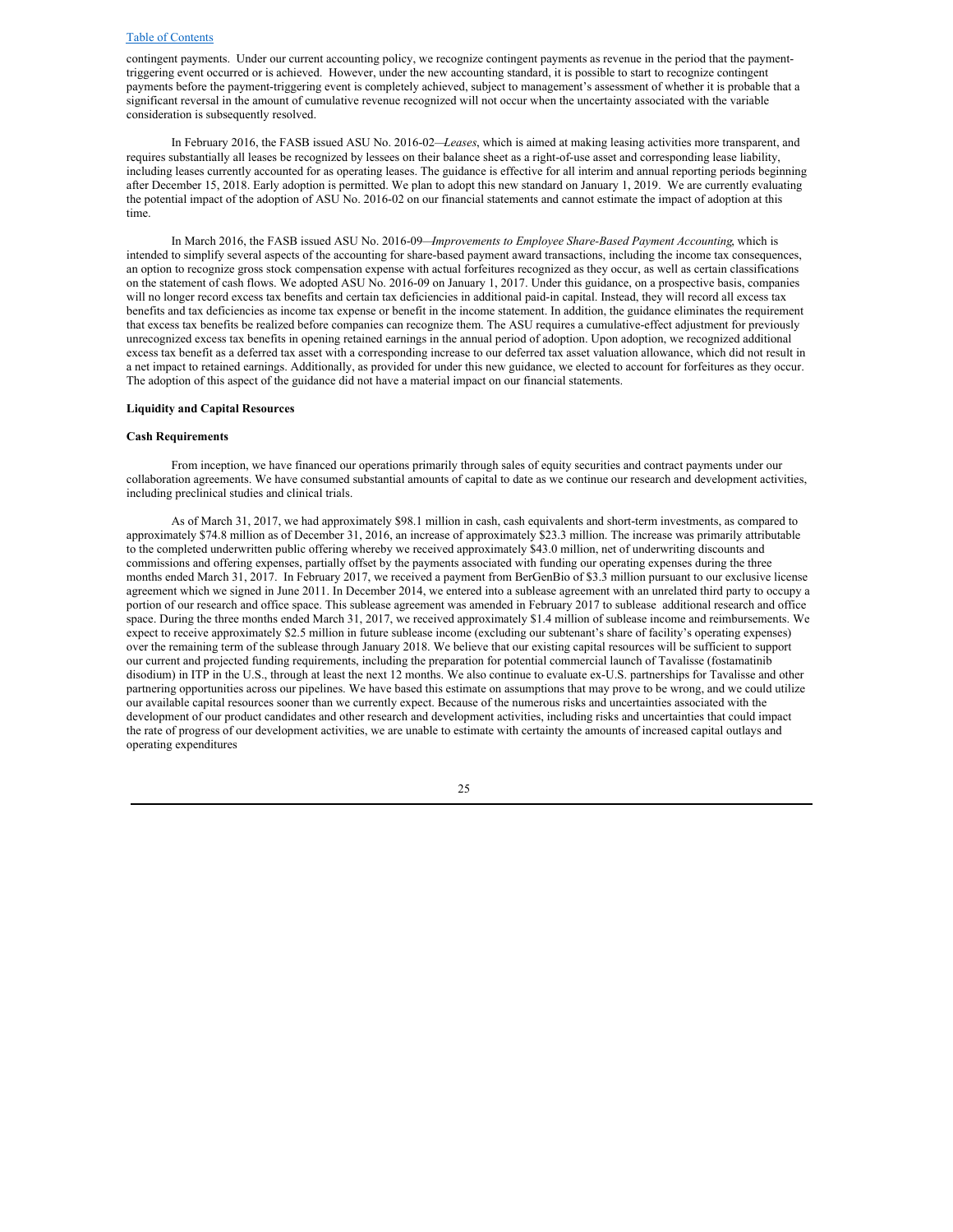associated with our current and anticipated clinical trials and other research and development activities.

Our operations will require significant additional funding for the foreseeable future. Unless and until we are able to generate a sufficient amount of product, royalty or milestone revenue, we expect to finance future cash needs through public and/or private offerings of equity securities, debt financings and/or collaboration and licensing arrangements, and to a much lesser extent through interest income earned on the investment of our excess cash balances and short term investments. With the exception of contingent and royalty payments that we may receive under our existing collaborations, we do not currently have any committed future funding. To the extent we raise additional capital by issuing equity securities, our stockholders could at that time experience substantial dilution. Any debt financing that we are able to obtain may involve operating covenants that restrict our business. To the extent that we raise additional funds through collaboration and licensing arrangements, we may be required to relinquish some of our rights to our technologies or product candidates, or grant licenses on terms that are not favorable to us.

Our future funding requirements will depend upon many factors, including, but not limited to:

- the FDA's acceptance of our NDA, or the successful regulatory approval of such NDA;
- the outcome of any potential FDA advisory committee meetings held for any of our product candidates;
- the progress and success of our clinical trials and preclinical activities (including studies and manufacture of materials) of our product candidates conducted by us;
- the progress of research and development programs carried out by us and our collaborative partners;
- the costs and timing of regulatory filings and approvals by us and our collaborators;
- the costs to build and expand our sales, marketing and distribution capabilities as we prepare for a potential commercial launch of Tavalisse (fostamatinib disodium) in ITP;
- the costs to commercialize Tavalisse or any other future product candidates, if any such candidate receives regulatory approval for commercial sale;
- any changes in the breadth of our research and development programs;
- the ability to achieve the events identified in our collaborative agreements that may trigger payments to us from our collaboration partners;
- our ability to acquire or license other technologies or compounds that we may seek to pursue;
- our ability to manage our growth;
- competing technological and market developments;
- the costs and timing of obtaining, enforcing and defending our patent and other intellectual property rights; and
- expenses associated with any unforeseen litigation, including any securities class action lawsuits.

Insufficient funds may require us to delay, scale back or eliminate some or all of our research or development programs, to lose rights under existing licenses or to relinquish greater or all rights to product candidates at an earlier stage of development or on less favorable terms than we would otherwise choose or may adversely affect our ability to operate as a going concern.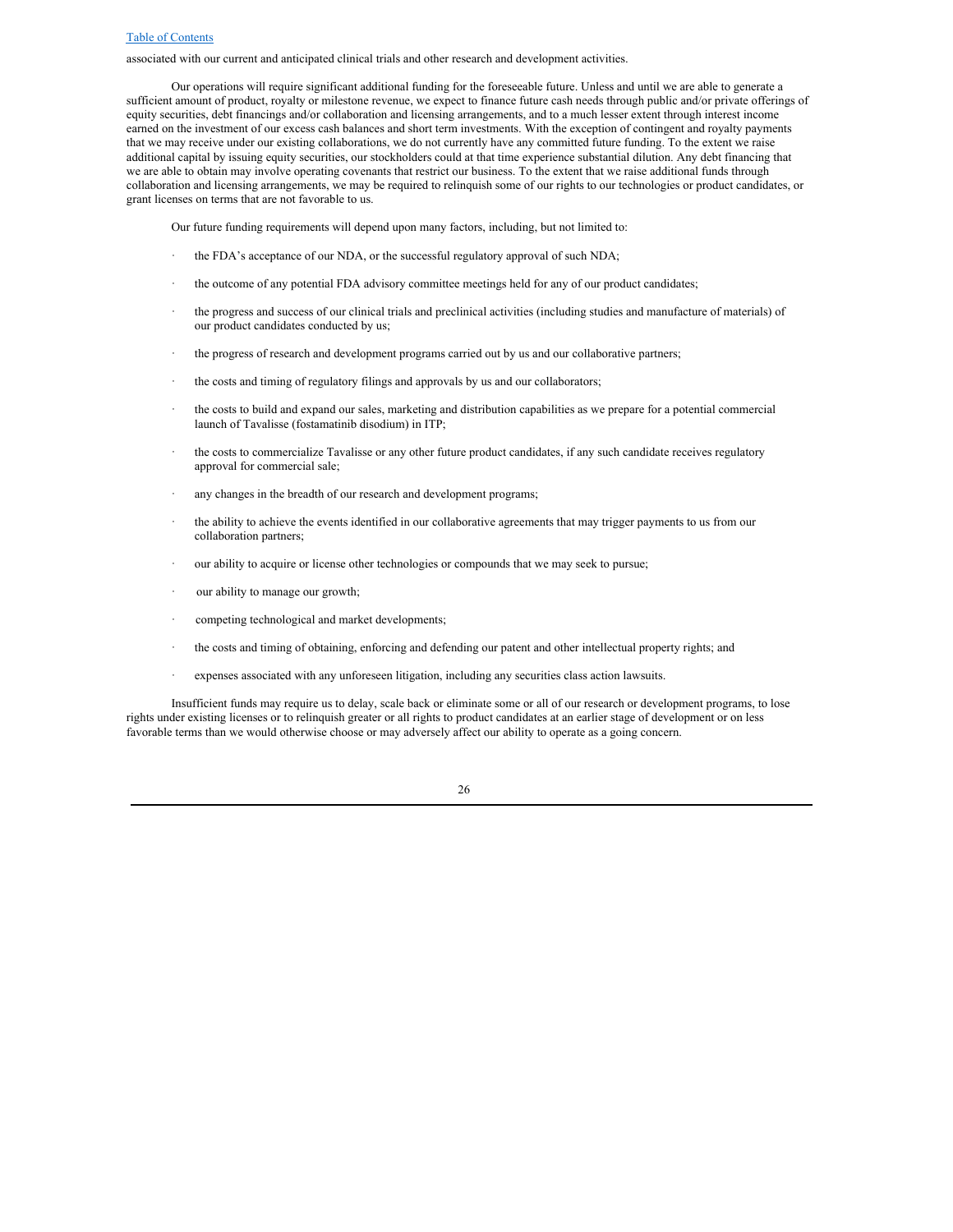For the three months ended March 31, 2017 and 2016, we maintained an investment portfolio primarily in money market fundsU. S. treasury bills, government-sponsored enterprise securities, and corporate bonds and commercial paper. Cash in excess of immediate requirements is invested with regard to liquidity and capital preservation. Wherever possible, we seek to minimize the potential effects of concentration and degrees of risk. We will continue to monitor the impact of the changes in the conditions of the credit and financial markets to our investment portfolio and assess if future changes in our investment strategy are necessary.

# **Cash Flows from Operating, Investing and Financing Activities**

|                                                      | Three Months Ended March 31. |      |           |  |  |  |
|------------------------------------------------------|------------------------------|------|-----------|--|--|--|
|                                                      | 2017                         | 2016 |           |  |  |  |
|                                                      | (in thousands)               |      |           |  |  |  |
| Net cash provided by (used in):                      |                              |      |           |  |  |  |
| Operating activities                                 | (20, 762)                    |      | (22, 420) |  |  |  |
| Investing activities                                 | (150)                        |      | (6,771)   |  |  |  |
| Financing activities                                 | 43.424                       |      |           |  |  |  |
| Net increase (decrease) in cash and cash equivalents | 22.512                       |      | (29.187)  |  |  |  |

Net cash used in operating activities was approximately \$20.8 million for the three months ended March 31, 2017, compared to approximately \$22.4 million for the three months ended March 31, 2016. Net cash used in operating activities for the three months ended March 31, 2017 was primarily due to the cash payments related to our research and development programs, partially offset by the \$3.3 million payment we received from BerGenBio. Net cash used in operating activities for the three months ended March 31, 2016 was primarily due to the cash payments related to our research and development programs. The timing of cash requirements may vary from period to period depending on our research and development activities, including our planned preclinical and clinical trials, and future requirements to establish commercial capabilities for any products that we may develop.

Net cash used in investing activities was approximately \$150,000 for the three months ended March 31, 2017, compared to approximately \$6.8 million for the three months ended March 31, 2016. Net cash used in investing activities in each period related to net purchases of short-term investments as well as capital expenditures. Capital expenditures were approximately \$41,000 for the three months ended March 31, 2017, compared to approximately \$321,000 for the same period in 2016.

Net cash provided by financing activities was approximately \$43.4 million for the three months ended March 31, 2017, compared to approximately \$4,000 for the three months ended March 31, 2016. Net cash provided by financing activities for the three months ended March 31, 2017 consisted of net proceeds of \$43.0 million from issuance of common stock pursuant to the underwritten public offering, as well as proceeds from exercise of stock options. Net cash provided by financing activities for the three months ended March 31, 2016 related to the cash proceeds received from the exercise of stock options.

# **Off-Balance Sheet Arrangements**

As of March 31, 2017, we had no off-balance sheet arrangements (as defined in Item 303(a)(4)(ii) of Regulation S-K under the Exchange Act).

# **Contractual Obligations**

We conduct our research and development programs internally and through third parties that include, among others, arrangements with universities, consultants and contract research organizations (CRO). We have contractual arrangements with these parties, however our contracts with them are cancelable generally on reasonable notice within one year and our obligations under these contracts are primarily based on services performed. We do not have any purchase commitments under any collaboration arrangements.

We have agreements with certain CROs to conduct our clinical trials. The timing of payments for any amounts owed under the respective agreements will depend on various factors including, but not limited to, patient enrollment and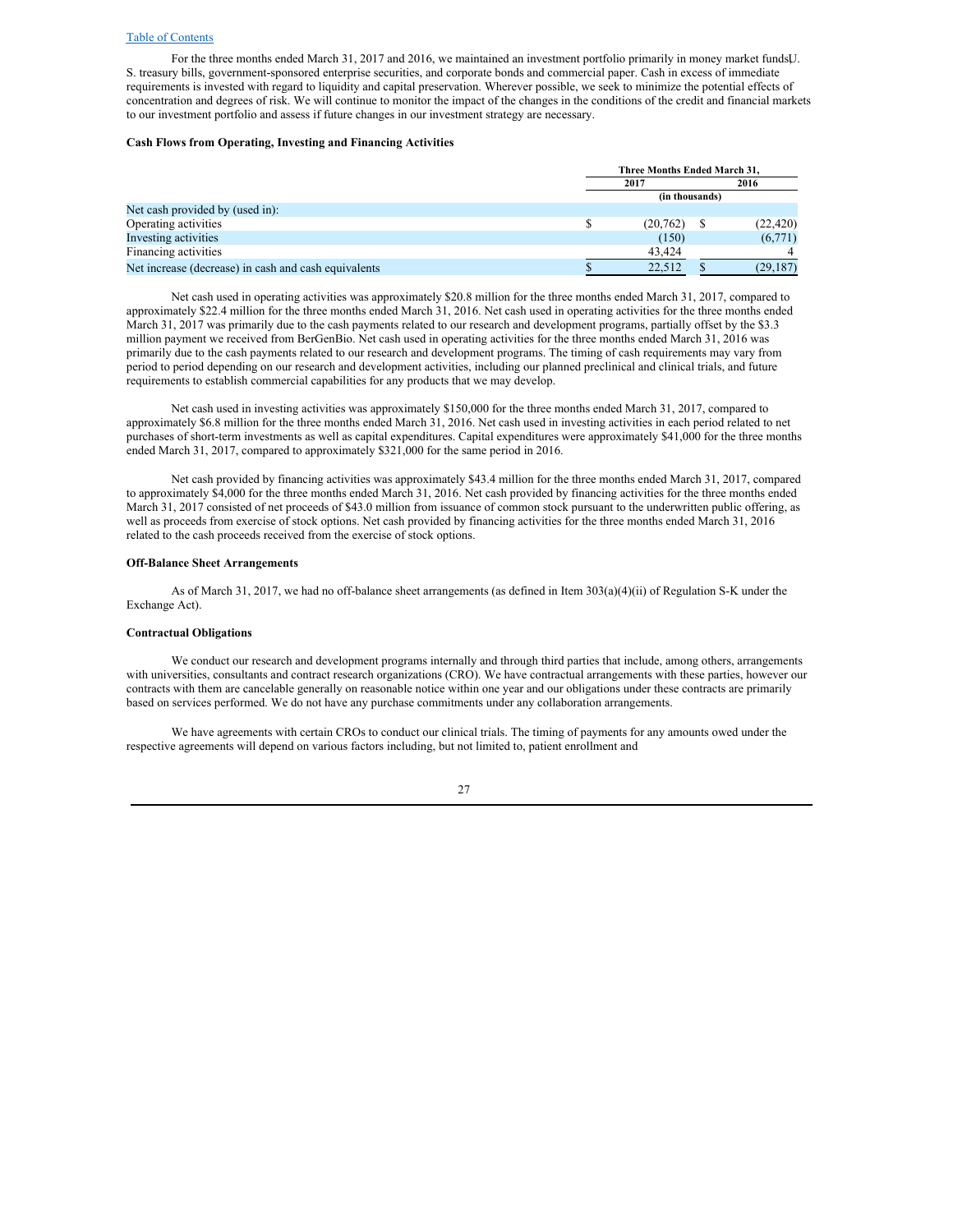other progress of the clinical trial. We can terminate these agreements at any time, and if terminated, we would not be liable for the full amount of the respective agreements. Instead, we will be liable for services through the termination date plus certain cancellation charges, if any, as defined in each of the respective agreements. In addition, these agreements may, from time to time, be subjected to amendments as a result of any change orders executed by the parties.

As of March 31, 2017, we had the following contractual commitments:

|                      |          | Less than |                          | <b>Payment Due By Period</b> | More than |
|----------------------|----------|-----------|--------------------------|------------------------------|-----------|
|                      | Total    | Year      |                          | $1 - 3$ Years $3 - 5$ Years  | 5 Years   |
|                      |          |           | (in thousands)           |                              |           |
| Facilities lease (1) | \$13.504 | \$ 13.504 | $\overline{\phantom{a}}$ |                              |           |

(1) In December 2014, we entered into a sublease agreement with an unrelated third party to lease up a portion of the research and office space. The facilities lease obligations above do not include the sublease income of \$2.5 million over the remaining term of the sublease.

We are also subject to claims related to the patent protection of certain of our technologies, as well as purported securities class action lawsuit, other litigations, and other contractual agreements. We are required to assess the likelihood of any adverse judgments or outcomes to these matters as well as potential ranges of probable losses. A determination of the amount of reserves required, if any, for these contingencies is made after careful analysis of each individual matter.

In the first quarter of 2017, we entered into a consulting agreement with a third party, pursuant to which we may be required to pay amounts ranging from \$1.5 million to \$4.0 million if certain future regulatory milestone events occur. As of March 31, 2017, we do not consider any of the future regulatory milestone events as probable of occurring. As such, no expense was recognized for the three months ended March 31, 2017.

#### <span id="page-27-0"></span>**Item 3. Quantitative and Qualitative Disclosures About Market Risk**

During the three months ended March 31, 2017, there were no material changes to our market risk disclosures as set forth in Part II, Item 7A, "Quantitative and Qualitative Disclosures About Market Risk," of our Annual Report on Form 10-K for the year ended December 31, 2016.

#### <span id="page-27-1"></span>**Item 4. Controls and Procedures**

*Evaluation of Disclosure Controls and Procedures.*Based on the evaluation of our disclosure controls and procedures (as defined in Rules 13a-15(e) and 15d-15(e) under the Exchange Act), our chief executive officer and chief financial officer have concluded that, as of the end of the period covered by this report, our disclosure controls and procedures were effective.

*Changes in Internal Controls.* There were no changes in our internal control over financial reporting that occurred during the quarter ended March 31, 2017 that have materially affected, or are reasonably likely to materially affect, our internal control over financial reporting.

*Limitations on the Ef ectiveness of Controls.* A control system, no matter how well conceived and operated, can provide only reasonable, not absolute, assurance that the objectives of the controls are met. Because of the inherent limitations in all control systems, no evaluation of controls can provide absolute assurance that all control issues, if any, within a company have been detected. Accordingly, our disclosure controls and procedures are designed to provide reasonable, not absolute, assurance that the objectives of our disclosure control system are met and, as set forth above, our chief executive officer and chief financial officer have concluded, based on their evaluation as of the end of the period covered by this report, that our disclosure controls and procedures were sufficiently effective to provide reasonable assurance that the objectives of our disclosure control system were met.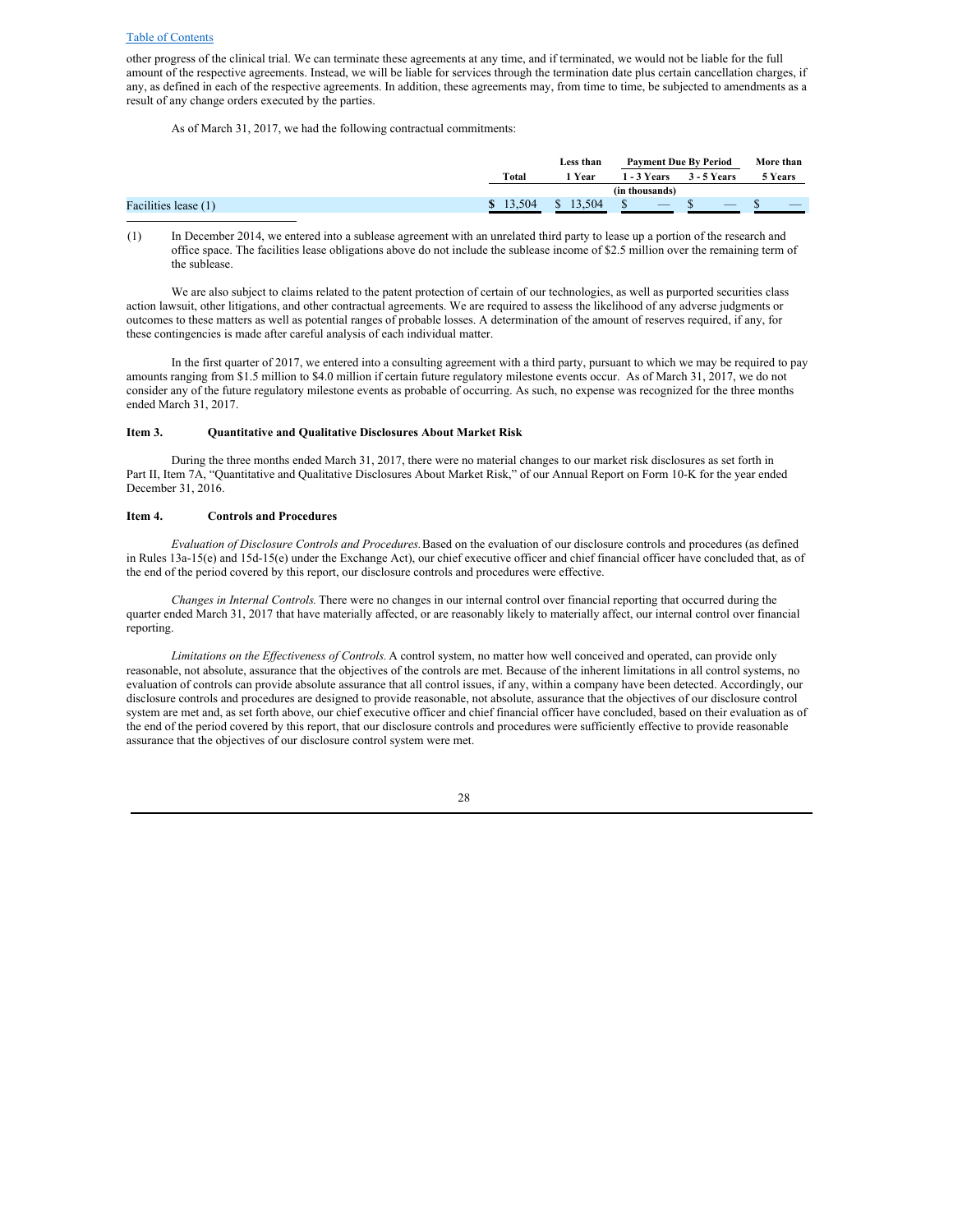# <span id="page-28-0"></span>**PART II. OTHER INFORMATION**

# <span id="page-28-1"></span>**Item 1. Legal Proceedings**

None.

# <span id="page-28-2"></span>**Item 1A. Risk Factors**

In evaluating our business, you should carefully consider the following risks, as well as the other information contained in this Quarterly Report on Form 10-Q. These risk factors could cause our actual results to differ materially from those contained in forwardlooking statements we have made in this Quarterly Report on Form 10-Q and those we may make from time to time. If any of the following risks actually occurs, our business, financial condition and operating results could be harmed. The risks and uncertainties described below are not the only ones facing us. Additional risks and uncertainties not presently known to us, or that we currently see as immaterial, may *also harm our business.*

We have marked with an asterisk  $(*)$  those risk factors below that reflect a substantive change from the risk factors included in our *Annual Report on Form 10-K filed with the Securities and Exchange Commission on March 7, 2017.*

### If our recently submitted NDA is not accepted or not approved by the FDA, this would have a material adverse effect on our business, *financial performance and results of operations.\**

In August 2016, we announced the results of the first Phase 3 FIT study of fostamatinib in ITP, reporting that fostamatinib met its primary efficacy endpoint. The study showed that 18% of patients receiving fostamatinib achieved a stable platelet response compared to none receiving a placebo control. In October 2016, we announced the results of the second study, reporting that the response rate was 18% consistent with the first study. However, one patient in the placebo group achieved a stable platelet response, therefore the difference between groups did not reach statistical significance. Additionally, we have announced updates on the results of the ongoing open label long term extension study of fostamatinib in ITP. We submitted an NDA for fostamatinib in ITP in April 2017. Our NDA submission included, among others, data on both FIT trials as well as the ongoing open label long-term extension study, a number of post-study analyses including an overall response rate for the FIT studies, which combined stable and intermediate responders , and a large safety database from previous trials of fostamatinib. There is a risk that the FDA will not accept the submission or that acceptance will be delayed. Additionally, given that our second FIT trial did not meet its primary endpoint, the submission may be accepted but not approved for any reason. Any such decision or delays would have a material adverse effect on our ability to generate revenue from the sales of fostamatinib in ITP. An inability to generate such revenue would have a material adverse effect on our business, financial performance and results of operations. In addition, the FDA may suggest that we need to conduct additional trials at significant costs before we seek regulatory approval of our product candidates. Any such requirement for additional trials would most likely result in our inability to commercialize fostamatinib in the United States for a significant period of time, which would have a material adverse effect on our ability to generate revenue from the sales of fostamatinib in ITP.

#### *We will need additional capital in the future to suf iciently fund our operations and research.*

We have consumed substantial amounts of capital to date as we continue our research and development activities, including preclinical studies and clinical trials. We may seek another collaborator or licensee in the future for further clinical development and commercialization of fostamatinib, as well as our other clinical programs, which we may not be able to obtain on commercially reasonable terms or at all. We also continue to evaluate ex-U.S. partnerships for Tavalisse (fostamatinib disodium) and other partnering opportunities across our pipeline. We believe that our existing capital resources will be sufficient to support our current and projected funding requirements, including the preparation for potential commercial launch of Tavalisse in ITP in the U.S., through at least the next 12 months. We have based this estimate on assumptions that may prove to be wrong, and we could utilize our available capital resources sooner than we currently expect. Because of the numerous risks and uncertainties associated with the development of our product candidates and other research and development activities, including risks and uncertainties that could impact the rate of progress of our development activities, we are unable to estimate with certainty the amounts of increased capital outlays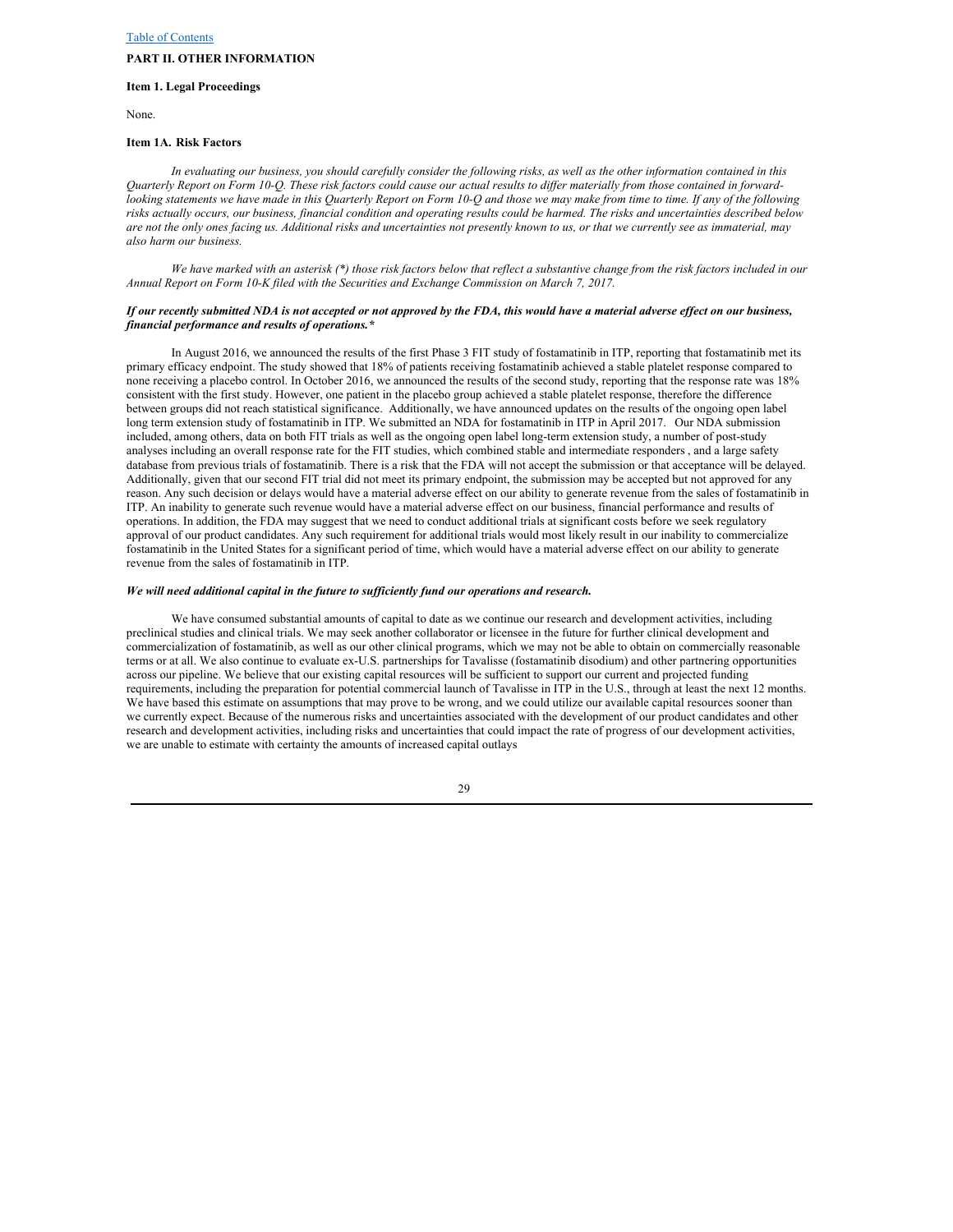to:

and operating expenditures associated with our current and anticipated clinical trials and other research and development activities.

We will continue to need additional capital and the amount of future capital needed will depend largely on the success of our internally developed programs as they proceed in later and more expensive clinical trials, including any additional clinical trials that we may decide to conduct with respect to fostamatinib. Unless and until we are able to generate a sufficient amount of product, royalty or milestone revenue, which may never occur, we expect to finance future cash needs through public and/or private offerings of equity securities, debt financings or collaboration and licensing arrangements, as well as through interest income earned on the investment of our cash balances and short-term investments. With the exception of contingent and royalty payments that we may receive under our existing collaborations, we do not currently have any commitments for future funding. We do not know whether additional financing will be available when needed, or that, if available, we will obtain financing on reasonable terms. To the extent we raise additional capital by issuing equity securities in the future, our stockholders could at that time experience substantial dilution. In addition, we have a significant number of stock options outstanding. To the extent that outstanding stock options have been or may be exercised or other shares issued, our stockholders may experience further dilution. Further, we may choose to raise additional capital due to market conditions or strategic considerations even if we believe we have sufficient funds for our current or future operating plans, including through an "at-the-market" equity offering program. Any debt financing that we are able to obtain may involve operating covenants that restrict our business. To the extent that we raise additional funds through any new collaboration and licensing arrangements, we may be required to relinquish some rights to our technologies or product candidates, or grant licenses on terms that are not favorable to us.

#### *Our future funding requirements will depend on many uncertain factors.\**

Our future funding requirements will depend upon many factors, many of which are beyond our control, including, but not limited

- the FDA's acceptance of our NDA, or the successful regulatory approval of such NDA;
- the outcome of any potential FDA advisory committee meetings held for any of our product candidates;
- the progress and success of clinical trials and preclinical activities (including studies and manufacture of materials) of our product candidates conducted by us;
- the progress of research and development programs carried out by us and our collaborative partners;
- the costs and timing of regulatory filings and approvals by us and our collaborators;
- · the costs to build and expand our sales, marketing and distribution capabilities as we prepare for a potential commercial launch of Tavalisse (fostamatinib disodium) in ITP;
- the costs to commercialize Tavalisse or any other future product candidates, if any such candidate receives regulatory approval for commercial sale;
- any changes in the breadth of our research and development programs;
- the ability to achieve the events identified in our collaborative agreements that may trigger payments to us from our collaboration partners;
- our ability to acquire or license other technologies or compounds that we may seek to pursue;
- our ability to manage our growth;
- competing technological and market developments;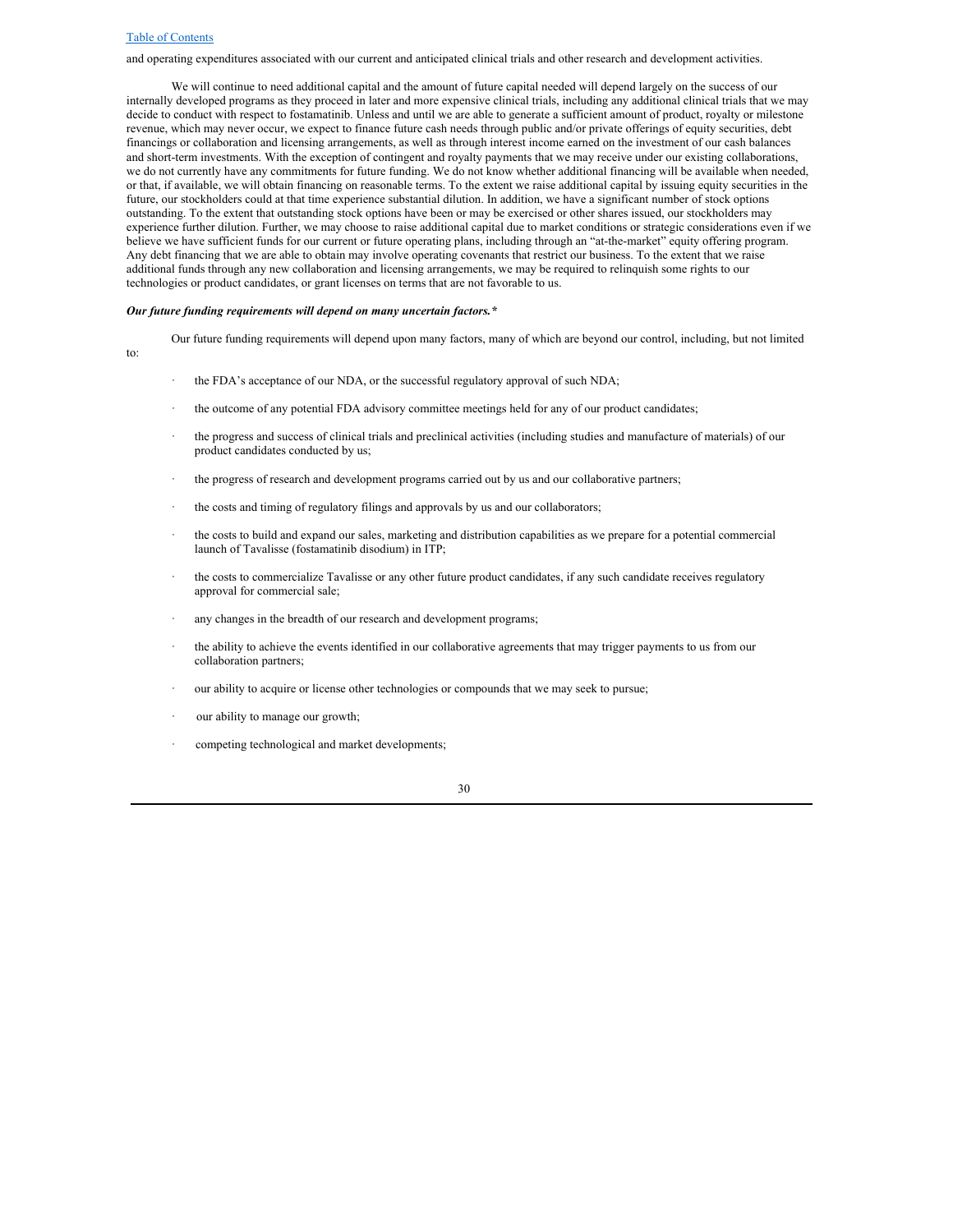- · the costs and timing of obtaining, enforcing and defending our patent and other intellectual property rights; and
- expenses associated with any unforeseen litigation, including any securities class action lawsuits.

Insufficient funds may require us to delay, scale back or eliminate some or all of our research and development programs, to reduce personnel and operating expenses, to lose rights under existing licenses or to relinquish greater or all rights to product candidates at an earlier stage of development or on less favorable terms than we would otherwise choose or may adversely affect our ability to operate as a going concern.

#### There is a high risk that drug discovery and development efforts might not generate successful product candidates.

At the present time, a significant portion of our operations are focused on various stages of drug identification and development. We currently have various product candidates in the clinical testing stage. In our industry, it is statistically unlikely that the limited number of compounds that we have identified as potential product candidates will actually lead to successful product development efforts. We have invested a significant portion of our efforts and financial resources into the development of fostamatinib. Our ability to generate product revenue, which will not occur until after regulatory approval, if ever, will depend on the successful development, regulatory approval and eventual commercialization of one of our product candidates.

Our compounds in clinical trials and our future leads for potential drug compounds are subject to the risks and failures inherent in the development of pharmaceutical products. These risks include, but are not limited to, the inherent difficulty in selecting the right drug and drug target and avoiding unwanted side effects, as well as unanticipated problems relating to product development, testing, enrollment, obtaining regulatory approvals, maintaining regulatory compliance, manufacturing, competition and costs and expenses that may exceed current estimates. In future clinical trials, we or our partners may discover additional side effects and/or higher frequency of side effects than those observed in previously completed clinical trials. The results of preliminary and mid-stage clinical trials do not necessarily predict clinical or commercial success, and larger later-stage clinical trials may fail to confirm the results observed in the previous clinical trials. Similarly, a clinical trial may show that a product candidate is safe and effective for certain patient populations in a particular indication, but other clinical trials may fail to confirm those results in a subset of that population or in a different patient population, which may limit the potential market for that product candidate. With respect to our own compounds in development, we have established anticipated timelines with respect to the initiation of clinical trials based on existing knowledge of the compounds. However, we cannot provide assurance that we will meet any of these timelines for clinical development. Additionally, the initial results of a completed earlier clinical trial of a product candidate do not necessarily predict final results and the results may not be repeated in later clinical trials.

Because of the uncertainty of whether the accumulated preclinical evidence (pharmacokinetic, pharmacodynamic, safety and/or other factors) or early clinical results will be observed in later clinical trials, we can make no assurances regarding the likely results from our future clinical trials or the impact of those results on our business. If our clinical trials fail to meet the primary efficacy endpoints, the commercial prospects of our business may be harmed, our ability to generate product revenues may be delayed or eliminated or we may be forced to undertake other strategic alternatives that are in our shareholders' best interests, including cost reduction measures. If we are unable to obtain adequate financing or engage in a strategic transaction on commercially reasonable terms or at all, we may be required to implement further cost reduction strategies which could significantly impact activities related to our research and development of our future product candidates, and could significantly harm our business, financial condition and results of operations. In addition, these cost reduction strategies could cause us to further curtail our operations or take other actions that would adversely impact our shareholders.

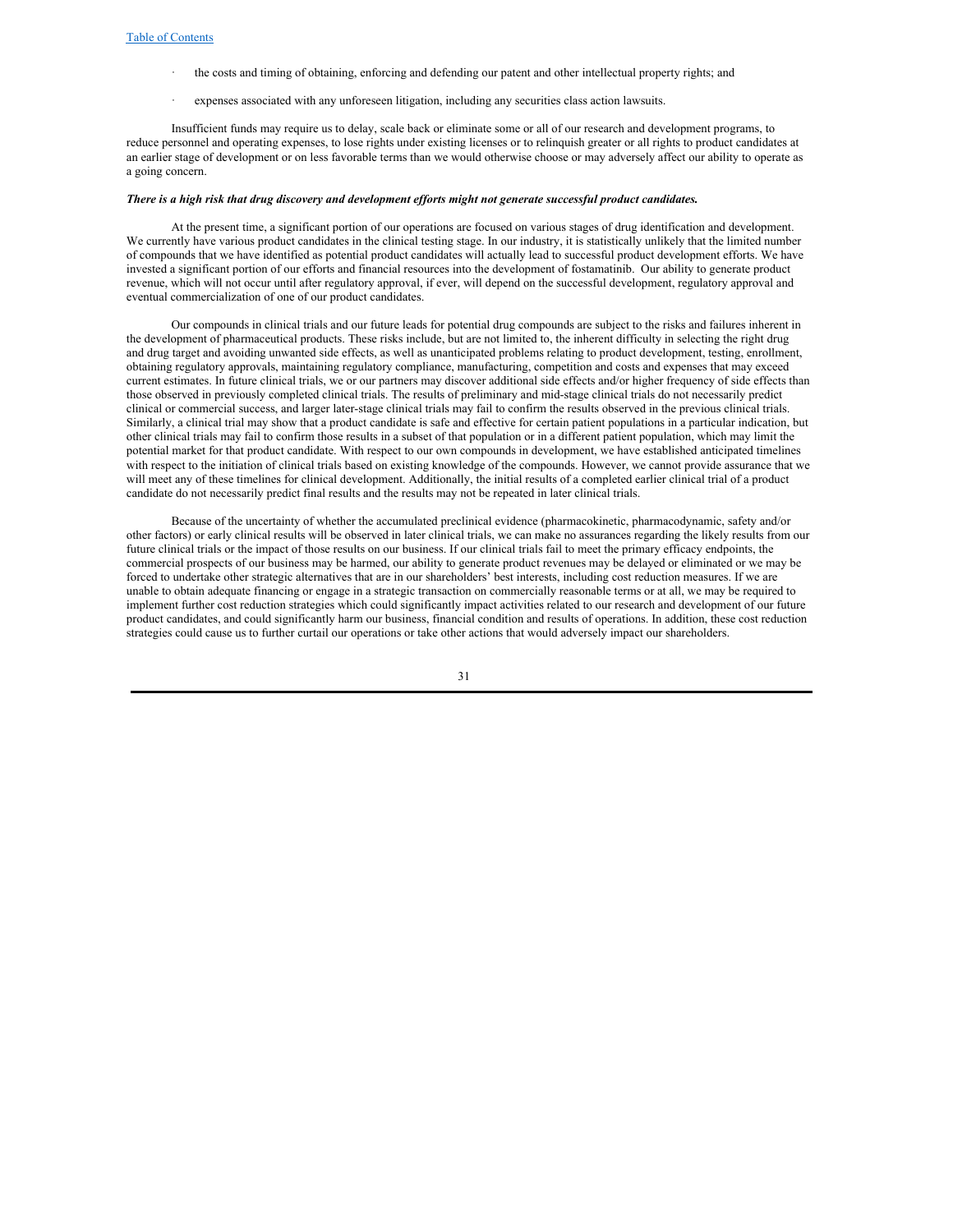#### We might not be able to commercialize our product candidates successfully if problems arise in the clinical testing and approval process.

Commercialization of our product candidates depends upon successful completion of extensive preclinical studies and clinical trials to demonstrate their safety and efficacy for humans. Preclinical testing and clinical development are long, expensive and uncertain processes.

In connection with clinical trials of our product candidates, we face the risks that:

- the product candidate may not prove to be effective;
- the product candidate may cause harmful side effects;
- the clinical results may not replicate the results of earlier, smaller trials;
- we, or the FDA or similar foreign regulatory authorities, may terminate or suspend the trials;
- our results may not be statistically significant;
- patient recruitment and enrollment may be slower than expected;
- patients may drop out of the trials; and
- · regulatory and clinical trial requirements, interpretations or guidance may change.

We do not know whether we will be permitted to undertake clinical trials of potential products beyond the trials already concluded and the trials currently in process. It will take us, or our collaborative partners several years to complete any such testing, and failure can occur at any stage of testing. Interim results of trials do not necessarily predict final results, and acceptable results in early trials may not be repeated in later trials. A number of companies in the pharmaceutical industry, including biotechnology companies, have suffered significant setbacks in advanced clinical trials, even after achieving promising results in earlier trials. For example, in October 2016, we announced that our second Phase 3 study in our FIT Phase 3 clinical program did not meet its primary endpoint. Moreover, we or our collaborative partners or regulators may decide to discontinue development of any or all of these projects at any time for commercial, scientific or other reasons. Further, in August 2014, we discontinued our indirect AMPK activator program, R118, due to its side-effect profile in Phase 1 clinical trials, and in July 2016, we discontinued our topical ophthalmic JAK/SYK inhibitor program, R348, due to our Phase 2 study of patients with ocular GvHD not meeting its primary endpoint.

We cannot assure you that we will be able to successfully complete the clinical development of our product candidates or receive regulatory approval to ultimately commercialize any of our other product candidates. For example, if we are unable to ultimately commercialize Tavalisse (fostamatinib disodium), our business will be harmed.

# If we are unable to obtain regulatory approval to market products in the United States and foreign jurisdictions, we will not be permitted *to commercialize products we or our collaborative partners may develop.*

We cannot predict whether regulatory clearance will be obtained for any product that we, or our collaborative partners, hope to develop. Satisfaction of regulatory requirements typically takes many years, is dependent upon the type, complexity and novelty of the product and requires the expenditure of substantial resources. Of particular significance to us are the requirements relating to research and development and testing.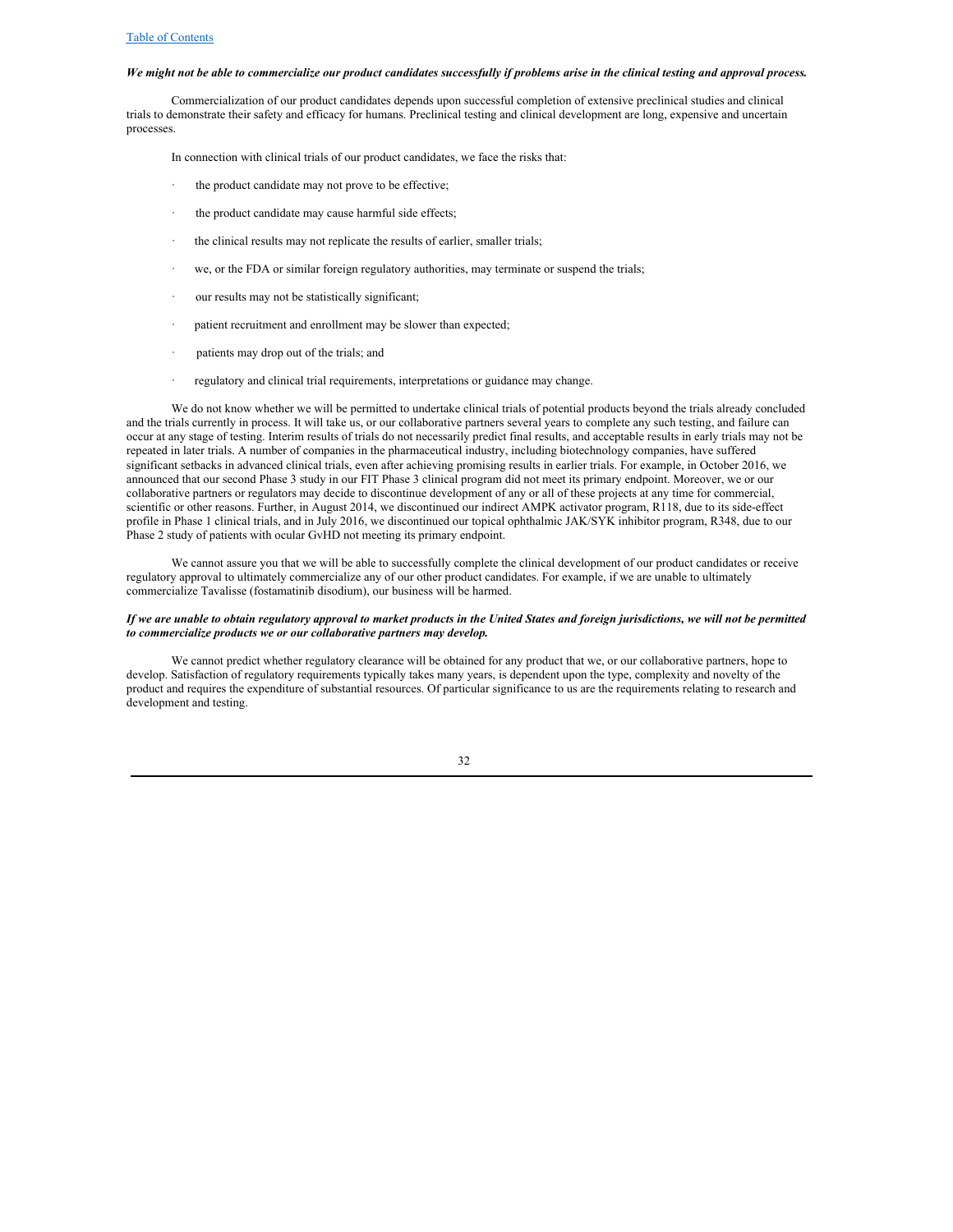Before commencing clinical trials in humans in the United States, we, or our collaborative partners, will need to submit and receive approval from the FDA of an IND. Clinical trials are subject to oversight by institutional review boards and the FDA and:

- must be conducted in conformance with the FDA's good clinical practices and other applicable regulations;
- must meet requirements for institutional review board oversight;
- must meet requirements for informed consent;
- are subject to continuing FDA and regulatory oversight;
- may require large numbers of test subjects; and
- may be suspended by us, our collaborators or the FDA at any time if it is believed that the subjects participating in these trials are being exposed to unacceptable health risks or if the FDA finds deficiencies in the IND or the conduct of these trials.

While we have stated that we intend to file additional INDs for future product candidates, this is only a statement of intent, and we may not be able to do so because we may not be able to identify potential product candidates. In addition, the FDA may not approve any IND we or our collaborative partners may submit in a timely manner, or at all.

Before receiving FDA approval to market a product, we must demonstrate with substantial clinical evidence that the product is safe and effective in the patient population and the indication that will be treated. Data obtained from preclinical and clinical activities are susceptible to varying interpretations that could delay, limit or prevent regulatory approvals. In addition, delays or rejections may be encountered based upon additional government regulation from future legislation or administrative action or changes in FDA policy during the period of product development, clinical trials and FDA regulatory review. Failure to comply with applicable FDA or other applicable regulatory requirements may result in criminal prosecution, civil penalties, recall or seizure of products, total or partial suspension of production or injunction, adverse publicity, as well as other regulatory action against our potential products or us. Additionally, we have limited experience in conducting and managing the clinical trials necessary to obtain regulatory approval.

If regulatory approval of a product is granted, this approval will be limited to those indications or disease states and conditions for which the product is demonstrated through clinical trials to be safe and efficacious. We cannot assure you that any compound developed by us, alone or with others, will prove to be safe and efficacious in clinical trials and will meet all of the applicable regulatory requirements needed to receive marketing approval.

Outside the United States, our ability, or that of our collaborative partners, to market a product is contingent upon receiving a marketing authorization from the appropriate regulatory authorities. This foreign regulatory approval process typically includes all of the risks and costs associated with FDA approval described above and may also include additional risks and costs, such as the risk that such foreign regulatory authorities, which often have different regulatory and clinical trial requirements, interpretations and guidance from the FDA, may require additional clinical trials or results for approval of a product candidate, any of which could result in delays, significant additional costs or failure to obtain such regulatory approval. For example, there can be no assurance that we or our collaborative partners will not have to provide additional information or analysis, or conduct additional clinical trials, before receiving approval to market product candidates.

# Enacted or future legislation may increase the difficulty and cost for us to obtain marketing approval of and commercialize our product *candidates and may af ect the prices we may set.*

Third-party payors, whether domestic or foreign, or governmental or commercial, are developing increasingly sophisticated methods of controlling healthcare costs. In both the United States and certain foreign jurisdictions, there have been, and we expect there will continue to be, a number of legislative and regulatory changes to the health care system that could impact our ability to sell our products profitably. In particular, in March 2010, the Patient Protection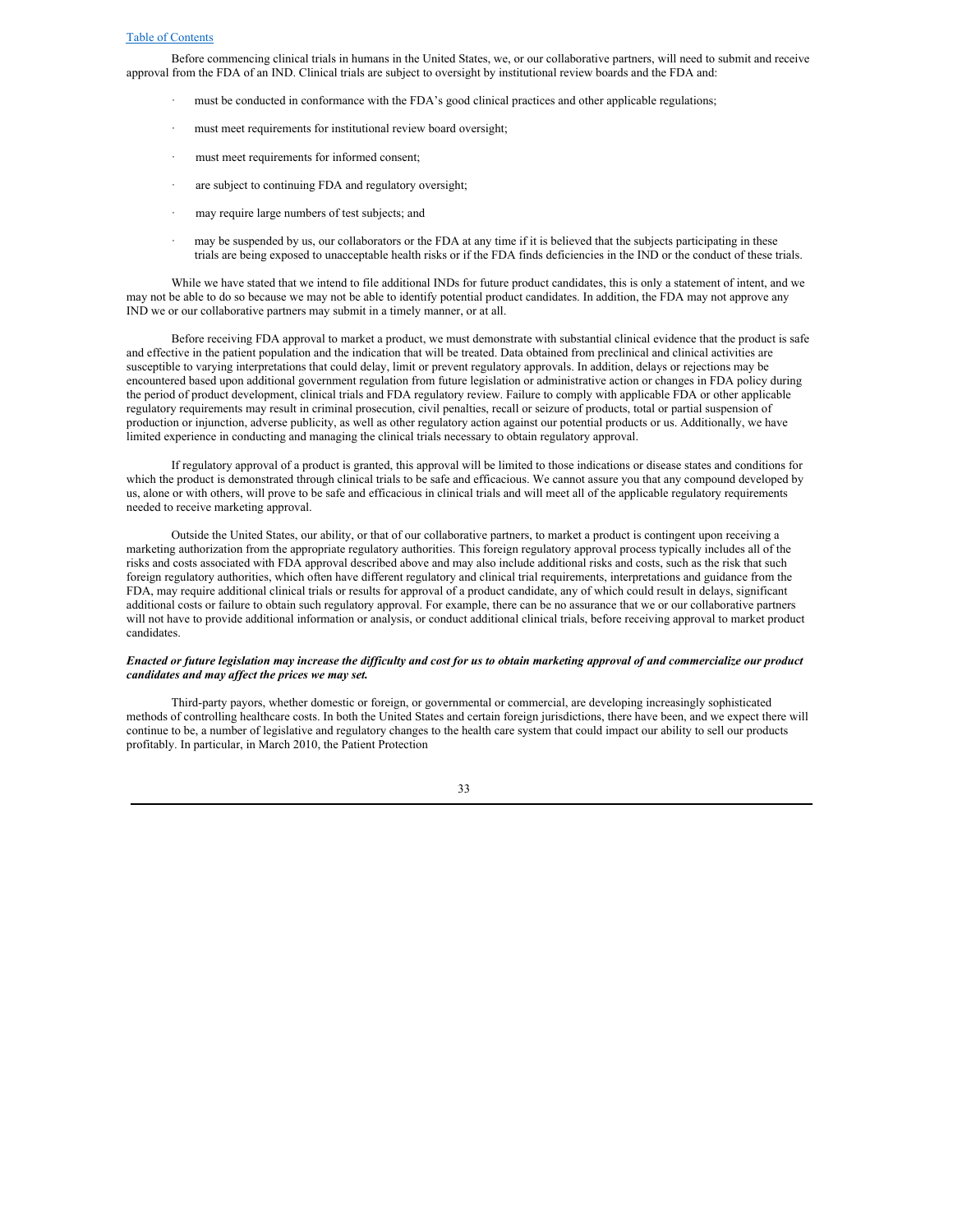and Affordable Care Act, as amended by the Health Care and Education Reconciliation Act, collectively, the Affordable Care Act, was enacted.

The Affordable Care Act and its implementing regulations, among other things, substantially change the way healthcare is financed by both governmental and private insurers in the U.S. Among the provisions of the Affordable Care Act, those of the greatest impact on the pharmaceutical and biotechnology industry include a new methodology by which rebates owed by manufacturers under the Medicaid Drug Rebate Program are calculated for certain drugs that are inhaled, infused, instilled, implanted or injected; increased the minimum Medicaid rebates owed by manufacturers under the Medicaid Drug Rebate Program; extended the Medicaid Drug Rebate Program to utilization of prescriptions of individuals enrolled in Medicaid managed care organizations; subjected manufacturers to new annual fees and taxes for certain branded prescription drugs; provided incentives to programs that increase the federal government's comparative effectiveness research and established a new Medicare Part D coverage gap discount program, in which manufacturers must agree to offer 50% point-of-sale discounts off negotiated prices of applicable brand drugs to eligible beneficiaries during their coverage gap period, as a condition for the manufacturer's outpatient drugs to be covered under Medicare Part D.

Other legislative changes have been proposed and adopted in the U.S. since the Affordable Care Act was enacted. In August 2011, the Budget Control Act of 2011, among other things, created measures for spending reductions by Congress. A Joint Select Committee on Deficit Reduction, tasked with recommending a targeted deficit reduction, was unable to reach its required goals, thereby triggering the legislation's automatic reduction to several government programs. This includes aggregate reductions of Medicare payments to providers of 2% per fiscal year, which went into effect in April 2013, and will remain in effect through 2024 unless additional Congressional action is taken. In January 2013, former President Obama signed into law the American Taxpayer Relief Act of 2012, which, among other things, further reduced Medicare payments to several providers, including hospitals and cancer treatment centers, and increased the statute of limitations period for the government to recover overpayments to providers from three to five years.

Legislative changes to the Affordable Care Act remain possible and appear likely in the 115th U.S. Congress and under the Trump Administration. We expect that the Affordable Care Act, as currently enacted or as it may be amended or repealed in the future, and other healthcare reform measures that may be adopted in the future, could have a material adverse effect on our industry generally and on our ability to successfully commercialize our product candidates, if approved. We cannot predict the likelihood, nature or extent of government regulation that may arise from future legislation or administrative action, either in the United States or abroad. If we or our collaborators are slow or unable to adapt to changes in existing requirements or the adoption of new requirements or policies, or if we or our collaborators are not able to maintain regulatory compliance, our product candidates may lose any regulatory approval that may have been obtained and we may not achieve or sustain profitability, which would adversely affect our business.

# Even if our product candidates receive regulatory approval, they may fail to achieve the degree of market acceptance by physicians, *patients, healthcare payors and others in the medical community necessary for commercial success.*

If any of our product candidates receive regulatory approval, they may nonetheless fail to gain sufficient market acceptance by physicians, hospital administrators, patients, healthcare payors and others in the medical community. The degree of market acceptance of our product candidates, if approved for commercial sale, will depend on a number of factors, including the following:

- relative convenience and ease of administration;
- the willingness of the target patient population to try new therapies and of physicians to prescribe these therapies;
- the willingness of physicians to change their current treatment practices;
- the willingness of hospitals and hospital systems to include our product candidates as treatment options;
- demonstration of efficacy and safety in clinical trials;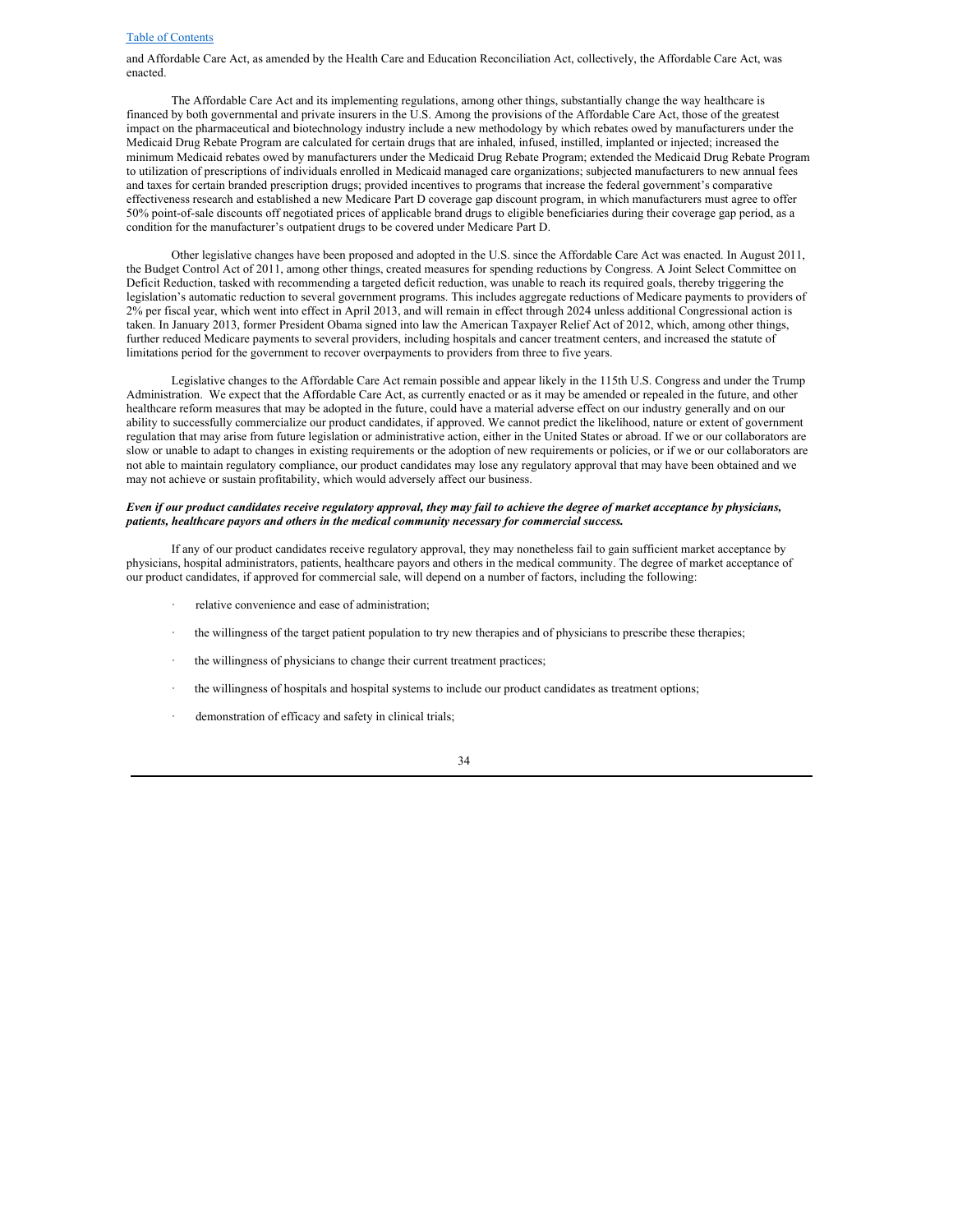- the prevalence and severity of any side effects;
- the ability to offer product candidates for sale at competitive prices;
- the price we charge for our product candidates;
- the strength of marketing and distribution support; and
- the availability of third-party coverage or reimbursement.

If any of our product candidates are approved, if at all, but do not achieve an adequate level of acceptance, we may not generate significant product revenue and we may not become profitable on a sustained basis.

# We are in the initial stages of developing our sales, marketing and distribution capabilities. If we are unable to develop effective sales, marketing and distribution capabilities on our own or through collaborations or other marketing partners, we will not be successful in *commercializing one or more of our product candidates.*

We are in the early stages of developing our sales and marketing infrastructure and have never sold, marketed or distributed therapeutic products. To achieve commercial success for any of our product candidates, if at all approved, we must either develop a sales and marketing organization or outsource these functions to third parties. There are risks involved with establishing our own sales and marketing capabilities, as well as entering into arrangements with third parties to perform these services. Developing an internal sales force is expensive and time-consuming and could delay any product launch. If the commercial launch of one or more of our product candidates for which we recruit a sales force and establish marketing capabilities is delayed or does not occur for any reason, we would have prematurely or unnecessarily incurred these commercialization expenses. This may be costly, and our investment would be lost if we cannot retain or reposition our sales and marketing personnel. On the other hand, if we enter into arrangements with third parties to perform sales, marketing and distribution services, our product revenues will be lower than if we market and sell any products that we develop ourselves.

We also may not be successful entering into arrangements with third parties to sell and market one or more of our product candidates or may be unable to do so on terms that are favorable to us. We likely will have little control over such third parties, and any of them may fail to devote the necessary resources and attention to sell and market one or more of our product candidates effectively, which could damage our reputation. If we do not establish sales and marketing capabilities successfully, either on our own or in collaboration with third parties, we will not be successful in commercializing our product candidates.

# *Delays in clinical testing could result in increased costs to us.*

We may not be able to initiate or continue clinical studies or trials for our product candidates if we are unable to locate and enroll a sufficient number of eligible patients to participate in these clinical trials as required by the FDA or other regulatory authorities. Even if we are able to enroll a sufficient number of patients in our clinical trials, if the pace of enrollment is slower than we expect, the development costs for our product candidates may increase and the completion of our clinical trials may be delayed or our clinical trials could become too expensive to complete. Significant delays in clinical testing could materially impact our product development costs and timing. Our estimates regarding timing are based on a number of assumptions, including assumptions based on past experience with our other clinical programs. If we are unable to enroll the patients in these trials at the projected rate, the completion of the clinical program could be delayed and the costs of conducting the program could increase, either of which could harm our business.

Clinical trials can be delayed for a variety of reasons, including delays in obtaining regulatory approval to commence a study, delays from scaling up of a study, delays in reaching agreement on acceptable clinical trial agreement terms with prospective clinical sites, delays in obtaining institutional review board approval to conduct a study at a prospective clinical site or delays in recruiting subjects to participate in a study. In addition, we typically rely on third-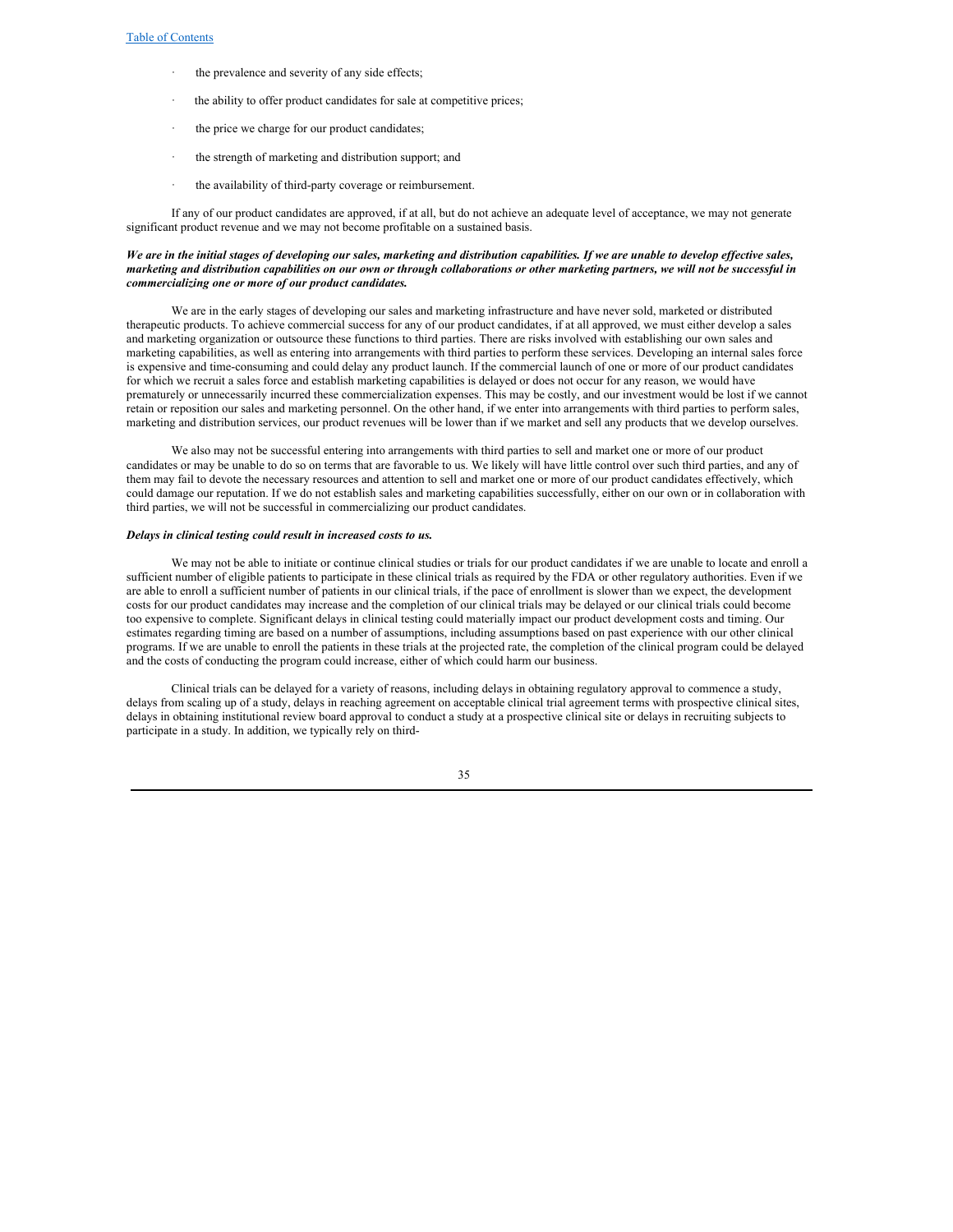party clinical investigators to conduct our clinical trials and other third-party organizations to oversee the operations of such trials and to perform data collection and analysis. The clinical investigators are not our employees, and we cannot control the amount or timing of resources that they devote to our programs. Failure of the third-party organizations to meet their obligations could adversely affect clinical development of our products. As a result, we may face additional delaying factors outside our control if these parties do not perform their obligations in a timely fashion. For example, any number of those issues could arise with our clinical trials causing a delay. Delays of this sort could occur for the reasons identified above or other reasons. If we have delays in conducting the clinical trials or obtaining regulatory approvals, our product development costs will increase. For example, we may need to make additional payments to third-party investigators and organizations to retain their services or we may need to pay recruitment incentives. If the delays are significant, our financial results and the commercial prospects for our product candidates will be harmed, and our ability to become profitable will be delayed. Moreover, these third-party investigators and organizations may also have relationships with other commercial entities, some of which may compete with us. If these third-party investigators and organizations assist our competitors at our expense, it could harm our competitive position.

# We lack the capability to manufacture compounds for clinical development and rely on third parties to manufacture our product candidates, and we may be unable to obtain required material in a timely manner, at an acceptable cost or at a quality level required to *receive regulatory approval.*

We currently do not have the manufacturing capabilities or experience necessary to produce our product candidates for clinical trials, including fostamatinib in ITP, AIHA and IgAN. We currently use one manufacturer of fostamatinib. For each clinical trial of our unpartnered product candidates, we rely on third-party manufacturers for the active pharmaceutical ingredients, as well as various manufacturers to manufacture starting components, excipients and formulated drug products. We rely on manufacturers to produce and deliver all of the materials required for our clinical trials, and many of our preclinical efforts, on a timely basis and to comply with applicable regulatory requirements, including the FDA's current Good Manufacturing Practices (cGMP). In addition, we rely on our thirdparty suppliers to deliver sufficient quantities of materials produced under cGMP conditions to enable us to conduct planned preclinical studies and clinical trials.

Our current and anticipated future dependence upon these third-party manufacturers may adversely affect our ability to develop and commercialize product candidates on a timely and competitive basis, which could have a material adverse effect on sales, results of operations and financial condition. If we were required to transfer manufacturing processes to other third-party manufacturers and we were able to identify an alternative manufacturer, we would still need to satisfy various regulatory requirements. Satisfaction of these requirements could cause us to experience significant delays in receiving an adequate supply of our products and products in development and could be costly. Moreover, we may not be able to transfer processes that are proprietary to the manufacturer, if any. These manufacturers may not be able to produce material on a timely basis or manufacture material at the quality level or in the quantity required to meet our development timelines and applicable regulatory requirements and may also experience a shortage in qualified personnel. We may not be able to maintain or renew our existing third-party manufacturing arrangements, or enter into new arrangements, on acceptable terms, or at all. Our third party manufacturers could terminate or decline to renew our manufacturing arrangements based on their own business priorities, at a time that is costly or inconvenient for us. If we are unable to contract for the production of materials in sufficient quantity and of sufficient quality on acceptable terms, our planned clinical trials may be significantly delayed. Manufacturing delays could postpone the filing of our IND applications and/or the initiation or completion of clinical trials that we have currently planned or may plan in the future.

Drug manufacturers are subject to ongoing periodic unannounced inspection by the FDA, the Drug Enforcement Administration, and other federal and state agencies to ensure strict compliance with cGMP and other government regulations and corresponding foreign standards. We do not have control over third-party manufacturers' compliance with these regulations and standards and they may not be able to comply. Switching manufacturers may be difficult because the number of potential manufacturers is limited. It may be difficult or impossible for us to find a replacement manufacturer quickly on acceptable terms, or at all. Additionally, if we are required to enter into new supply arrangements, we may not be able to obtain approval from the FDA of any alternate supplier in a timely manner, or at all, which could delay or prevent the clinical development and commercialization of any related product candidates. Failure of our third-party manufacturers or us to comply with applicable regulations could result in sanctions being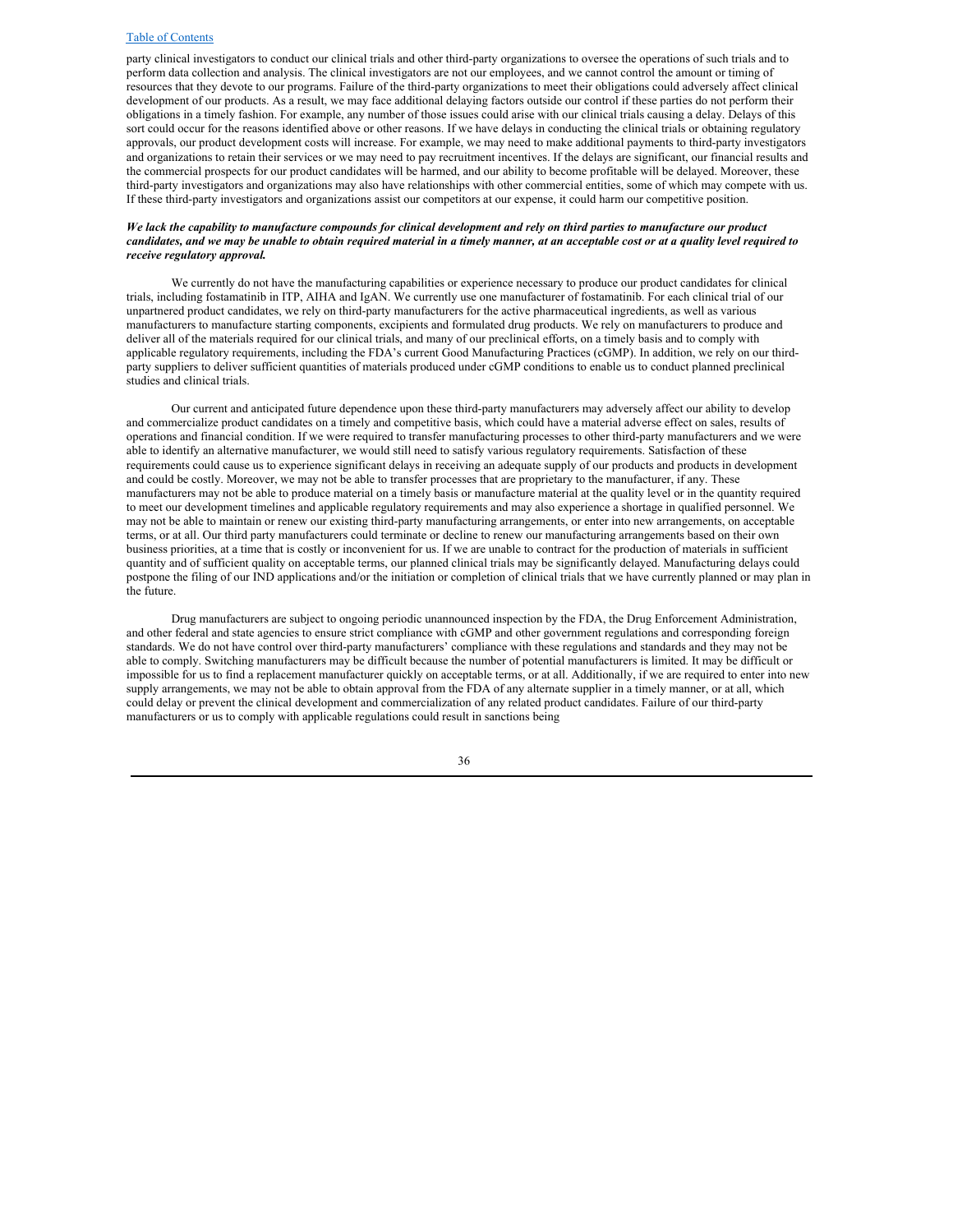imposed on us, including fines, civil penalties, delays in or failure to grant marketing approval of our product candidates, injunctions, delays, suspension or withdrawal of approvals, license revocation, seizures or recalls of products and compounds, operating restrictions and criminal prosecutions, any of which could significantly and adversely affect our business.

# We have obtained orphan drug designation from the FDA for fostamatinib for the treatment of ITP, but we may be unable to maintain *the benefits associated with orphan drug designation, including the potential for market exclusivity.*

Under the Orphan Drug Act, the FDA may grant orphan drug designation to a drug or biologic intended to treat a rare disease or condition, which is defined as one occurring in a patient population of fewer than 200,000 in the United States, or a patient population greater than 200,000 in the United States where there is no reasonable expectation that the cost of developing the drug will be recovered from sales in the United States. In the United States, orphan drug designation entitles a party to financial incentives such as opportunities for grant funding towards clinical trial costs, tax advantages and user-fee waivers. In addition, if a product that has orphan drug designation subsequently receives the first FDA approval for the disease for which it has such designation, the product is entitled to orphan drug exclusivity, which means that the FDA may not approve any other applications, including a full NDA, to market the same drug for the same indication for seven years, except in limited circumstances, such as a showing of clinical superiority to the product with orphan drug exclusivity or where the manufacturer is unable to assure sufficient product quantity.

Even though we have received orphan drug designation for fostamatinib for the treatment of ITP, we may not be the first to obtain marketing approval for the orphan-designated indication due to the uncertainties associated with developing pharmaceutical products. In addition, exclusive marketing rights in the United States may be limited if we seek approval for an indication broader than the orphandesignated indication or may be lost if the FDA later determines that the request for designation was materially defective or if the manufacturer is unable to assure sufficient quantities of the product to meet the needs of patients with the rare disease or condition. Further, even if we obtain orphan drug exclusivity for a product, that exclusivity may not effectively protect the product from competition because different drugs with different active moieties can be approved for the same condition. Even after an orphan product is approved, the FDA can subsequently approve the same drug with the same active moiety for the same condition if the FDA concludes that the later drug is safer, more effective, or makes a major contribution to patient care. Orphan drug designation neither shortens the development time or regulatory review time of a drug nor gives the drug any advantage in the regulatory review or approval process.

# Our research and development efforts will be seriously jeopardized if we are unable to attract and retain key employees and *relationships.*

As a small company, our success depends on the continued contributions of our principal management and scientific personnel and on our ability to develop and maintain important relationships with leading academic institutions, scientists and companies in the face of intense competition for such personnel. In particular, our research programs depend on our ability to attract and retain highly skilled chemists, other scientists, and development, regulatory and clinical personnel. If we lose the services of any of our key personnel, our research and development efforts could be seriously and adversely affected. Our employees can terminate their employment with us at any time.

#### Our success as a company is uncertain due to our history of operating losses and the uncertainty of any future profitability.\*

We incurred a loss from operations of approximately \$16.2 million for the three months ended March 31, 2017. Other than for 2010, we have historically incurred losses from operations each year since we were incorporated in June 1996, due in large part to the significant research and development expenditures required to identify and validate new product candidates and pursue our development efforts. We expect to continue to incur losses from operations and there can be no assurance that we will generate operating income in the foreseeable future. Currently, our only potential sources of revenues are upfront payments, research and development contingent payments and royalty payments pursuant to our collaboration arrangements, which may never materialize if our collaborators do not achieve certain events or generate net sales to which these contingent payments are dependent on. If our drug candidates fail or do not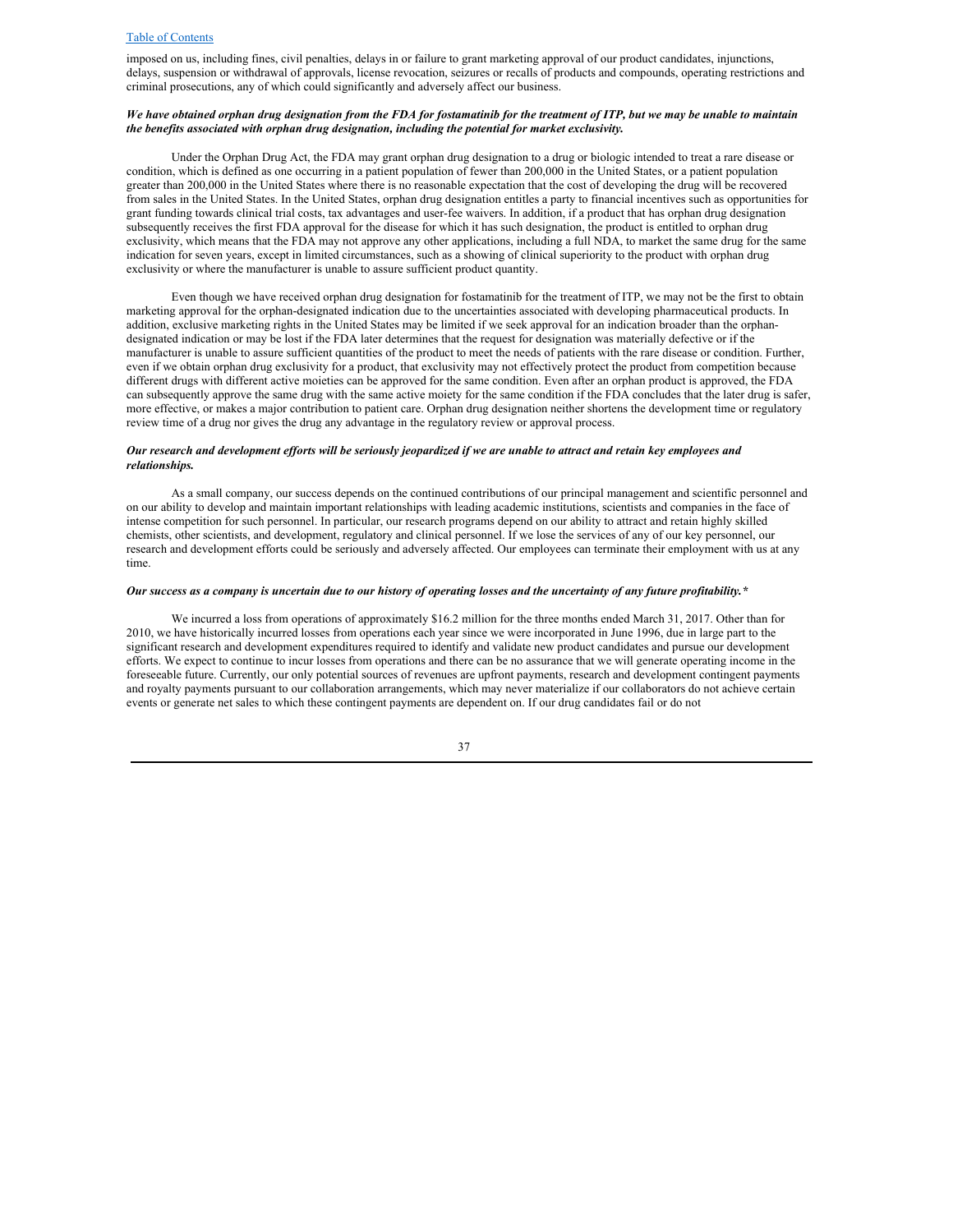gain regulatory approval, or if our drugs do not achieve market acceptance, we may not be profitable. As of March 31, 2017, we had an accumulated deficit of approximately \$1.1 billion. The extent of our future losses or profitability, if any, is highly uncertain.

### If our corporate collaborations or license agreements are unsuccessful, or if we fail to form new corporate collaborations or license *agreements, our research and development ef orts could be delayed.*

Our strategy depends upon the formation and sustainability of multiple collaborative arrangements and license agreements with third parties now and in the future. We rely on these arrangements for not only financial resources, but also for expertise we need now and in the future relating to clinical trials, manufacturing, sales and marketing, and for licenses to technology rights. To date, we have entered into several such arrangements with corporate collaborators; however, we do not know if these collaborations or additional collaborations with third parties, if any, will dedicate sufficient resources or if any development or commercialization efforts by third parties will be successful. In addition, our corporate collaborators may delay clinical trials, provide insufficient funding for a clinical trial program, stop a clinical trial or abandon a drug candidate or development program. Should a collaborative partner fail to develop or commercialize a compound or product to which it has rights from us for any reason, including corporate restructuring, such failure might delay our ongoing research and development efforts, because we might not receive any future payments, and we would not receive any royalties associated with such compound or product. We conducted a Phase 3 clinical program to study fostamatinib in ITP on our own. We may seek another collaborator or licensee in the future for clinical development and commercialization of fostamatinib, as well as our other clinical programs, which we may not be able to obtain on commercially reasonable terms or at all. If we are unable to form new collaborations or enter into new license agreements, our research and development efforts could be delayed. In addition, the continuation of some of our partnered drug discovery and development programs may be dependent on the periodic renewal of our corporate collaborations.

Each of our collaborations could be terminated by the other party at any time, and we may not be able to renew these collaborations on acceptable terms, if at all, or negotiate additional corporate collaborations on acceptable terms, if at all. If these collaborations terminate or are not renewed, any resultant loss of revenues from these collaborations or loss of the resources and expertise of our collaborative partners could adversely affect our business.

Conflicts also might arise with collaborative partners concerning proprietary rights to particular compounds. While our existing collaborative agreements typically provide that we retain milestone payments and royalty rights with respect to drugs developed from certain derivative compounds, any such payments or royalty rights may be at reduced rates, and disputes may arise over the application of derivative payment provisions to such drugs, and we may not be successful in such disputes. Additionally, the management teams of our collaborators may change for various reasons including due to being acquired. Different management teams or an acquiring company of our collaborators may have different priorities which may have adverse results on the collaboration with us.

We are also a party to various license agreements that give us rights to use specified technologies in our research and development processes. The agreements pursuant to which we have in-licensed technology permit our licensors to terminate the agreements under certain circumstances. If we are not able to continue to license these and future technologies on commercially reasonable terms, our product development and research may be delayed or otherwise adversely affected.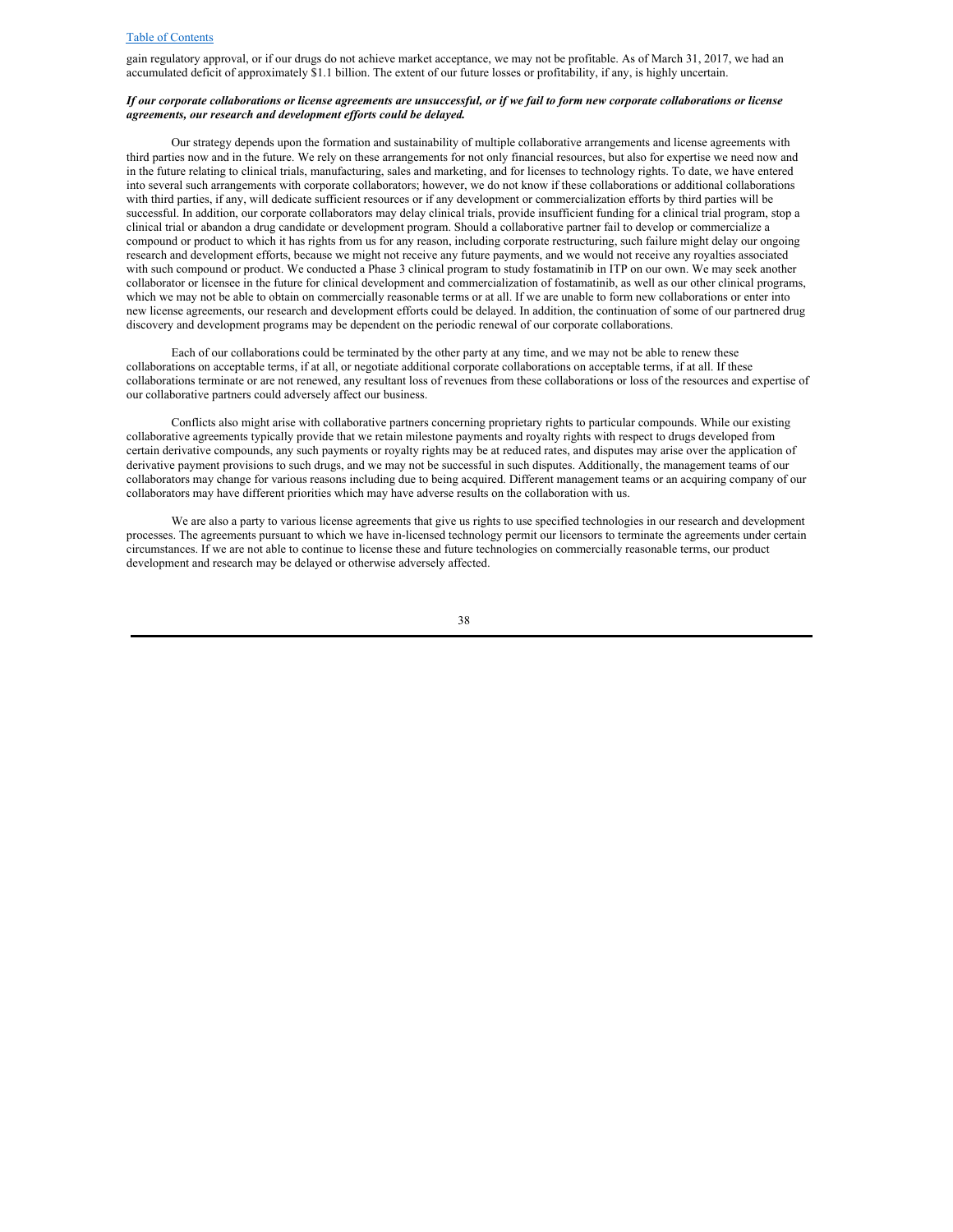#### If conflicts arise between our collaborators or advisors and us, any of them may act in their self-interest, which may be adverse to our *stockholders' interests.*

If conflicts arise between us and our corporate collaborators or scientific advisors, the other party may act in its self-interest and not in the interest of our stockholders. Some of our corporate collaborators are conducting multiple product development efforts within each disease area that is the subject of the collaboration with us or may be acquired or merged with a company having a competing program. In some of our collaborations, we have agreed not to conduct, independently or with any third party, any research that is competitive with the research conducted under our collaborations. Our collaborators, however, may develop, either alone or with others, products in related fields that are competitive with the products or potential products that are the subject of these collaborations. Competing products, either developed by our collaborators or to which our collaborators have rights, may result in their withdrawal of support for our product candidates.

If any of our corporate collaborators were to breach or terminate its agreement with us or otherwise fail to conduct the collaborative activities successfully and in a timely manner, the preclinical or clinical development or commercialization of the affected product candidates or research programs could be delayed or terminated. We generally do not control the amount and timing of resources that our corporate collaborators devote to our programs or potential products. We do not know whether current or future collaborative partners, if any, might pursue alternative technologies or develop alternative products either on their own or in collaboration with others, including our competitors, as a means for developing treatments for the diseases targeted by collaborative arrangements with us.

# Our success is dependent on intellectual property rights held by us and third parties, and our interest in such rights is complex and *uncertain.\**

Our success will depend to a large part on our own, our licensees' and our licensors' ability to obtain and defend patents for each party's respective technologies and the compounds and other products, if any, resulting from the application of such technologies. As of March 31, 2017, we had 63 pending patent applications and 348 issued and active patents in the United States, as well as corresponding pending foreign patent applications and issued foreign patents. In the future, our patent position might be highly uncertain and involve complex legal and factual questions. For example, we may be involved in post-grant proceedings before the United States Patent and Trademark Office. Post-grant proceedings are complex and expensive legal proceedings and there is no assurance we will be successful in any such proceedings. A post-grant proceeding could result in our losing our patent rights and/or our freedom to operate and/or require us to pay significant royalties. Additional uncertainty may result because no consistent policy regarding the breadth of legal claims allowed in biotechnology patents has emerged to date. Accordingly, we cannot predict the breadth of claims allowed in our or other companies' patents.

Because the degree of future protection for our proprietary rights is uncertain, we cannot assure you that:

- we were the first to make the inventions covered by each of our pending patent applications;
- we were the first to file patent applications for these inventions;
- others will not independently develop similar or alternative technologies or duplicate any of our technologies;
- any of our pending patent applications will result in issued patents;
- any patents issued to us or our collaborators will provide a basis for commercially-viable products or will provide us with any competitive advantages or will not be challenged by third parties;
- we will develop additional proprietary technologies that are patentable; or
- the patents of others will not have a negative effect on our ability to do business.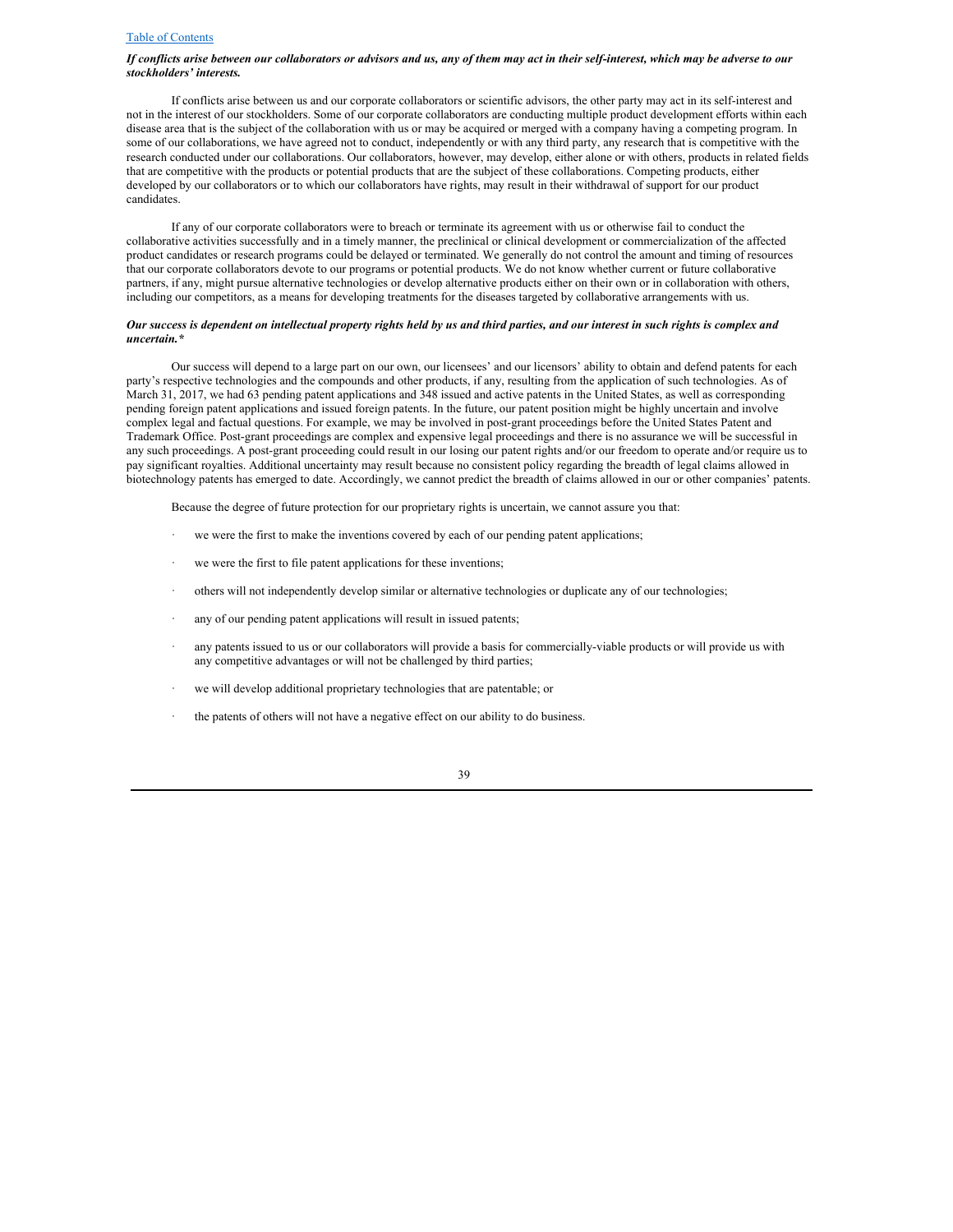We rely on trade secrets to protect technology where we believe patent protection is not appropriate or obtainable; however, trade secrets are difficult to protect. While we require employees, collaborators and consultants to enter into confidentiality agreements, we may not be able to adequately protect our trade secrets or other proprietary information in the event of any unauthorized use or disclosure or the lawful development by others of such information.

We are a party to certain in-license agreements that are important to our business, and we generally do not control the prosecution of in-licensed technology. Accordingly, we are unable to exercise the same degree of control over this intellectual property as we exercise over our internally-developed technology. Moreover, some of our academic institution licensors, research collaborators and scientific advisors have rights to publish data and information in which we have rights. If we cannot maintain the confidentiality of our technology and other confidential information in connection with our collaborations, our ability to receive patent protection or protect our proprietary information may otherwise be impaired. In addition, some of the technology we have licensed relies on patented inventions developed using U.S. government resources.

The U.S. government retains certain rights, as defined by law, in such patents, and may choose to exercise such rights. Certain of our in-licenses may be terminated if we fail to meet specified obligations. If we fail to meet such obligations and any of our licensors exercise their termination rights, we could lose our rights under those agreements. If we lose any of our rights, it may adversely affect the way we conduct our business. In addition, because certain of our licenses are sublicenses, the actions of our licensors may affect our rights under those licenses.

# If a dispute arises regarding the infringement or misappropriation of the proprietary rights of others, such dispute could be costly and *result in delays in our research and development activities and partnering.*

Our success will depend, in part, on our ability to operate without infringing or misappropriating the proprietary rights of others. There are many issued patents and patent applications filed by third parties relating to products or processes that are similar or identical to our licensors or ours, and others may be filed in the future. There may also be copyrights or trademarks that third parties hold. There can be no assurance that our activities, or those of our licensors, will not violate intellectual property rights of others. We believe that there may be significant litigation in the industry regarding patent and other intellectual property rights, and we do not know if our collaborators or we would be successful in any such litigation. Any legal action against our collaborators or us claiming damages or seeking to enjoin commercial activities relating to the affected products, our methods or processes could:

- · require our collaborators or us to obtain a license to continue to use, manufacture or market the affected products, methods or processes, which may not be available on commercially reasonable terms, if at all;
- prevent us from using the subject matter claimed in the patents held by others;
- subject us to potential liability for damages;
- consume a substantial portion of our managerial and financial resources; and
- result in litigation or administrative proceedings that may be costly, whether we win or lose.

# Our ability to use net operating losses and certain other tax attributes is uncertain and may be limited.

Our ability to use our federal and state net operating losses to offset potential future taxable income and related income taxes that would otherwise be due is dependent upon our generation of future taxable income before the expiration dates of the net operating losses, and we cannot predict with certainty when, or whether, we will generate sufficient taxable income to use all of our net operating losses. In addition, utilization of net operating losses to offset potential future taxable income and related income taxes that would otherwise be due is subject to annual limitations under the "ownership change" provisions of Sections 382 and 383 of the Internal Revenue Code of 1986, as amended (Internal Revenue Code) and similar state provisions, which may result in the expiration of net operating losses before future utilization. In general, under the Code, if a corporation undergoes an "ownership change," generally defined as a greater than 50% change (by value) in its equity ownership over a three-year period, the corporation's ability to use its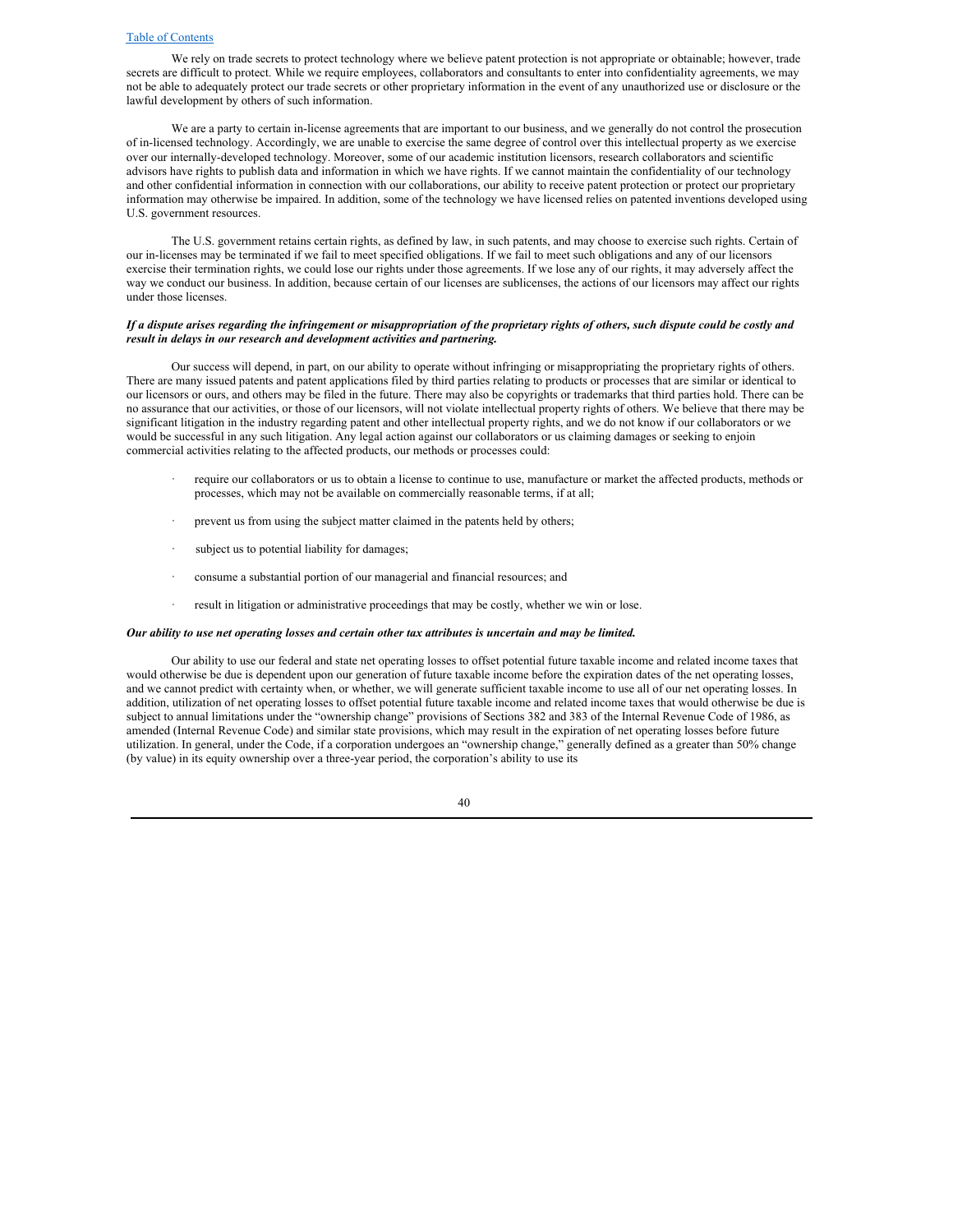pre-change net operating losses and other pre-change tax attributes (such as research and development credit carryforwards) to offset its post-change taxable income or taxes may be limited. Our equity offerings and other changes in our stock ownership, some of which are outside of our control, may have resulted or could in the future result in an ownership change. Although we have completed studies to provide reasonable assurance that an ownership change limitation would not apply, we cannot be certain that a taxing authority would reach the same conclusion. If, after a review or audit, an ownership change limitation were to apply, utilization of our domestic net operating losses and tax credit carryforwards could be limited in future periods and a portion of the carryforwards could expire before being available to reduce future income tax liabilities.

#### Because we expect to be dependent upon collaborative and license agreements, we might not meet our strategic objectives.

Our ability to generate revenue in the near term depends on the timing of recognition of certain upfront payments, achievement of certain payment triggering events with our existing collaboration agreements and our ability to enter into additional collaborative agreements with third parties. Our ability to enter into new collaborations and the revenue, if any, that may be recognized under these collaborations is highly uncertain. If we are unable to enter into one or more new collaborations, our business prospects could be harmed, which could have an immediate adverse effect on our ability to continue to develop our compounds and on the trading price of our stock. Our ability to enter into a collaboration may be dependent on many factors, such as the results of our clinical trials, competitive factors and the fit of one of our programs with another company's risk tolerance, including toward regulatory issues, patent portfolio, clinical pipeline, the stage of the available data, particularly if it is early, overall corporate goals and financial position.

To date, a portion of our revenues have been related to the research or transition phase of each of our collaborative agreements. Such revenues are for specified periods, and the impact of such revenues on our results of operations is at least partially offset by corresponding research costs. Following the completion of the research or transition phase of each collaborative agreement, additional revenues may come only from payments triggered by milestones and/or the achievement of other contingent events, and royalties, which may not be paid, if at all, until certain conditions are met. This risk is heightened due to the fact that unsuccessful research efforts may preclude us from receiving any contingent payments under these agreements. Our receipt of revenues from collaborative arrangements is also significantly affected by the timing of efforts expended by us and our collaborators and the timing of lead compound identification. We have received payments from our collaborations with Aclaris, BMS, AZ, BerGenBio, Janssen Pharmaceutica N.V., a division of Johnson & Johnson, Novartis Pharma A.G., Daiichi, Merck & Co., Inc., Merck Serono and Pfizer. Under many agreements, future payments may not be earned until the collaborator has advanced product candidates into clinical testing, which may never occur or may not occur until some time well into the future. If we are not able to generate revenue under our collaborations when and in accordance with our expectations or the expectations of industry analysts, this failure could harm our business and have an immediate adverse effect on the trading price of our common stock.

Our business requires us to generate meaningful revenue from royalties and licensing agreements. To date, we have not received any revenue from royalties for the commercial sale of drugs, and we do not know when we will receive any such revenue, if at all.

# Securities class action lawsuits or other litigation could result in substantial damages and may divert management's time and attention *from our business.*

We have been subject to class action lawsuits in the past, including a securities class action lawsuit commenced in the United States District Court for the Northern District of California in February 2009, that was ultimately dismissed in November 2012. However, we may be subject to similar or completely unrelated claims in the future, such as those that might occur if there was to be a change in our corporate strategy. These and other lawsuits are subject to inherent uncertainties, and the actual costs to be incurred relating to the lawsuit will depend upon many unknown factors. The outcome of litigation is necessarily uncertain, and we could be forced to expend significant resources in the defense of such suits, and we may not prevail. Monitoring and defending against legal actions is time-consuming for our management and detracts from our ability to fully focus our internal resources on our business activities. In addition, we may incur substantial legal fees and costs in connection with any such litigation. We have not established any reserves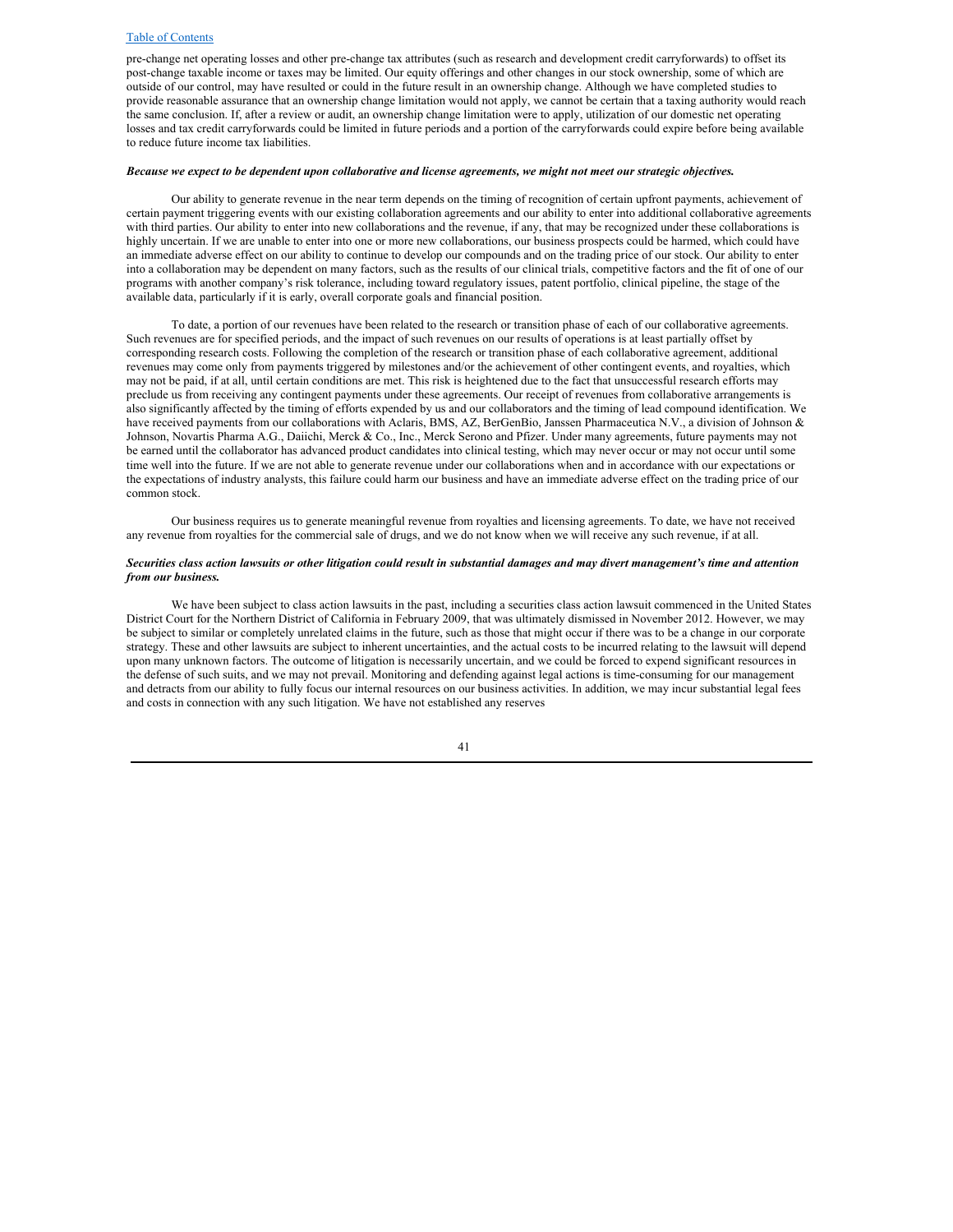for any potential liability relating to any such potential lawsuits. It is possible that we could, in the future, incur judgments or enter into settlements of claims for monetary damages. A decision adverse to our interests on any such actions could result in the payment of substantial damages, or possibly fines, and could have a material adverse effect on our cash flow, results of operations and financial position.

### If our competitors develop technologies that are more effective than ours, our commercial opportunity will be reduced or eliminated.\*

The biotechnology and pharmaceutical industries are intensely competitive and subject to rapid and significant technological change. Many of the drugs that we are attempting to discover will be competing with existing therapies. In addition, a number of companies are pursuing the development of pharmaceuticals that target the same diseases and conditions that we are targeting. For example, there are existing therapies and drug candidates in development for the treatment of ITP that may be alternative therapies to fostamatinib, if it is ultimately approved for commercialization. We face, and will continue to face, intense competition from pharmaceutical and biotechnology companies, as well as from academic and research institutions and government agencies, both in the United States and abroad. Some of these competitors are pursuing the development of pharmaceuticals that target the same diseases and conditions as our research programs. Our major competitors include fully integrated pharmaceutical companies that have extensive drug discovery efforts and are developing novel small-molecule pharmaceuticals. We also face significant competition from organizations that are pursuing the same or similar technologies, including the discovery of targets that are useful in compound screening, as the technologies used by us in our drug discovery efforts.

Competition may also arise from:

- new or better methods of target identification or validation;
- other drug development technologies and methods of preventing or reducing the incidence of disease;
- new small molecules; or
- · other classes of therapeutic agents.

Our competitors or their collaborative partners may utilize discovery technologies and techniques or partner with collaborators in order to develop products more rapidly or successfully than we or our collaborators are able to do. Many of our competitors, particularly large pharmaceutical companies, have substantially greater financial, technical and human resources and larger research and development staffs than we do. In addition, academic institutions, government agencies and other public and private organizations conducting research may seek patent protection with respect to potentially competitive products or technologies and may establish exclusive collaborative or licensing relationships with our competitors.

We believe that our ability to compete is dependent, in part, upon our ability to create, maintain and license scientifically-advanced technology and upon our and our collaborators' ability to develop and commercialize pharmaceutical products based on this technology, as well as our ability to attract and retain qualified personnel, obtain patent protection or otherwise develop proprietary technology or processes and secure sufficient capital resources for the expected substantial time period between technological conception and commercial sales of products based upon our technology. The failure by any of our collaborators or us in any of those areas may prevent the successful commercialization of our potential drug targets.

Many of our competitors, either alone or together with their collaborative partners, have significantly greater experience than we do in:

- identifying and validating targets;
- screening compounds against targets; and
- 42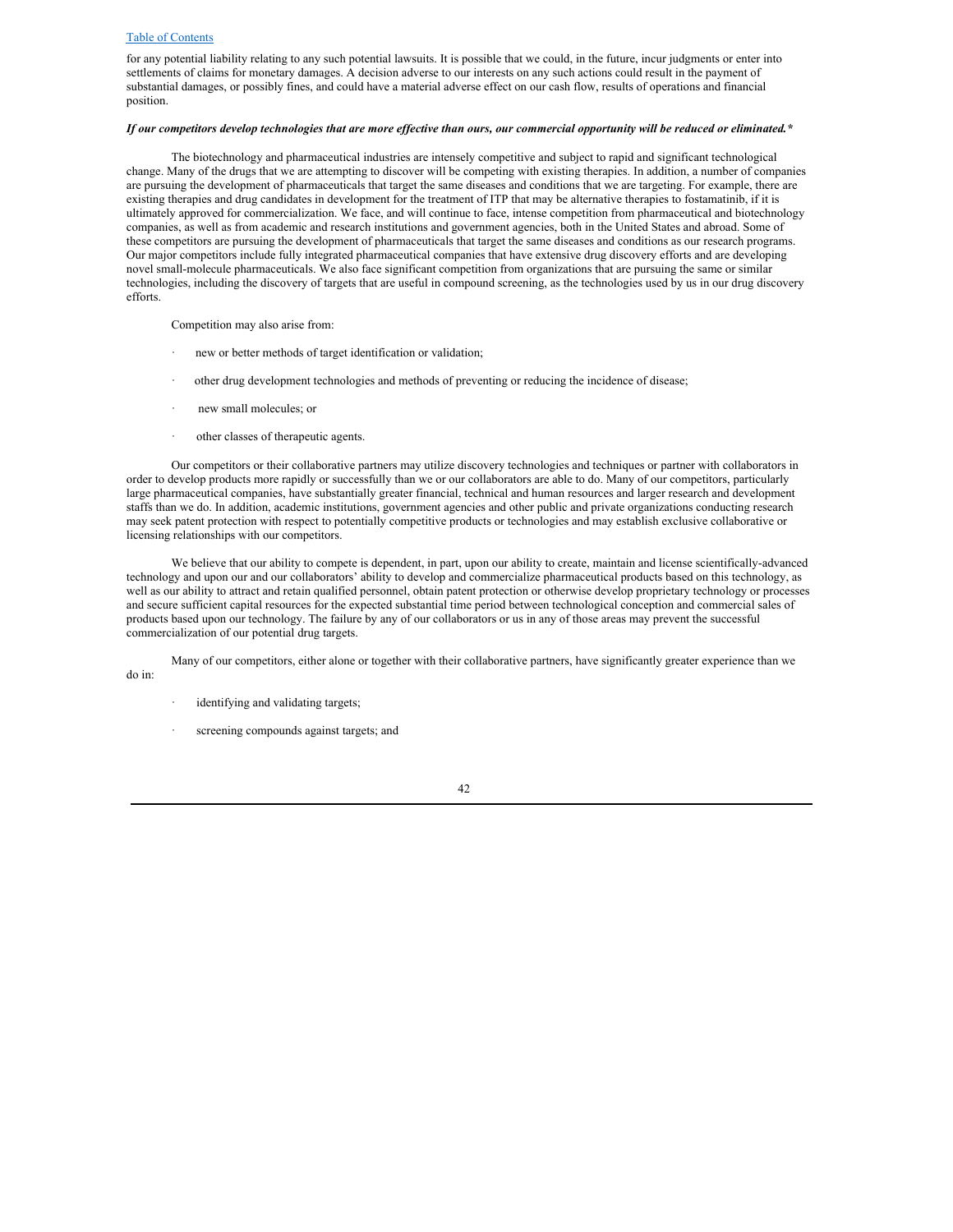undertaking preclinical testing and clinical trials.

Accordingly, our competitors may succeed in obtaining patent protection, identifying or validating new targets or discovering new drug compounds before we do.

Our competitors might develop technologies and drugs that are more effective or less costly than any that are being developed by us or that would render our technology and product candidates obsolete and noncompetitive. In addition, our competitors may succeed in obtaining the approval of the FDA or other regulatory agencies for product candidates more rapidly. Companies that complete clinical trials, obtain required regulatory agency approvals and commence commercial sale of their drugs before us may achieve a significant competitive advantage, including certain patent and FDA marketing exclusivity rights that would delay or prevent our ability to market certain products. Any drugs resulting from our research and development efforts, or from our joint efforts with our existing or future collaborative partners, might not be able to compete successfully with competitors' existing or future products or obtain regulatory approval in the United States or elsewhere.

We face and will continue to face intense competition from other companies for collaborative arrangements with pharmaceutical and biotechnology companies, for establishing relationships with academic and research institutions and for licenses to additional technologies. These competitors, either alone or with their collaborative partners, may succeed in developing technologies or products that are more effective than ours.

Our ability to compete successfully will depend, in part, on our ability to:

- identify and validate targets;
- discover candidate drug compounds that interact with the targets we identify;
- attract and retain scientific and product development personnel;
- · obtain patent or other proprietary protection for our new drug compounds and technologies; and
- enter commercialization agreements for our new drug compounds.

# Our stock price may be volatile, and our stockholders' investment in our common stock could decline in value.

The market prices for our common stock and the securities of other biotechnology companies have been highly volatile and may continue to be highly volatile in the future. The following factors, in addition to other risk factors described in this section, may have a significant impact on the market price of our common stock:

- the progress and success of our clinical trials and preclinical activities (including studies and manufacture of materials) of our product candidates conducted by us;
- the receipt or failure to receive the additional funding necessary to conduct our business;
- selling by large stockholders;
- presentations of detailed clinical trial data at medical and scientific conferences and investor perception thereof;
- announcements of technological innovations or new commercial products by our competitors or us;
- developments concerning proprietary rights, including patents;
- developments concerning our collaborations;
- publicity regarding actual or potential medical results relating to products under development by our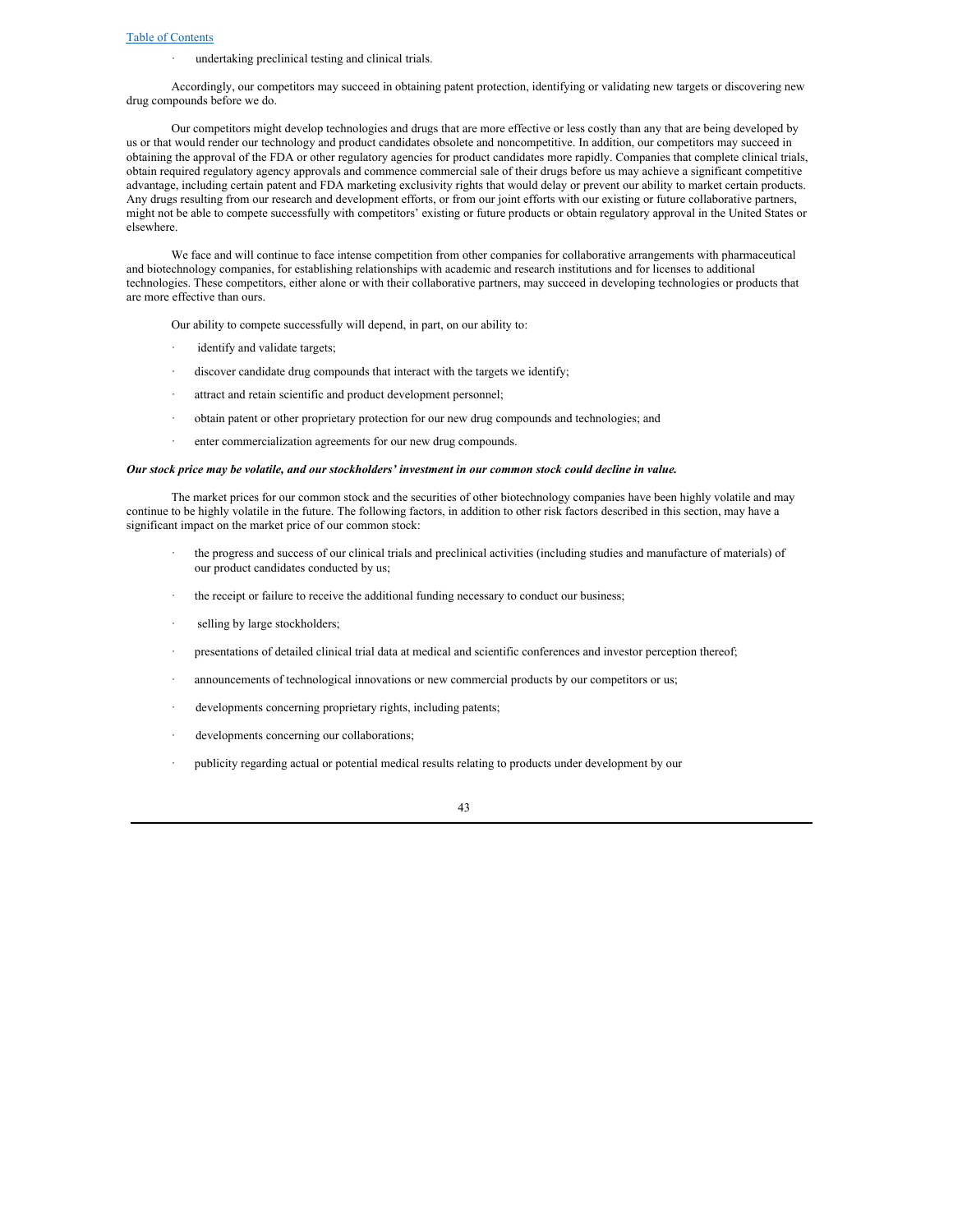competitors or us;

- regulatory developments in the United States and foreign countries;
- litigation or arbitration;
- economic and other external factors or other disaster or crisis; and
- period-to-period fluctuations in financial results.

# If we fail to continue to meet the listing standards of NASDAQ, our common stock may be delisted, which could have a material adverse *ef ect on the liquidity of our common stock.*

Our common stock is currently listed on the Nasdaq Global Market. The NASDAQ Stock Market LLC has requirements that a company must meet in order to remain listed on NASDAQ. In particular, NASDAQ rules require us to maintain a minimum bid price of \$1.00 per share of our common stock. If the closing bid price of our common stock were to fall below \$1.00 per share for 30 consecutive trading days or we do not meet other listing requirements, we would fail to be in compliance with NASDAQ's listing standards. There can be no assurance that we will continue to meet the minimum bid price requirement, or any other requirement in the future. If we fail to meet the minimum bid price requirement, The NASDAQ Stock Market LLC may initiate the delisting process with a notification letter. If we were to receive such a notification, we would be afforded a grace period of 180 calendar days to regain compliance with the minimum bid price requirement. In order to regain compliance, shares of our common stock would need to maintain a minimum closing bid price of at least \$1.00 per share for a minimum of 10 consecutive trading days. In addition, we may be unable to meet other applicable NASDAQ listing requirements, including maintaining minimum levels of stockholders' equity or market values of our common stock in which case, our common stock could be delisted. If our common stock were to be delisted, the liquidity of our common stock would be adversely affected and the market price of our common stock could decrease.

### The vote by the United Kingdom (U.K.) electorate in favor of the U.K.'s exit from the European Union (E.U.) could adversely impact our *business, results of operations and financial condition.\**

The passage of the referendum on the U.K.'s membership in the E.U., referred to as "Brexit," in June 2016 resulted in a determination that the U.K. should exit the E.U. In March 2017, the U.K. government initiated the withdrawal process, with the U.K. scheduled to exit the E.U. by April 2019. Such an exit from the E.U. could cause uncertainty in the credit markets and financial services industry which could result to lower interest paid on certain of our investments and the value of certain securities we hold may decline in the future, which could negatively affect our financial condition, results of operations and cash flow, as well as limit our future access to the capital markets. The Brexit could also cause disruptions to and create uncertainty surrounding the business environment in which we operate. For example, we conduct clinical trials in the U.K. and other E.U. member states. Although the terms of U.K.'s exit from and its future relationship with E.U. are unknown, it is possible that there will be increased regulatory complexities which can disrupt the timing of our clinical trials and regulatory approvals, if any, of our current and future product candidates.

# Our ability to generate revenues will be diminished if we or our collaborative partners fail to obtain acceptable prices or an adequate *level of reimbursement for products from third-party payers or government agencies.*

The drugs we hope to develop may be rejected by the marketplace due to many factors, including cost. Our ability to commercially exploit a drug may be limited due to the continuing efforts of government and third-party payers to contain or reduce the costs of health care through various means. For example, in some foreign markets, pricing and profitability of prescription pharmaceuticals are subject to government control. In the United States, we expect that there will continue to be a number of federal and state proposals to implement similar government control. In addition, increasing emphasis on managed care in the United States will likely continue to put pressure on the pricing of pharmaceutical products. Cost control initiatives could decrease the price that we or any of our collaborators would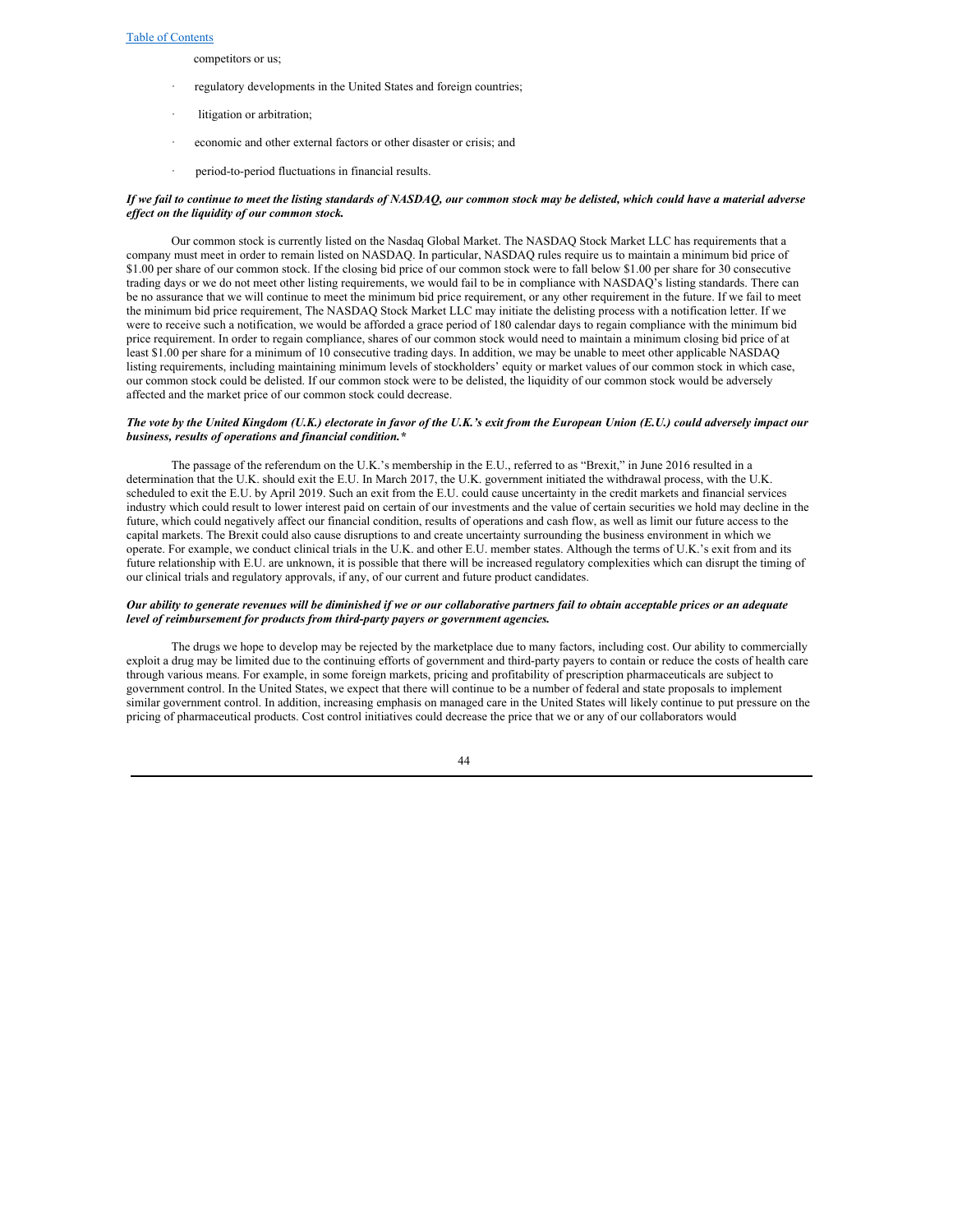receive for any products in the future. Further, cost control initiatives could adversely affect our and our collaborators' ability to commercialize our products and our ability to realize royalties from this commercialization.

Our ability to commercialize pharmaceutical products with collaborators may depend, in part, on the extent to which reimbursement for the products will be available from:

- government and health administration authorities;
- private health insurers; and
- other third-party payers.

Significant uncertainty exists as to the reimbursement status of newly-approved healthcare products. Third-party payers, including Medicare, are challenging the prices charged for medical products and services. Government and other third-party payers increasingly are attempting to contain healthcare costs by limiting both coverage and the level of reimbursement for new drugs and by refusing, in some cases, to provide coverage for uses of approved products for disease indications for which the FDA has not granted labeling approval. Thirdparty insurance coverage may not be available to patients for any products we discover and develop, alone or with collaborators. If government and other third-party payers do not provide adequate coverage and reimbursement levels for our products, the market acceptance of these products may be reduced.

### If product liability lawsuits are successfully brought against us, we may incur substantial liabilities and may be required to limit *commercialization of our products.*

The testing and marketing of medical products entail an inherent risk of product liability. If we cannot successfully defend ourselves against product liability claims, we may incur substantial liabilities or be required to limit commercialization of our products. We carry product liability insurance that is limited in scope and amount and may not be adequate to fully protect us against product liability claims. Our inability to obtain sufficient product liability insurance at an acceptable cost to protect against potential product liability claims could prevent or inhibit the commercialization of pharmaceutical products we develop, alone or with corporate collaborators. We, or our corporate collaborators, might not be able to obtain insurance at a reasonable cost, if at all. While under various circumstances we are entitled to be indemnified against losses by our corporate collaborators, indemnification may not be available or adequate should any claim arise.

#### We depend on various scientific consultants and advisors for the success and continuation of our research and development efforts.

We work extensively with various scientific consultants and advisors. The potential success of our drug discovery and development programs depends, in part, on continued collaborations with certain of these consultants and advisors. We, and various members of our management and research staff, rely on certain of these consultants and advisors for expertise in our research, regulatory and clinical efforts. Our scientific advisors are not our employees and may have commitments to, or consulting or advisory contracts with, other entities that may limit their availability to us. We do not know if we will be able to maintain such consulting agreements or that such scientific advisors will not enter into consulting arrangements, exclusive or otherwise, with competing pharmaceutical or biotechnology companies, any of which would have a detrimental impact on our research objectives and could have a material adverse effect on our business, financial condition and results of operations.

# If we use biological and hazardous materials in a manner that causes injury or violates laws, we may be liable for damages, penalties or *fines.*

Our research and development activities involve the controlled use of potentially harmful biological materials as well as hazardous materials, chemicals and various radioactive compounds. We cannot completely eliminate the risk of accidental contamination or injury from the use, storage, handling or disposal of these materials. In the event of contamination or injury, we could be held liable for damages that result or for penalties or fines that may be imposed,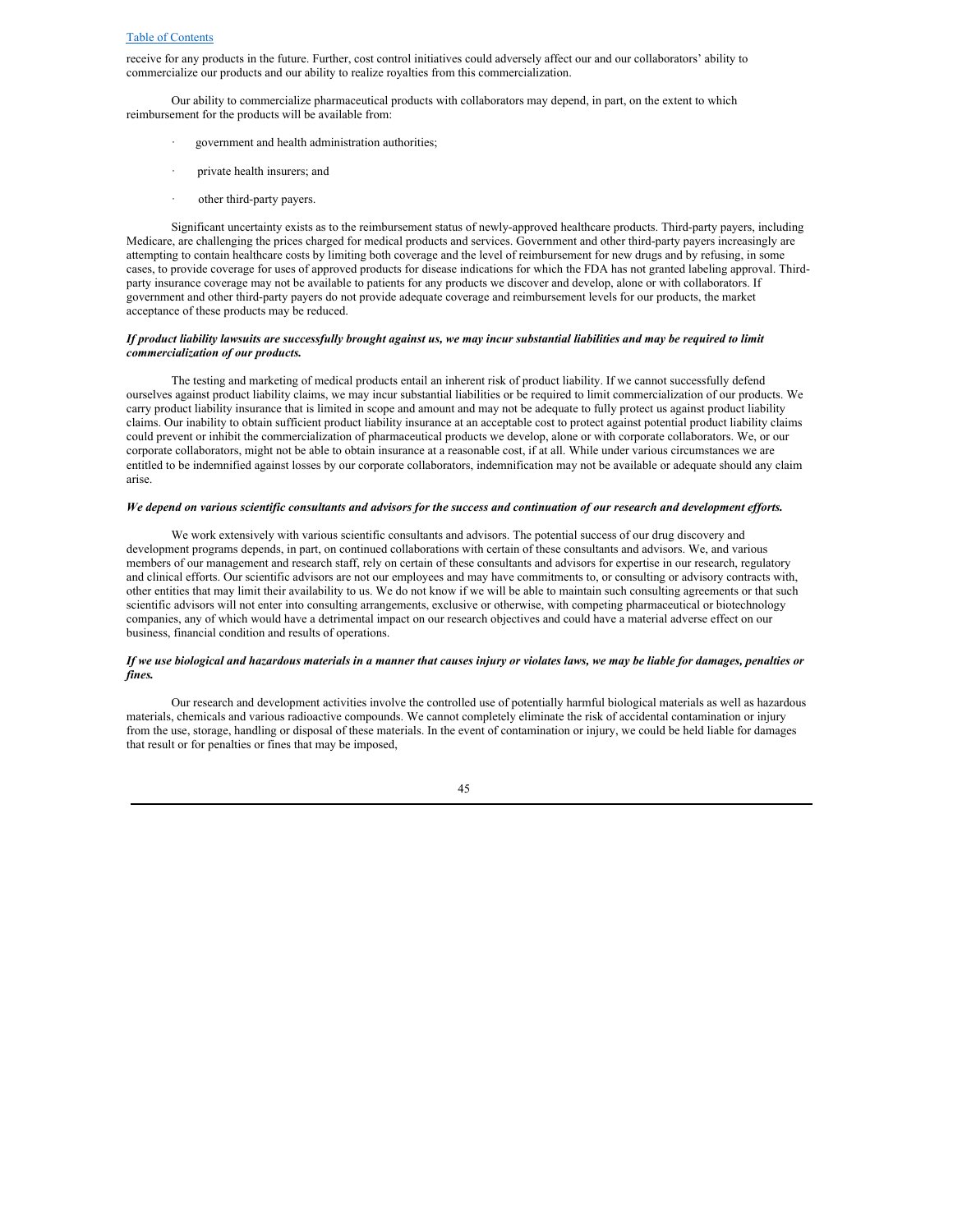and such liability could exceed our resources. We are also subject to federal, state and local laws and regulations governing the use, storage, handling and disposal of these materials and specified waste products. The cost of compliance with, or any potential violation of, these laws and regulations could be significant.

### Our internal computer systems, or those used by our contract research organizations or other contractors or consultants, may fail or *suf er security breaches.*

Despite the implementation of security measures, our internal computer systems and those of our contract research organizations and other contractors and consultants are vulnerable to damage from computer viruses, unauthorized access, natural disasters, terrorism, war and telecommunication and electrical failures. While we have not experienced any such system failure, accident or security breach to date, if such an event were to occur and cause interruptions in our operations, it could result in a disruption of our drug development programs. For example, the loss of clinical trial data from completed or ongoing clinical trials for a product candidate could result in delays in our regulatory approval efforts and significantly increase our costs to recover or reproduce the data. To the extent that any disruption or security breach were to result in a loss of or damage to our data or applications, or inappropriate disclosure of confidential or proprietary information, we could incur liability and the further development of any product candidates could be delayed.

### Our facilities are located near known earthquake fault zones, and the occurrence of an earthquake or other catastrophic disaster could *cause damage to our facilities and equipment, which could require us to cease or curtail operations.*

Our facilities are located in the San Francisco Bay Area near known earthquake fault zones and are vulnerable to significant damage from earthquakes. We are also vulnerable to damage from other types of disasters, including fires, floods, power loss, communications failures and similar events. If any disaster were to occur, our ability to operate our business at our facilities would be seriously, or potentially completely, impaired, and our research could be lost or destroyed. In addition, the unique nature of our research activities and of much of our equipment could make it difficult for us to recover from a disaster. The insurance we maintain may not be adequate to cover our losses resulting from disasters or other business interruptions.

### Future equity issuances or a sale of a substantial number of shares of our common stock may cause the price of our common stock to *decline.*

Because we will continue to need additional capital in the future to continue to expand our business and our research and development activities, among other things, we may conduct additional equity offerings. For example, under the universal shelf registration statement filed by us in May 2015 and declared effective by the SEC in July 2015, we may offer and sell any combination of common stock, preferred stock, debt securities and warrants in one or more offerings, up to a cumulative value of \$150 million. To date, we have \$74 million remaining under such universal shelf registration statement. If we or our stockholders sell, or if it is perceived that we or they will sell, substantial amounts of our common stock (including shares issued upon the exercise of options and warrants) in the public market, the market price of our common stock could fall. A decline in the market price of our common stock could make it more difficult for us to sell equity or equity-related securities in the future at a time and price that we deem appropriate. In addition, future sales by us of our common stock may be dilutive to existing stockholders. Furthermore, if we obtain funds through a credit facility or through the issuance of debt or preferred securities, these securities would likely have rights senior to the rights of our common stockholders, which could impair the value of our common stock.

# Anti-takeover provisions in our charter documents and under Delaware law may make an acquisition of us, which may be beneficial to *our stockholders, more dif icult.*

Provisions of our amended and restated certificate of incorporation and bylaws, as well as provisions of Delaware law, could make it more difficult for a third party to acquire us, even if doing so would benefit our stockholders. These provisions:

establish that members of the board of directors may be removed only for cause upon the affirmative vote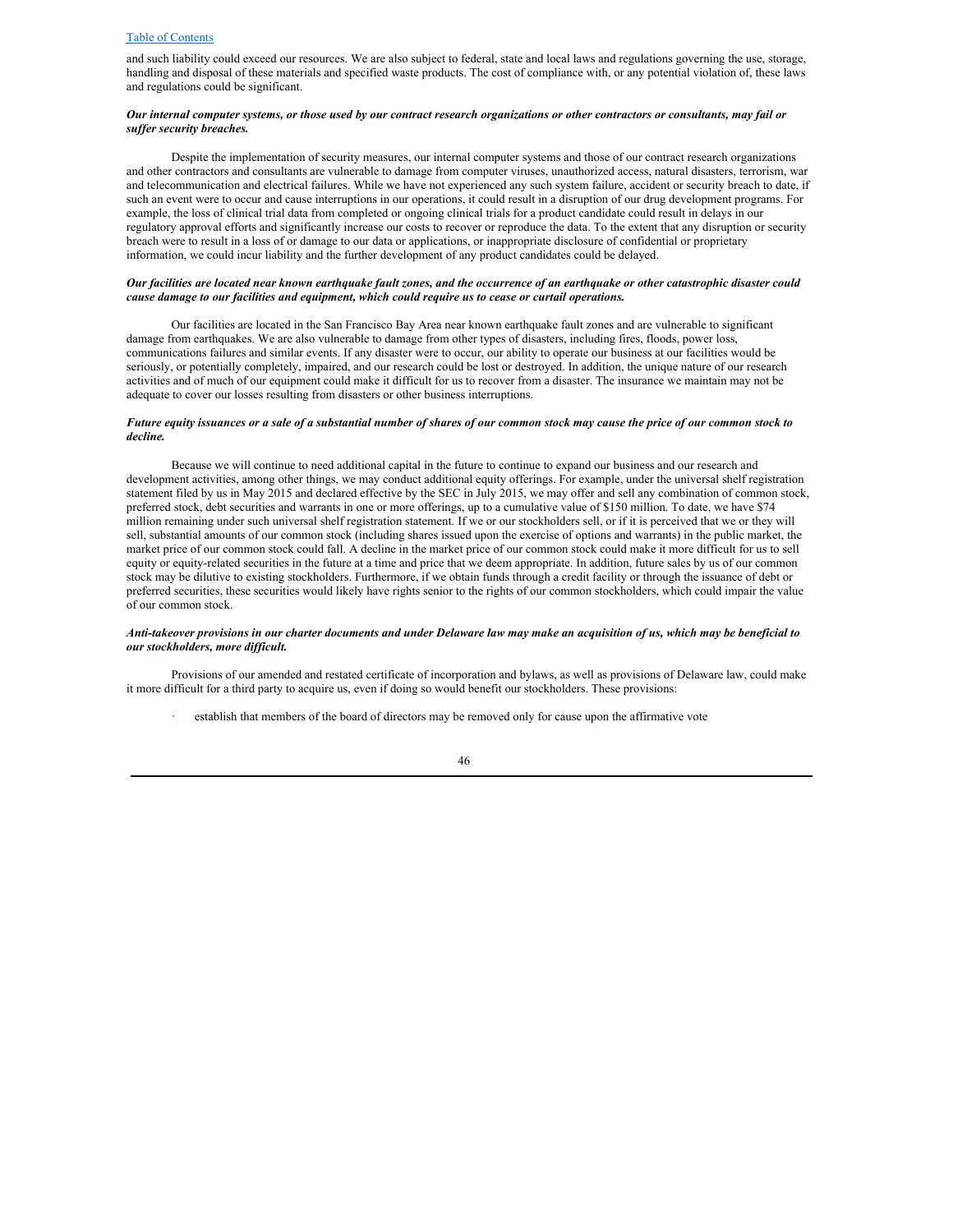of stockholders owning a majority of our capital stock;

- · authorize the issuance of "blank check" preferred stock that could be issued by our board of directors to increase the number of outstanding shares and thwart a takeover attempt;
- · limit who may call a special meeting of stockholders;
- · prohibit stockholder action by written consent, thereby requiring all stockholder actions to be taken at a meeting of our stockholders;
- · establish advance notice requirements for nominations for election to the board of directors or for proposing matters that can be acted upon at stockholder meetings;
- · provide for a board of directors with staggered terms; and
- · provide that the authorized number of directors may be changed only by a resolution of our board of directors.

In addition, Section 203 of the Delaware General Corporation Law, which imposes certain restrictions relating to transactions with major stockholders, may discourage, delay or prevent a third party from acquiring us.

<span id="page-46-3"></span><span id="page-46-2"></span><span id="page-46-1"></span><span id="page-46-0"></span>

| Item 2.         | <b>Unregistered Sales of Equity Securities and Use of Proceeds</b> |
|-----------------|--------------------------------------------------------------------|
| None.           |                                                                    |
| Item 3.         | <b>Defaults Upon Senior Securities</b>                             |
| None.           |                                                                    |
| Item 4.         | <b>Mine Safety Disclosures</b>                                     |
| Not applicable. |                                                                    |
| Item 5.         | <b>Other Information</b>                                           |
| None.           |                                                                    |
|                 |                                                                    |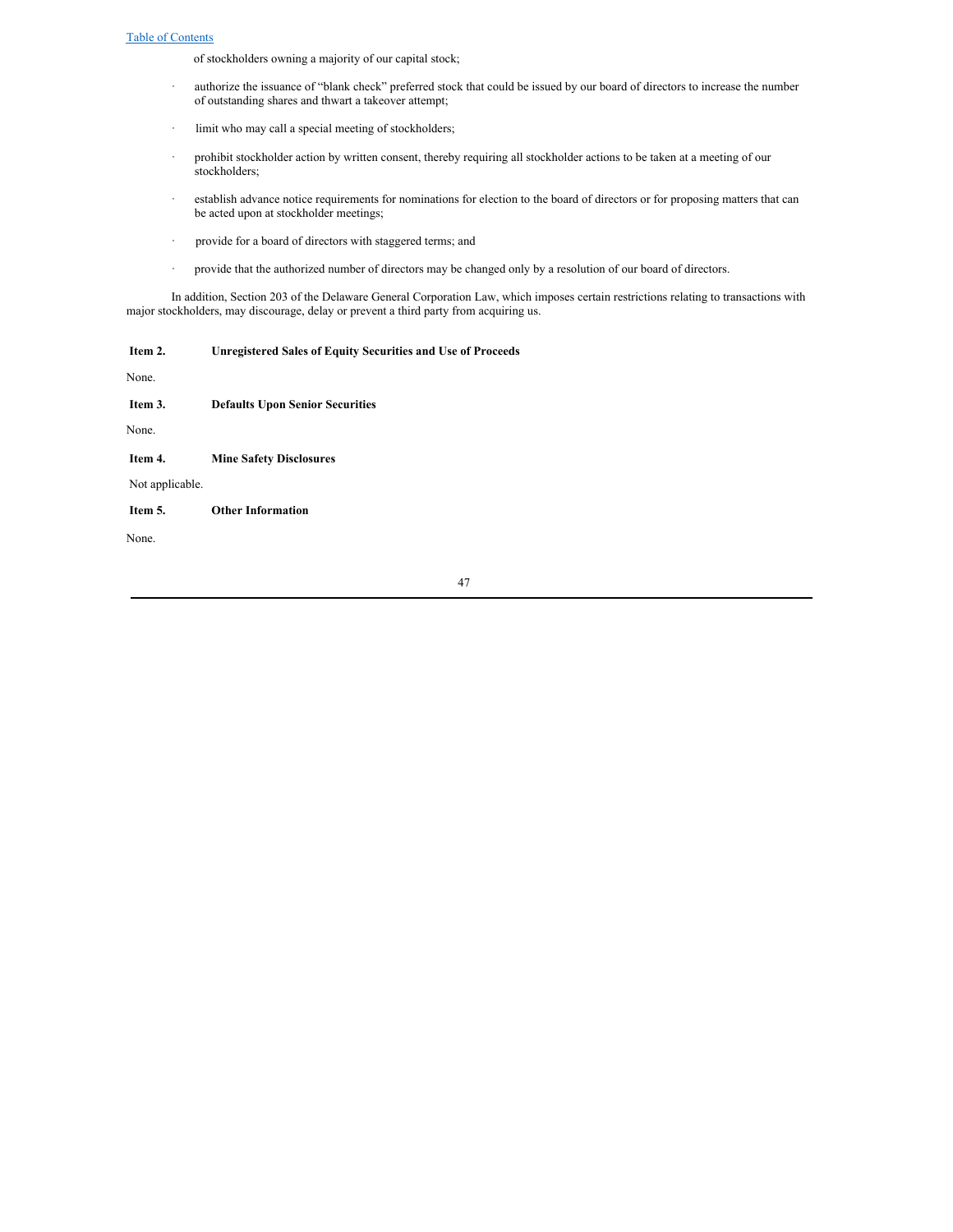reference.

reference.

reference.

reference.

reference.

incorporated herein by reference.

# <span id="page-47-0"></span>**Item 6. Exhibits**

The exhibits listed on the accompanying index to exhibits are filed or incorporated by reference (as stated therein) as part of this Quarterly Report on Form 10-Q.

| <b>Exhibit</b><br><b>Number</b> | <b>Description of Document</b>                                                                                                                                              |
|---------------------------------|-----------------------------------------------------------------------------------------------------------------------------------------------------------------------------|
| 3.1                             | Amended and Restated Certificate of Incorporation. (1)                                                                                                                      |
| 3.2                             | Amended and Restated Bylaws. (2)                                                                                                                                            |
| 4.1                             | Form of warrant to purchase shares of common stock. (3)                                                                                                                     |
| 4.2                             | Specimen Common Stock Certificate. (4)                                                                                                                                      |
| 4.3                             | Warrant issued to HCP BTC, LLC for the purchase of shares of common stock. (5)                                                                                              |
| $10.1+$                         | 2017 Cash Incentive Plan. (6)                                                                                                                                               |
| $10.2+$                         | Rigel Pharmaceuticals, Inc. Inducement Plan, as amended. (7)                                                                                                                |
| $10.3+$                         | Form of Stock Option Grant Notice, Option Agreement and Notice of Exercise under the Rigel Inducement Plan. (8)                                                             |
| 31.1                            | Certification required by Rule $13a-14(a)$ or Rule $15d-14(a)$ of the Exchange Act.                                                                                         |
| 31.2                            | Certification required by Rule $13a-14(a)$ or Rule $15d-14(a)$ of the Exchange Act.                                                                                         |
| 32.1                            | Certification required by Rule 13a-14(b) or Rule 15d-14(b) of the Exchange Act and Section 1350 of Chapter 63 of Title<br>18 of the United States Code (18 U.S.C. 1350).    |
| 101.INS                         | <b>XBRL Instance Document</b>                                                                                                                                               |
| 101.SCH                         | XBRL Taxonomy Extension Schema Document                                                                                                                                     |
| 101.CAL                         | XBRL Taxonomy Extension Calculation Linkbase Document                                                                                                                       |
| 101.LAB                         | XBRL Taxonomy Extension Labels Linkbase Document                                                                                                                            |
| 101.PRE                         | XBRL Taxonomy Extension Presentation Linkbase Document                                                                                                                      |
| 101.DEF                         | XBRL Taxonomy Extension Definition Linkbase Document                                                                                                                        |
| $^{+}$                          | Management contract or compensatory plan.<br>(1) Filed as an exhibit to Rigel's Current Report on Form 8-K (No. 000-29889) filed on May 29, 2012 and incorporated herein by |

(7) Filed as an Exhibit to Rigel's Annual Report on Form 10-K (No. 000-29889), filed on March 7, 2017, and incorporated herein by reference.

(6) Filed as an exhibit to Rigel's Current Report on Form 8-K (No. 000-29889) filed on February 8, 2017, and incorporated herein by

(2) Filed as an exhibit to Rigel's Current Report on Form 8-K (No. 000-29889) filed on February 2, 2007 and incorporated herein by

(3) Filed as an exhibit to Rigel's Registration Statement on Form S-1 (No. 333-45864), as amended, and incorporated herein by

(4) Filed as an exhibit to Rigel's Current Report on Form 8-K (No. 000-29889) filed on June 24, 2003, and incorporated herein by

(5) Filed as an exhibit to Rigel's Quarterly Report on Form 10-Q (No. 000-29889) for the quarter ended March 31, 2009, and

(8) Filed as an exhibit to Rigel's Current Report on Form 8‑K (No. 000‑29889) filed on October 11, 2016, and incorporated herein by reference.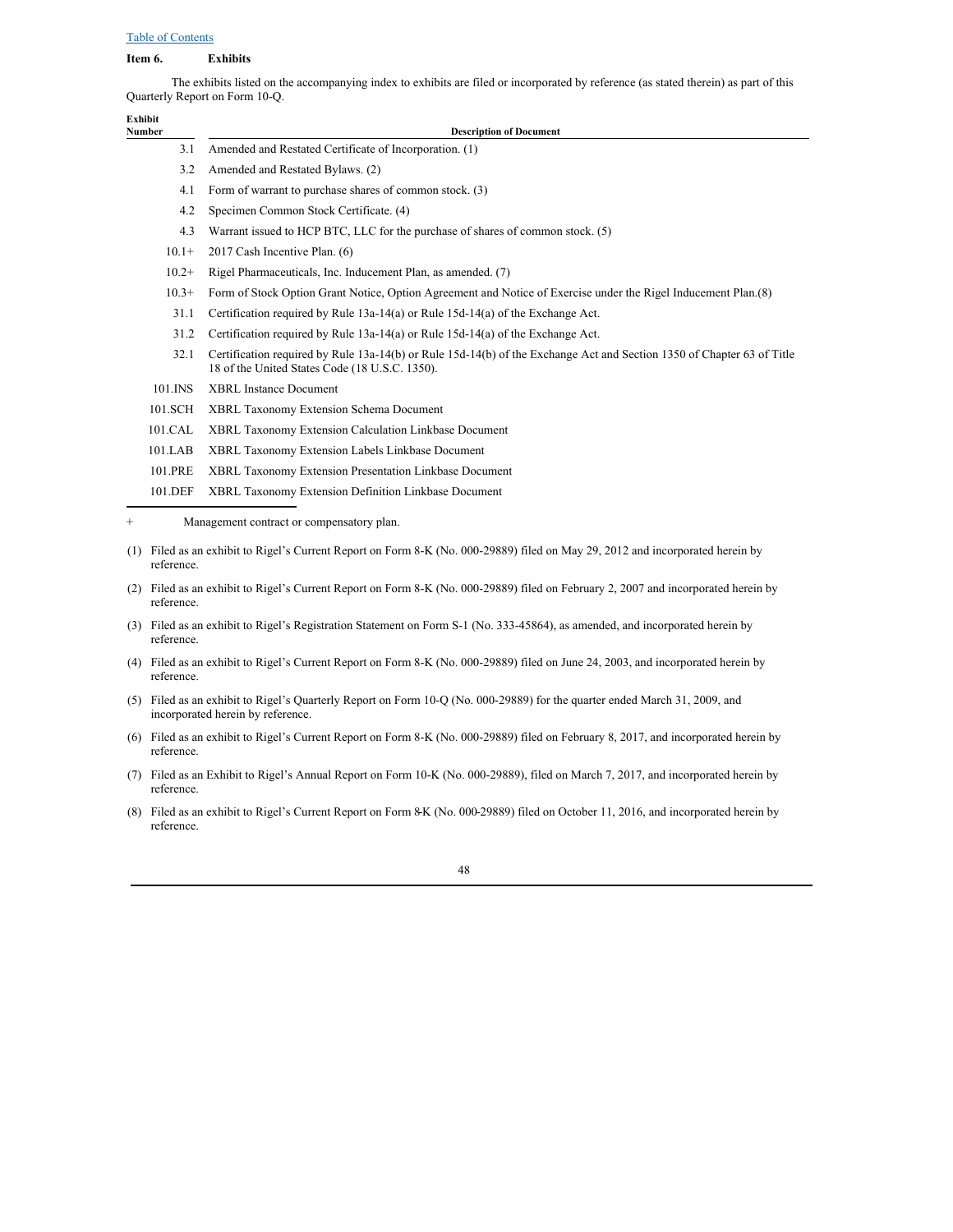# <span id="page-48-0"></span>**SIGNATURES**

Pursuant to the requirements of the Securities Exchange Act of 1934, as amended, the registrant has duly caused this report to be signed on its behalf by the undersigned, thereunto duly authorized.

RIGEL PHARMACEUTICALS, INC.

| By:   | /s/ RAUL R. RODRIGUEZ                                |
|-------|------------------------------------------------------|
|       | Raul R. Rodriguez                                    |
|       | Chief Executive Officer                              |
|       | (Principal Executive Officer)                        |
| Date: | May 2, 2017                                          |
| By:   | /s/ RYAN D. MAYNARD                                  |
|       | Ryan D. Maynard                                      |
|       | Executive Vice President and Chief Financial Officer |
|       | (Principal Financial and Accounting Officer)         |
|       |                                                      |

Date: May 2, 2017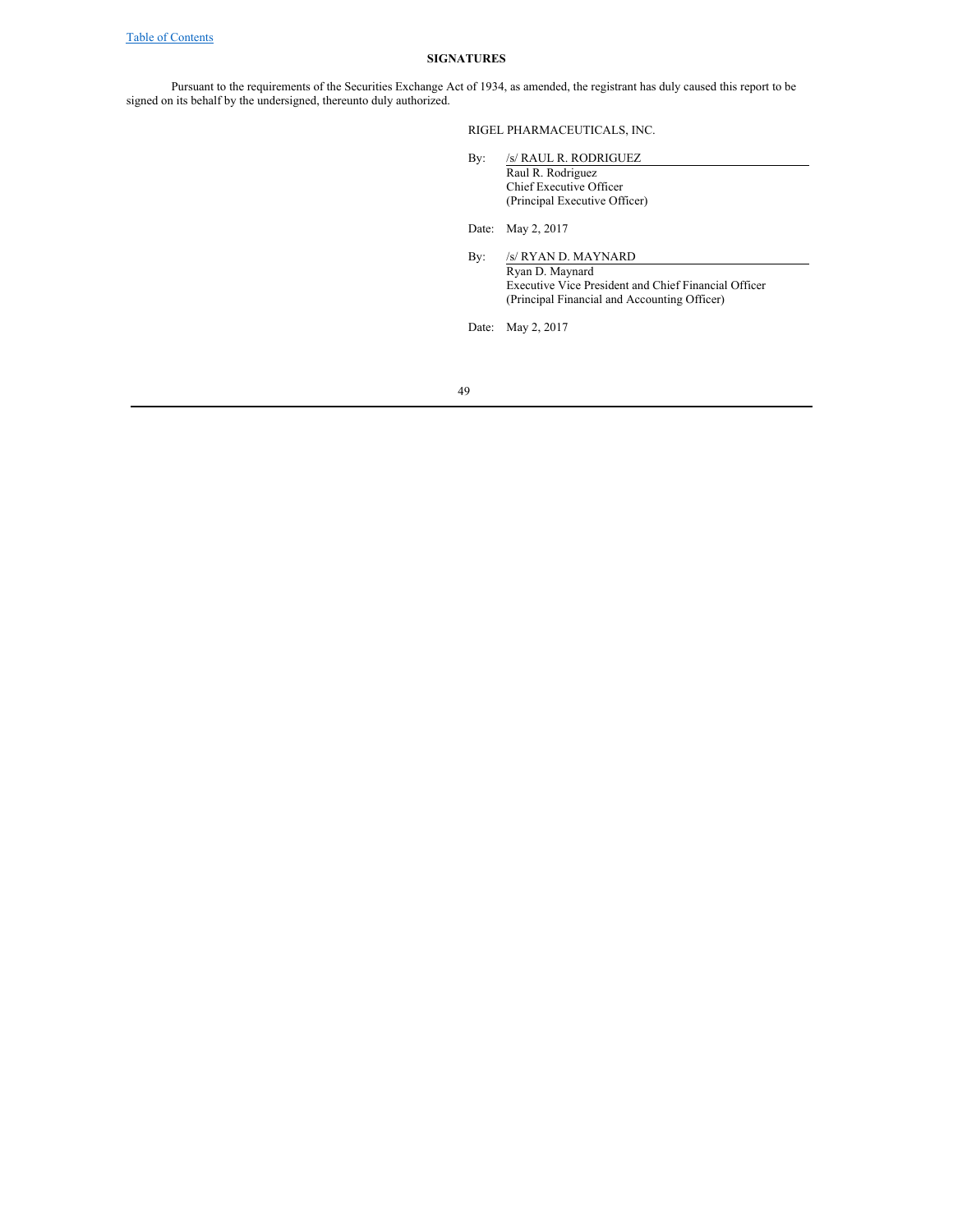# **INDEX TO EXHIBIT S**

| Exhibit<br>Number |                                                                | <b>Description of Document</b>                                                                                                                                           |
|-------------------|----------------------------------------------------------------|--------------------------------------------------------------------------------------------------------------------------------------------------------------------------|
|                   | 3.1                                                            | Amended and Restated Certificate of Incorporation. (1)                                                                                                                   |
|                   | 3.2                                                            | Amended and Restated Bylaws. (2)                                                                                                                                         |
|                   | 4.1<br>Form of warrant to purchase shares of common stock. (3) |                                                                                                                                                                          |
|                   | 4.2                                                            | Specimen Common Stock Certificate. (4)                                                                                                                                   |
|                   | 4.3                                                            | Warrant issued to HCP BTC, LLC for the purchase of shares of common stock. (5)                                                                                           |
|                   | $10.1+$                                                        | 2017 Cash Incentive Plan. (6)                                                                                                                                            |
|                   | $10.2+$                                                        | Rigel Pharmaceuticals, Inc. Inducement Plan, as amended. (7)                                                                                                             |
|                   | $10.3+$                                                        | Form of Stock Option Grant Notice, Option Agreement and Notice of Exercise under the Rigel Inducement Plan. (8)                                                          |
|                   | 31.1                                                           | Certification required by Rule $13a-14(a)$ or Rule $15d-14(a)$ of the Exchange Act.                                                                                      |
|                   | 31.2                                                           | Certification required by Rule $13a-14(a)$ or Rule $15d-14(a)$ of the Exchange Act.                                                                                      |
|                   | 32.1                                                           | Certification required by Rule 13a-14(b) or Rule 15d-14(b) of the Exchange Act and Section 1350 of Chapter 63 of Title<br>18 of the United States Code (18 U.S.C. 1350). |
|                   | 101.INS                                                        | <b>XBRL Instance Document</b>                                                                                                                                            |
|                   | 101.SCH                                                        | XBRL Taxonomy Extension Schema Document                                                                                                                                  |
|                   | 101.CAL                                                        | XBRL Taxonomy Extension Calculation Linkbase Document                                                                                                                    |
|                   | 101.LAB                                                        | XBRL Taxonomy Extension Labels Linkbase Document                                                                                                                         |
|                   | 101.PRE                                                        | XBRL Taxonomy Extension Presentation Linkbase Document                                                                                                                   |
|                   | 101.DEF                                                        | XBRL Taxonomy Extension Definition Linkbase Document                                                                                                                     |
| $^{+}$            |                                                                | Management contract or compensatory plan.                                                                                                                                |
|                   | reference.                                                     | (1) Filed as an exhibit to Rigel's Current Report on Form 8-K (No. 000-29889) filed on May 29, 2012 and incorporated herein by                                           |
| (2)               | reference.                                                     | Filed as an exhibit to Rigel's Current Report on Form 8-K (No. 000-29889) filed on February 2, 2007 and incorporated herein by                                           |

- (3) Filed as an exhibit to Rigel's Registration Statement on Form S-1 (No. 333-45864), as amended, and incorporated herein by reference.
- (4) Filed as an exhibit to Rigel's Current Report on Form 8-K (No. 000-29889) filed on June 24, 2003, and incorporated herein by reference.
- (5) Filed as an exhibit to Rigel's Quarterly Report on Form 10-Q (No. 000-29889) for the quarter ended March 31, 2009, and incorporated herein by reference.
- (6) Filed as an exhibit to Rigel's Current Report on Form 8-K (No. 000-29889) filed on February 8, 2017, and incorporated herein by reference.
- (7) Filed as an Exhibit to Rigel's Annual Report on Form 10-K (No. 000-29889), filed on March 7, 2017, and incorporated herein by reference.
- (8) Filed as an exhibit to Rigel's Current Report on Form 8‑K (No. 000‑29889) filed on October 11, 2016, and incorporated herein by reference.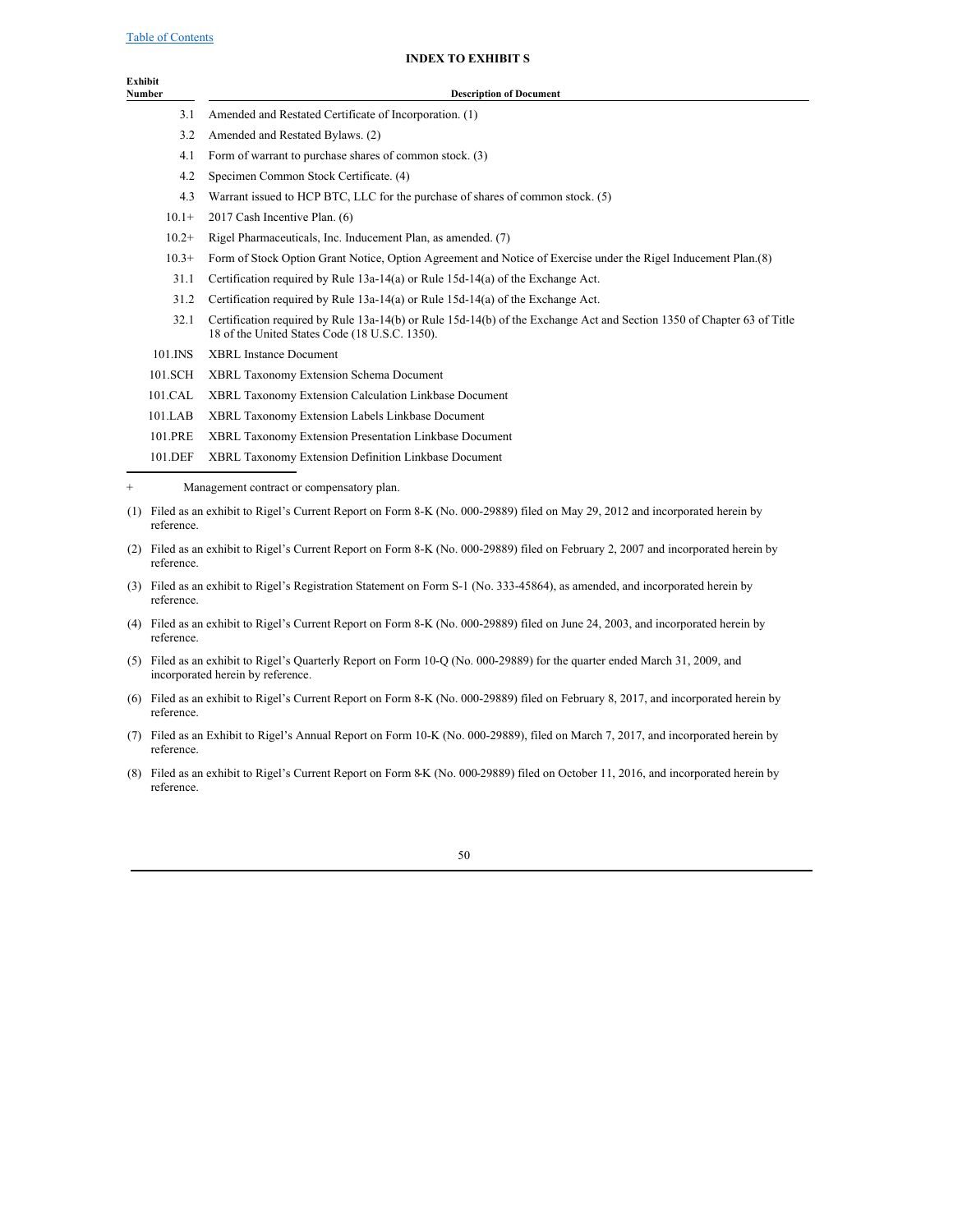# **CERTIFICATIONS**

I, Raul R. Rodriguez, certify that:

- 1. I have reviewed this quarterly report on Form 10-Q of Rigel Pharmaceuticals, Inc.;
- 2. Based on my knowledge, this report does not contain any untrue statement of a material fact or omit to state a material fact necessary to make the statements made, in light of the circumstances under which such statements were made, not misleading with respect to the period covered by this report;
- 3. Based on my knowledge, the financial statements, and other financial information included in this report, fairly present in all material respects the financial condition, results of operations and cash flows of the regi this report;
- 4. The registrant's other certifying officer(s) and I are responsible for establishing and maintaining disclosure controls and procedures (as defined in Exchange Act Rules 13a-15(e) and 15d-15(e)) and internal control over financial reporting (as defined in Exchange Act Rules 13a-15(f) and 15d-15(f)) for the registrant and have:
	- a) Designed such disclosure controls and procedures, or caused such disclosure controls and procedures to be designed under our supervision, to ensure that material information relating to the registrant, including its consolidated subsidiaries, is made known to us by others within those entities, particularly during the period in which this report is being prepared;
	- b) Designed such internal control over financial reporting, or caused such internal control over financial reporting to be designed under our supervision, to provide reasonable assurance regarding the reliability of financial reporting and the preparation of financial statements for external purposes in accordance with generally accepted accounting principles;
	- c) Evaluated the effectiveness of the registrant's disclosure controls and procedures and presented in this report our conclusions about the effectiveness of the disclosure controls and procedures, as of the end of the period covered by this report based on such evaluation; and
	- d) Disclosed in this report any change in the registrant's internal control over financial reporting that occurred during the registrant's most recent fiscal quarter (the registrant's fourth fiscal quarter in the case of a materially affected, or is reasonably likely to materially affect, the registrant's internal control over financial reporting; and
- 5. The registrant's other certifying officer(s) and I have disclosed, based on our most recent evaluation of internal control over financial reporting, to the registrant's auditors and the audit committee of the registrant's board of directors (or persons performing the equivalent functions):
	- a) All significant deficiencies and material weaknesses in the design or operation of internal control over financial reporting which are reasonably likely to adversely affect the registrant's ability to record, process, summarize and report financial information; and
	- b) Any fraud, whether or not material, that involves management or other employees who have a significant role in the registrant's internal control over financial reporting.

Date: May 2, 2017

/s/ RAUL R. RODRIGUEZ Raul R. Rodriguez Chief Executive Officer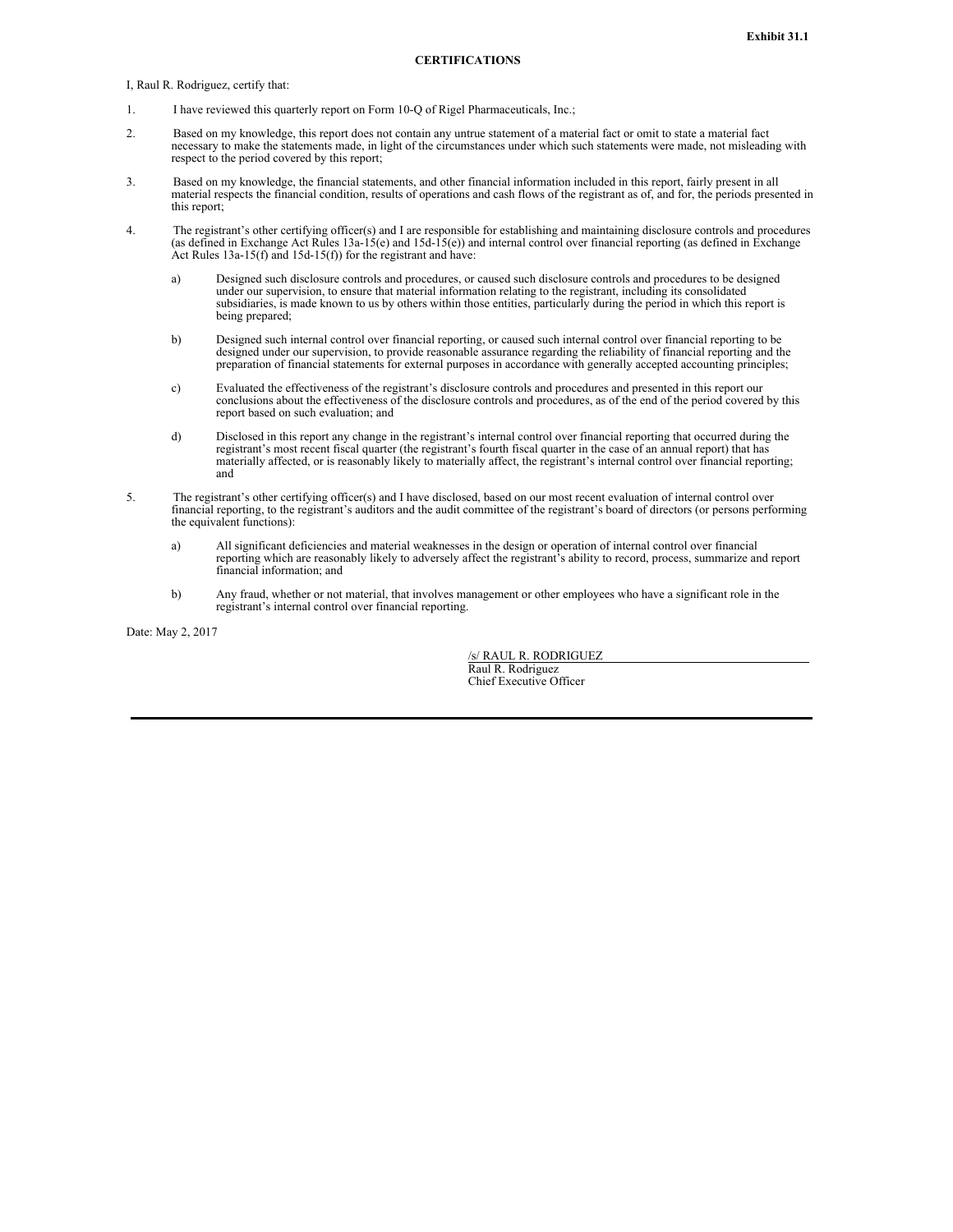# **CERTIFICATIONS**

I, Ryan D. Maynard, certify that:

- 1. I have reviewed this quarterly report on Form 10-Q of Rigel Pharmaceuticals, Inc.;
- 2. Based on my knowledge, this report does not contain any untrue statement of a material fact or omit to state a material fact necessary to make the statements made, in light of the circumstances under which such statements were made, not misleading with respect to the period covered by this report;
- 3. Based on my knowledge, the financial statements, and other financial information included in this report, fairly present in all material respects the financial condition, results of operations and cash flows of the regi this report;
- 4. The registrant's other certifying officer(s) and I are responsible for establishing and maintaining disclosure controls and procedures (as defined in Exchange Act Rules 13a-15(e) and 15d-15(e)) and internal control over financial reporting (as defined in Exchange Act Rules 13a-15(f) and 15d-15(f)) for the registrant and have:
	- a) Designed such disclosure controls and procedures, or caused such disclosure controls and procedures to be designed under our supervision, to ensure that material information relating to the registrant, including its consolidated subsidiaries, is made known to us by others within those entities, particularly during the period in which this report is being prepared;
	- b) Designed such internal control over financial reporting, or caused such internal control over financial reporting to be designed under our supervision, to provide reasonable assurance regarding the reliability of financial reporting and the preparation of financial statements for external purposes in accordance with generally accepted accounting principles;
	- c) Evaluated the effectiveness of the registrant's disclosure controls and procedures and presented in this report our conclusions about the effectiveness of the disclosure controls and procedures, as of the end of the period covered by this report based on such evaluation; and
	- d) Disclosed in this report any change in the registrant's internal control over financial reporting that occurred during the registrant's most recent fiscal quarter (the registrant's fourth fiscal quarter in the case of an annual report) that has materially affected, or is reasonably likely to materially affect, the registrant's internal control
- 5. The registrant's other certifying officer(s) and I have disclosed, based on our most recent evaluation of internal control over financial reporting, to the registrant's auditors and the audit committee of the registrant's board of directors (or persons performing the equivalent functions):
	- a) All significant deficiencies and material weaknesses in the design or operation of internal control over financial reporting which are reasonably likely to adversely affect the registrant's ability to record, process, summarize and report financial information; and
	- b) Any fraud, whether or not material, that involves management or other employees who have a significant role in the registrant's internal control over financial reporting.

Date: May 2, 2017

/s/ RYAN D. MAYNARD Ryan D. Maynard Executive Vice President and Chief Financial Officer